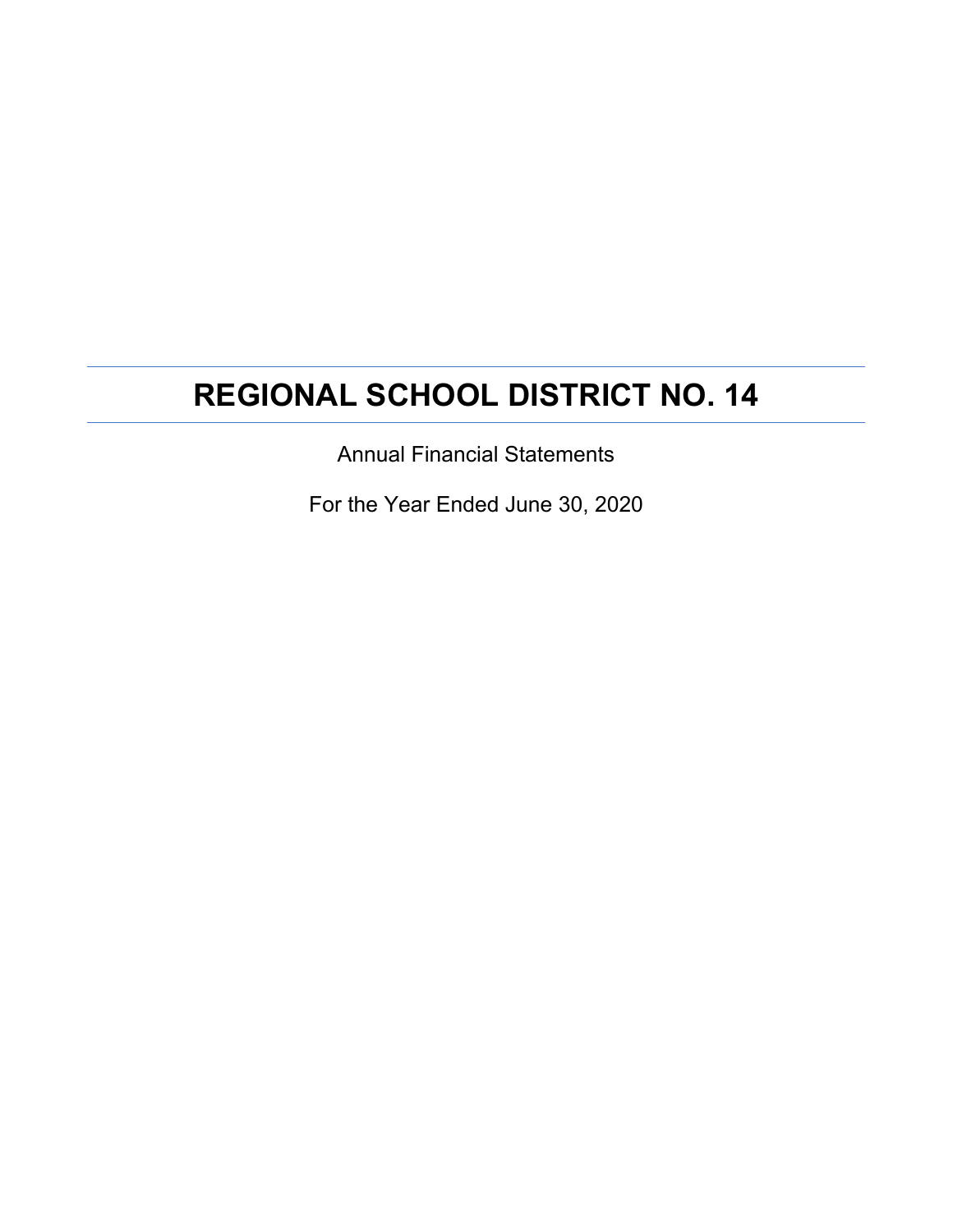Table of Contents

For the Year Ended June 30, 2020

|                                                                                                                                                                                              | Page     |
|----------------------------------------------------------------------------------------------------------------------------------------------------------------------------------------------|----------|
| <b>INDEPENDENT AUDITOR'S REPORT</b>                                                                                                                                                          | 1        |
| <b>MANAGEMENT'S DISCUSSION AND ANALYSIS</b>                                                                                                                                                  | 3        |
| <b>BASIC FINANCIAL STATEMENTS:</b>                                                                                                                                                           |          |
| Government-Wide Financial Statements:                                                                                                                                                        |          |
| <b>Statement of Net Position</b><br><b>Statement of Activities</b>                                                                                                                           | 10<br>11 |
| <b>Fund Financial Statements:</b>                                                                                                                                                            |          |
| <b>Governmental Funds</b><br><b>Balance Sheet</b><br>Reconciliation of the Balance Sheet of Governmental Funds<br>to the Statement of Net Position                                           | 12<br>13 |
| Statement of Revenues, Expenditures, and Changes in<br><b>Fund Balances</b>                                                                                                                  | 14       |
| Reconciliation of the Statement of Revenues, Expenditures,<br>and Changes in Fund Balances of Governmental Funds to the<br><b>Statement of Activities</b>                                    | 15       |
| <b>Fiduciary Funds</b><br><b>Statement of Fiduciary Net Position</b><br><b>Statement of Changes in Fiduciary Net Position</b>                                                                | 16<br>17 |
| Notes to the Financial Statements                                                                                                                                                            | 18       |
| <b>REQUIRED SUPPLEMENTARY INFORMATION</b>                                                                                                                                                    |          |
| <b>General Fund</b><br>Schedule of Revenues, Expenditures, and Changes in Fund Balance<br>Budget and Actual (Budgetary Basis)<br>Notes to Required Supplementary Information                 | 45<br>46 |
| <b>Pension and OPEB Plans</b><br>Schedule of Changes in Net Pension Liability and Related Ratios -<br>Employee Retirement System, Non-Certified Employee Plan<br>Schedule of Contributions - | 48       |
| Employee Retirement System, Non-Certified Employee Plan<br>Schedule of Investment Returns -                                                                                                  | 49       |
| Employee Retirement System, Non-Certified Employee Plan<br>State Teacher's Retirement System - Proportionate Share of Net                                                                    | 50       |
| <b>Pension Liability</b><br>State Teacher's Retirement System - Proportionate Share of                                                                                                       | 51       |
| <b>Net OPEB Liability</b><br>Schedule of Changes in the Total OPEB Liability                                                                                                                 | 52<br>53 |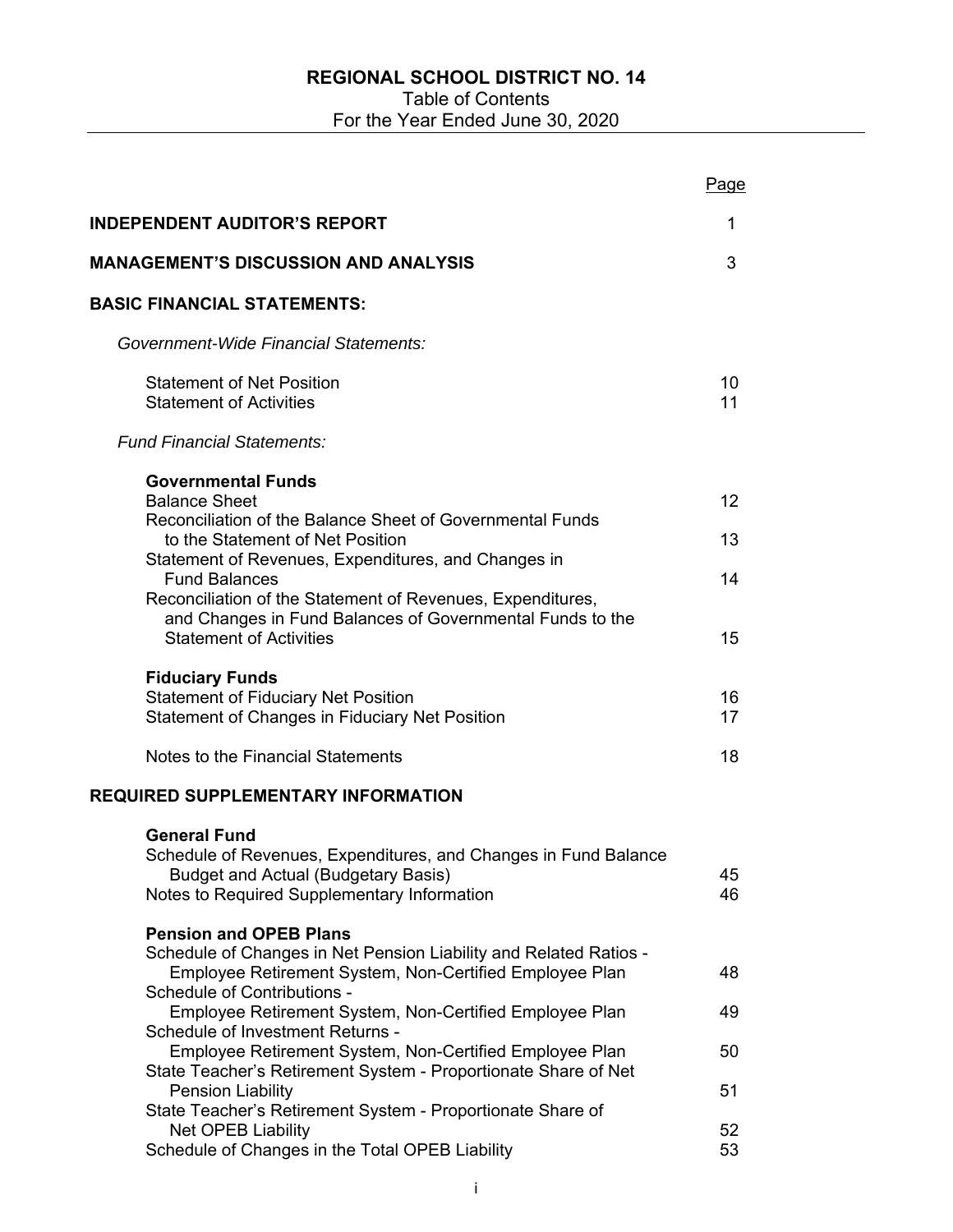## **REGIONAL SCHOOL DISTRICT NO. 14**  Table of Contents For the Year Ended June 30, 2020

<u>Page and the contract of the contract of the contract of the contract of the contract of the contract of the con</u> **SUPPLEMENTAL AND COMBINING INDIVIDUAL NONMAJOR FUND STATEMENTS AND SCHEDULES Nonmajor Governmental Funds**  Combining Balance Sheet 54 Combining Statement of Revenues, Expenditures, and Changes in Fund Balances **55 Fiduciary Funds Private Purpose Trust Funds**  Detailed Statement of Scholarship Net Position 66 and 56 Detailed Statement of Changes in Scholarship Net Position 57 **Other Supplemental Schedules**  Schedule of Debt Limitation 58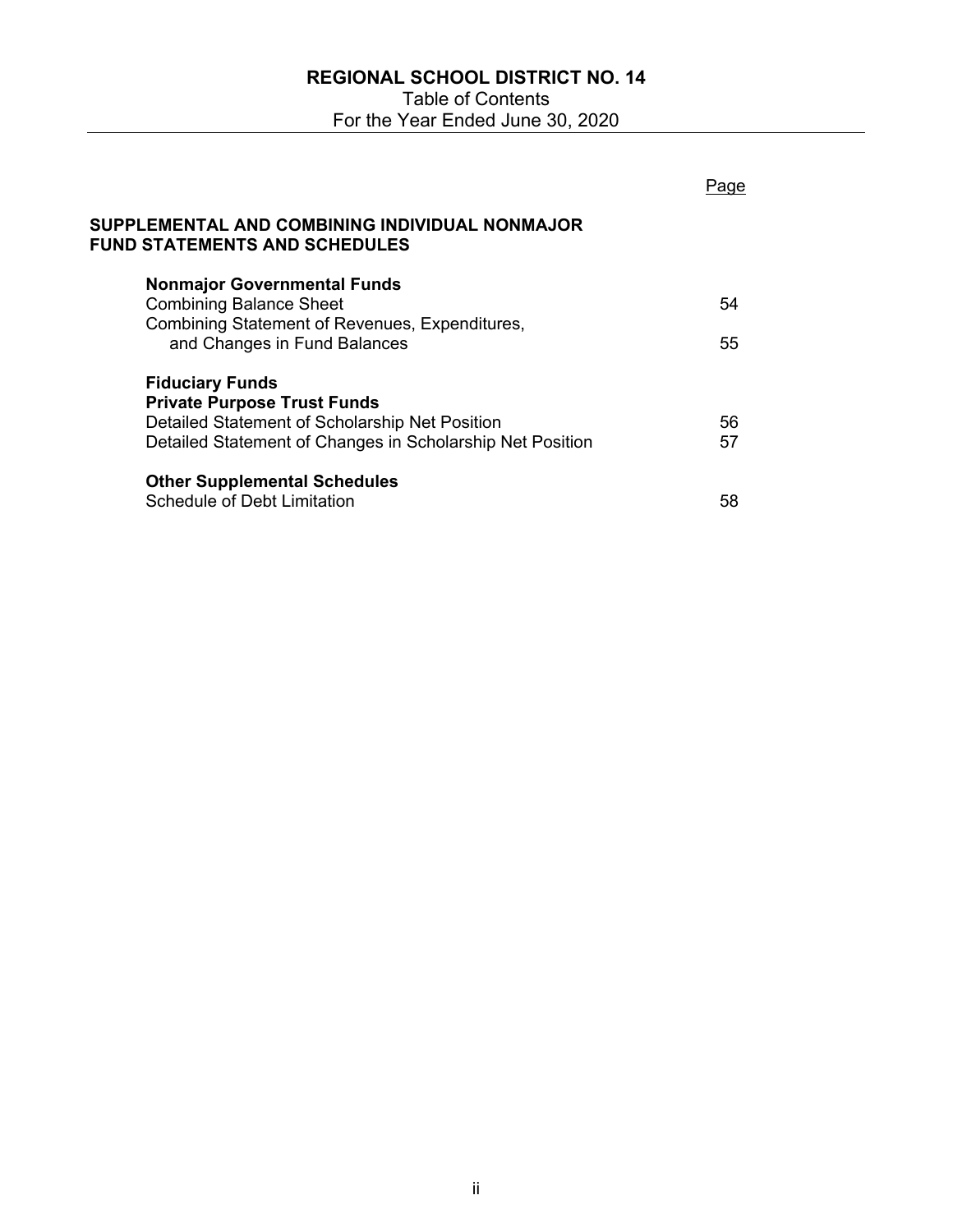170 Holabird Avenue Winsted, CT 06098

#### **INDEPENDENT AUDITOR'S REPORT**

To the Board of Education Regional School District No. 14

#### **Report on the Financial Statements**

We have audited the accompanying financial statements of the governmental activities, each major fund, and the aggregate remaining fund information of the Regional School District No. 14, as of and for the year ended June 30, 2020, and the related notes to the financial statements, which collectively comprise the Regional School District No. 14's basic financial statements as listed in the table of contents.

#### *Management's Responsibility for the Financial Statements*

Management is responsible for the preparation and fair presentation of these financial statements in accordance with accounting principles generally accepted in the United States of America; this includes the design, implementation, and maintenance of internal control relevant to the preparation and fair presentation of financial statements that are free from material misstatement, whether due to fraud or error.

#### *Auditor's Responsibility*

Our responsibility is to express opinions on these financial statements based on our audit. We conducted our audit in accordance with auditing standards generally accepted in the United States of America and the standards applicable to financial audits contained in *Government Auditing Standards*, issued by the Comptroller General of the United States. Those standards require that we plan and perform the audit to obtain reasonable assurance about whether the financial statements are free from material misstatement.

An audit involves performing procedures to obtain audit evidence about the amounts and disclosures in the financial statements. The procedures selected depend on the auditor's judgment, including the assessment of the risks of material misstatement of the financial statements, whether due to fraud or error. In making those risk assessments, the auditor considers internal control relevant to the entity's preparation and fair presentation of the financial statements in order to design audit procedures that are appropriate in the circumstances, but not for the purpose of expressing an opinion on the effectiveness of the entity's internal control. Accordingly, we express no such opinion. An audit also includes evaluating the appropriateness of accounting policies used and the reasonableness of significant accounting estimates made by management, as well as evaluating the overall presentation of the financial statements.

We believe that the audit evidence we have obtained is sufficient and appropriate to provide a basis for our audit opinions.

#### *Opinions*

In our opinion, the financial statements referred to above present fairly, in all material respects, the respective financial position of the governmental activities, each major fund, and the aggregate remaining fund information of the Regional School District No. 14, as of June 30, 2020, and the respective changes in financial position for the year then ended in accordance with accounting principles generally accepted in the United States of America.

SERVING BUSINESSES, INDIVIDUALS, NONPROFITS AND GOVERNMENTS

Member of American Institute of Certified Public Accountants, Connecticut Society of Certified Public Accountants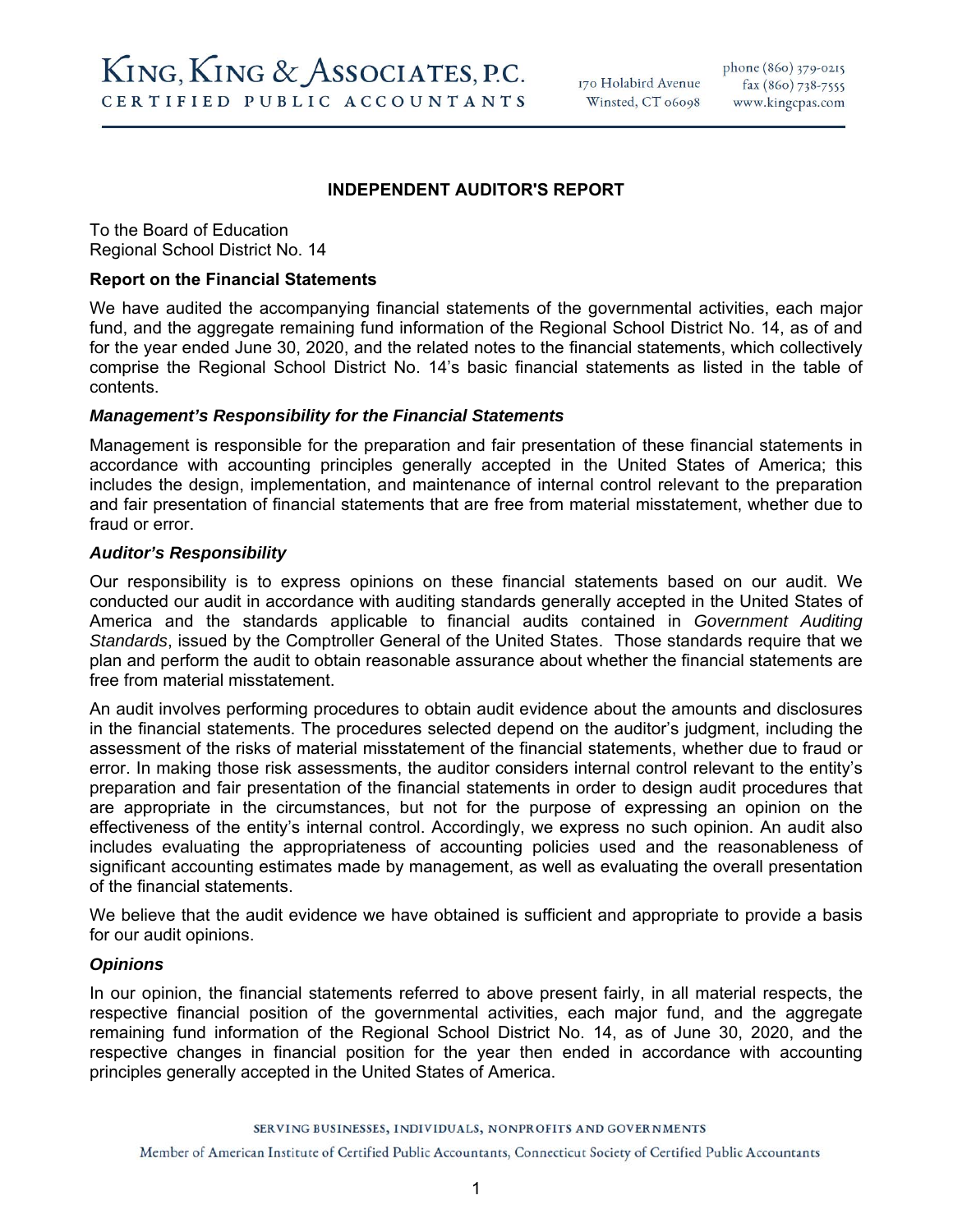#### *Other Matters*

#### *Required Supplementary Information*

Accounting principles generally accepted in the United States of America require that the management's discussion and analysis on pages 3–9, budgetary comparison information on pages 45-47, and Pension and OPEB schedules on pages 48-53 be presented to supplement the basic financial statements. Such information, although not a part of the basic financial statements, is required by the Governmental Accounting Standards Board, who considers it to be an essential part of financial reporting for placing the basic financial statements in an appropriate operational, economic, or historical context. We have applied certain limited procedures to the required supplementary information in accordance with auditing standards generally accepted in the United States of America, which consisted of inquiries of management about the methods of preparing the information and comparing the information for consistency with management's responses to our inquiries, the basic financial statements, and other knowledge we obtained during our audit of the basic financial statements. We do not express an opinion or provide any assurance on the information because the limited procedures do not provide us with sufficient evidence to express an opinion or provide any assurance.

#### *Other Information*

Our audit was conducted for the purpose of forming opinions on the financial statements that collectively comprise the Regional School District No. 14's basic financial statements. The combining and individual nonmajor fund financial statements and supplemental schedules are presented for purposes of additional analysis and are not a required part of the basic financial statements.

The combining and individual nonmajor fund financial statements and supplemental schedules are the responsibility of management and were derived from and relate directly to the underlying accounting and other records used to prepare the basic financial statements. Such information has been subjected to the auditing procedures applied in the audit of the basic financial statements and certain additional procedures, including comparing and reconciling such information directly to the underlying accounting and other records used to prepare the basic financial statements or to the basic financial statements themselves, and other additional procedures in accordance with auditing standards generally accepted in the United States of America. In our opinion, the combining and individual nonmajor fund financial statements and supplemental schedules are fairly stated in all material respects in relation to the basic financial statements as a whole.

#### **Other Reporting Required by Government Auditing Standards**

In accordance with *Government Auditing Standards*, we have also issued our report dated December 22, 2020, on our consideration of the Regional School District No. 14's internal control over financial reporting and on our tests of compliance with certain provisions of laws, regulations, contracts, and grant agreements and other matters. The purpose of that report is to describe the scope of our testing of internal control over financial reporting and compliance and the results of that testing, and not to provide an opinion on internal control over financial reporting or on compliance. That report is an integral part of an audit performed in accordance with *Government Auditing Standards* in considering the Regional School District No. 14's internal control over financial reporting and compliance.

King King & Associates

King, King & Associates, P.C., CPAs Winsted, CT December 22, 2020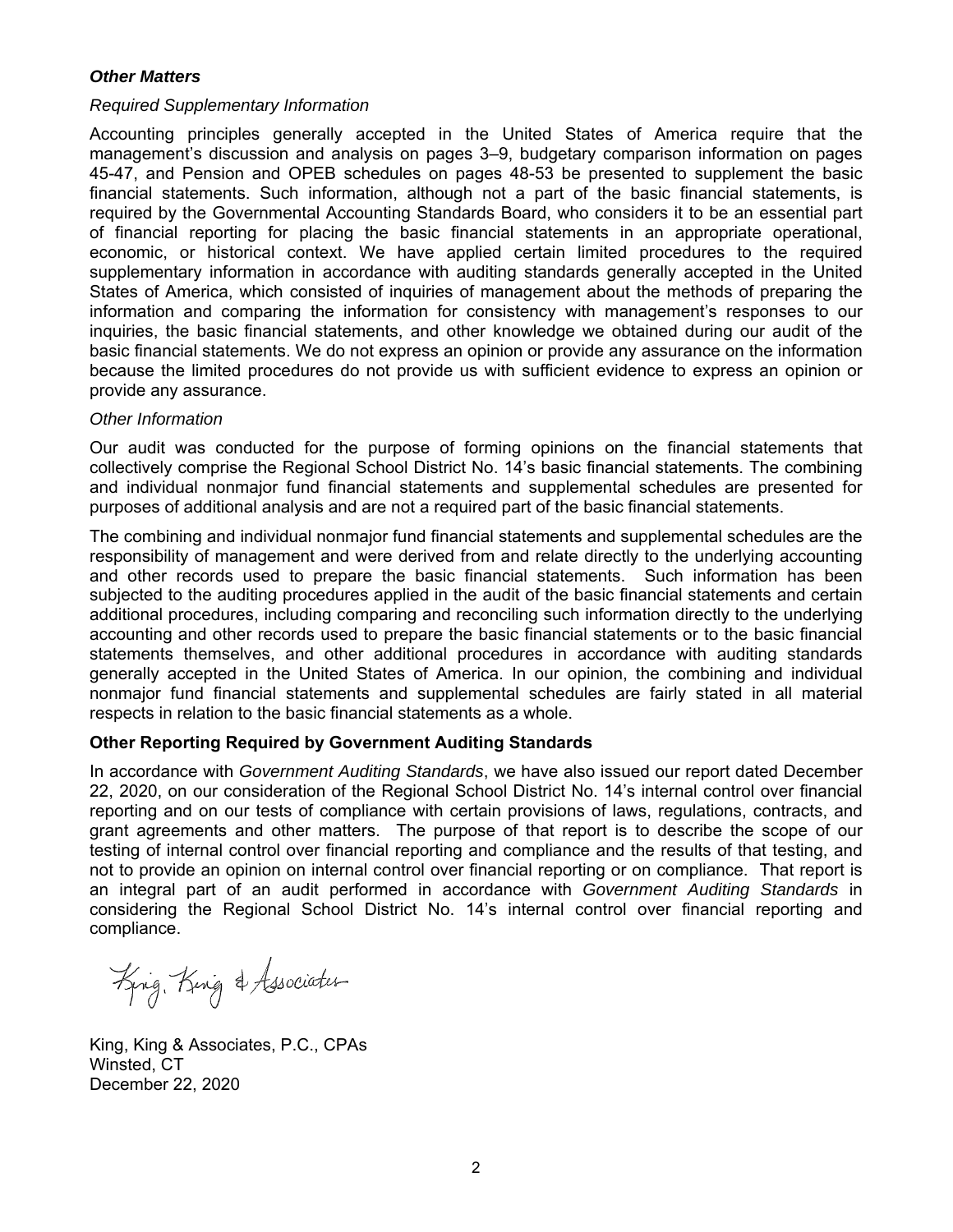As management of the Regional School District No. 14, we offer readers of the Regional School District No. 14's financial statements this narrative overview and analysis of the financial activities of the Regional School District No. 14 for the fiscal year ended June 30, 2020.

#### **FINANCIAL HIGHLIGHTS**

- The assets and deferred outflows of resources of the Regional School District No. 14 exceeded its liabilities and deferred inflows of resources at the close of the most recent fiscal year by \$24,691,057 (*net position*). Governmental activities reflect a negative unrestricted net position in the amount of (\$7,999,380) indicating that currently none of the net position may be used to meet ongoing obligations to citizens and creditors.
- The District's total net position increased by \$6,376,593.
- As of the close of the current fiscal year, the Regional School District No. 14's governmental funds reported combined ending fund balances of \$4,709,540, an increase of \$1,876,794 in comparison with the prior year.
- Of the General Fund's \$2,834,466 fund balance, \$54,124 is restricted for technology leases, \$1,797,925 is committed for OPEB benefits, \$631,009 is assigned for encumbrances, and \$351,408 is assigned for future retirement benefits.

## **OVERVIEW OF THE FINANCIAL STATEMENTS**

This discussion and analysis is intended to serve as an introduction to the Regional School District No. 14's basic financial statements. The Regional School District No. 14's basic financial statements comprise three components: 1) government-wide financial statements, 2) fund financial statements, and 3) notes to the financial statements. This report also contains other supplementary information in addition to the basic financial statements themselves.

**Government-wide financial statements.** The *government-wide financial statements* are designed to provide readers with a broad overview of the Regional School District No. 14's finances, in a manner similar to a private-sector business.

The *statement of net position* presents information on all of the Regional School District No. 14's assets, deferred outflows of resources, liabilities, and deferred inflows of resources, with the difference reported as *net position*. Over time, increases or decreases in net position may serve as a useful indicator whether the financial position of the Regional School District No. 14 is improving or deteriorating.

The *statement of activities* presents information showing how the government's net position is changed during the most recent fiscal year. All changes in net position are reported as soon as the underlying event giving rise to the change occurs, *regardless of the timing of related cash flows*. Thus, revenues and expenses are reported in this statement for some items that will only result in cash flows in future periods (e.g., earned but unused vacation leave).

Both of the government-wide financial statements distinguish functions of the Regional School District No. 14 that are principally supported by intergovernmental revenues (*governmental activities)* from other functions that are intended to recover all or a significant portion of their costs through user fees and charges (*business-type activities)*. The District has no business-type activities. The governmental activities of the Regional School District No. 14 include education, food service, maintenance and general administration. Local revenue funding and federal and state grants finance most of these activities.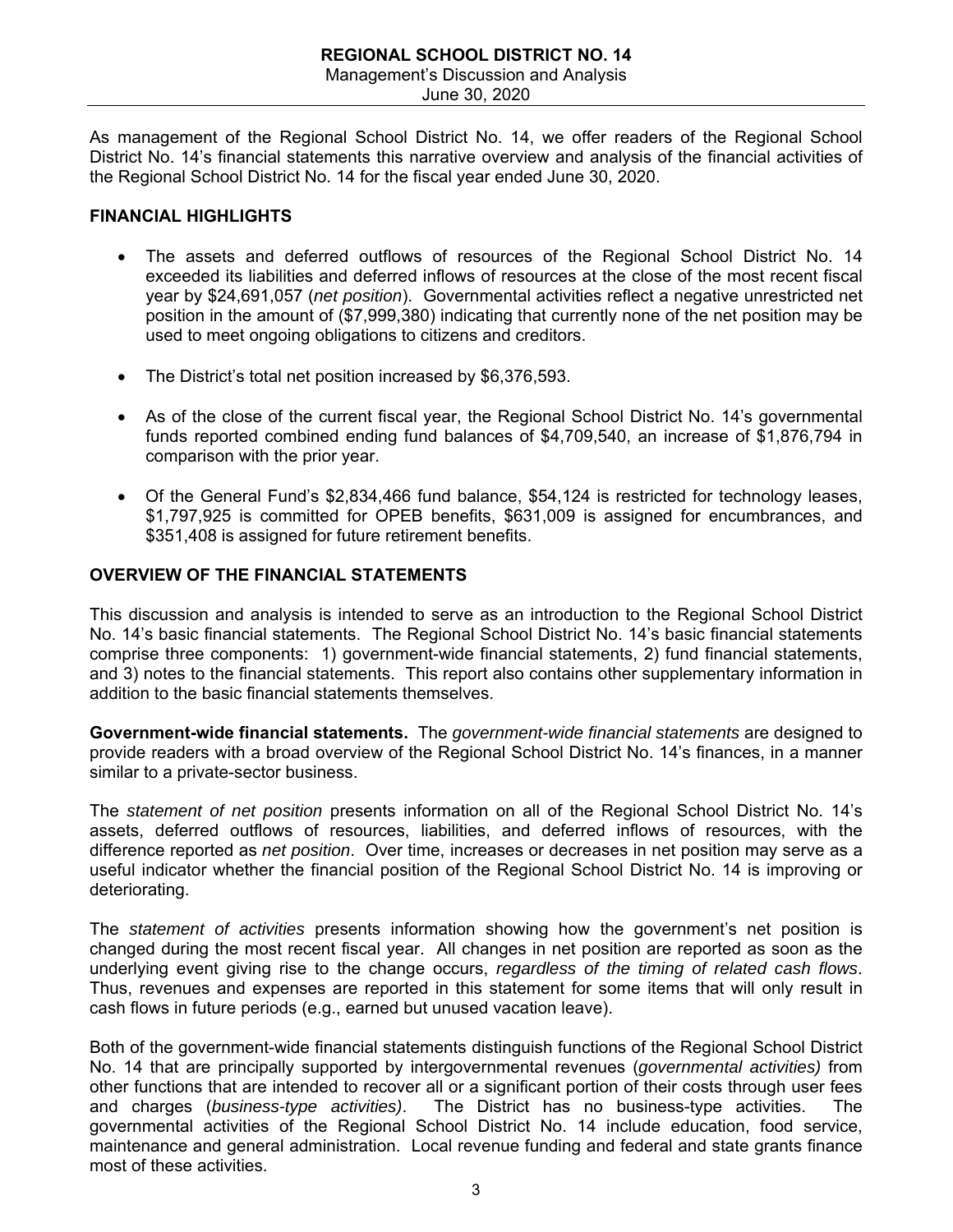The government-wide financial statements can be found on pages 10-11 of this report.

**Fund financial statements.** A *fund* is a grouping of related accounts that is used to maintain control over resources that have been segregated for specific activities or objectives. The Regional School District No. 14, like other state and local governments, uses fund accounting to ensure and demonstrate compliance with finance-related legal requirements. All of the funds of the Regional School District No. 14 can be divided into two categories: governmental funds and fiduciary funds.

**Governmental Funds***. Governmental funds* are used to account for essentially the same functions reported as *governmental activities* in the government-wide financial statements. However, unlike the government-wide financial statements, governmental fund financial statements focus on *near-term inflows and outflows of spendable resources,* as well as on *balances of spendable resources* available at the end of the fiscal year. Such information may be useful in evaluating a government's near-term financing requirements.

Because the focus of governmental funds is narrower than that of the government-wide financial statements, it is useful to compare the information presented for *governmental funds* with similar information presented for *governmental activities* in the government-wide financial statements. By doing so, readers may better understand the long-term impact of the government's near-term financing decisions. Both the governmental fund balance sheet and the governmental fund statement of revenues, expenditures, and changes in fund balances provide a reconciliation to facilitate this comparison.

The Regional School District No. 14, maintains a number of individual governmental funds. Information is presented separately in the governmental fund balance sheet and in the governmental fund statement of revenues, expenditures, and changes in fund balances for the General Fund, High School Renovation Fund, and Reserve for Specific Capital Improvements. Data from the other governmental funds are combined into a single, aggregate presentation. Individual fund data for each of these nonmajor governmental funds is provided in the form of combining statements elsewhere in this report.

The Regional School District No. 14, adopts an annual appropriated budget for its General Fund. A budgetary comparison statement has been provided for the General Fund to demonstrate compliance with this budget.

The basic governmental fund financial statements can be found on pages 12-15 of this report.

**Fiduciary Funds***.* Fiduciary funds are used to account for resources held for the benefit of parties outside the government. Fiduciary funds are not reflected in the government-wide financial statements because the resources of those funds are not available to support the Regional School District No. 14's own programs.

The basic fiduciary fund financial statements can be found on pages 16-17 of this report.

**Notes to the financial statements.** The notes provide additional information that is essential to a full understanding of the data provided in the government-wide and fund financial statements. The notes to the financial statements can be found on pages 18-44 of this report.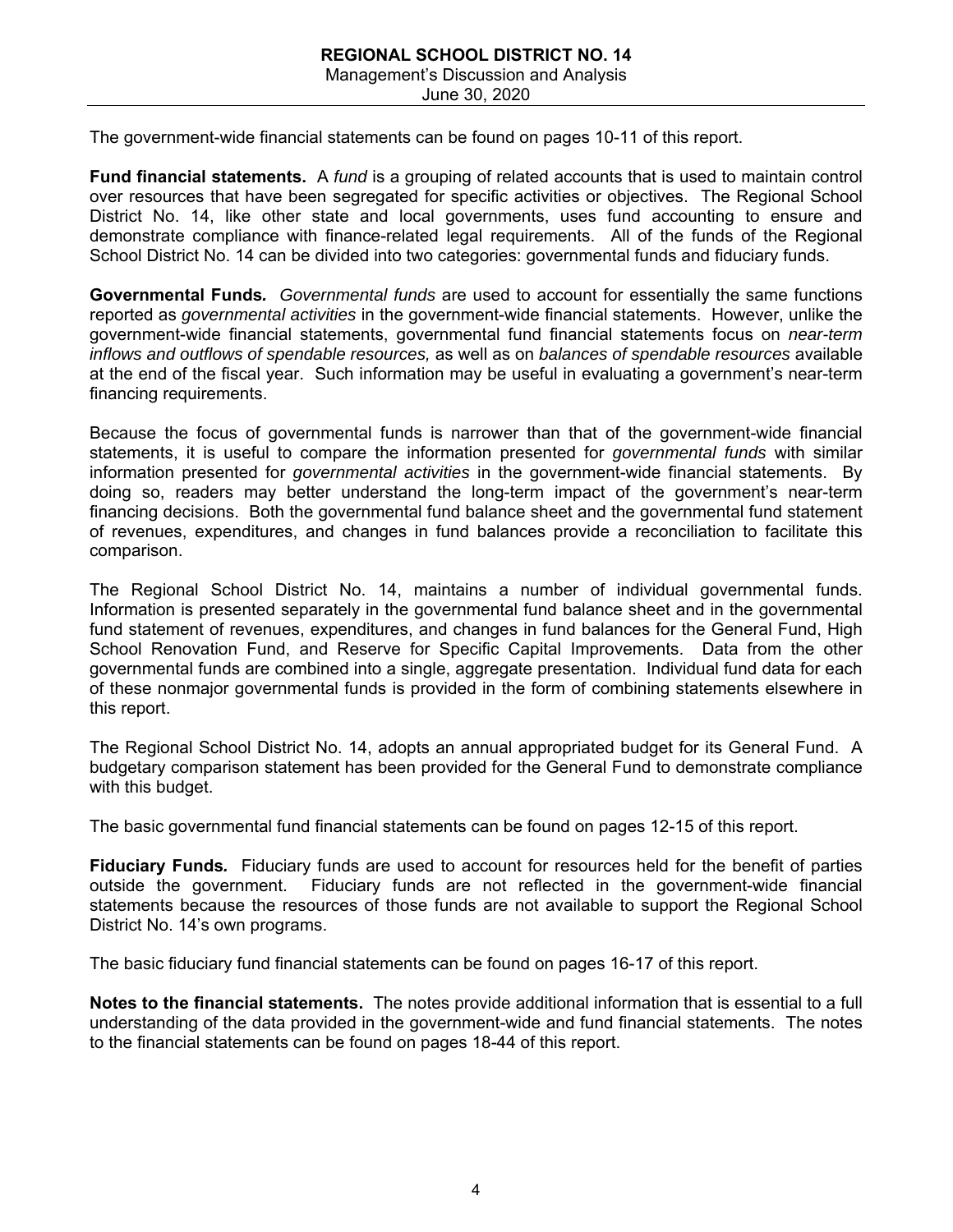#### **GOVERNMENT-WIDE FINANCIAL ANALYSIS**

As noted earlier, net position may serve over time as a useful indicator of a government's financial position. In the case of the Regional School District No. 14, assets and deferred outflows of resources exceeded liabilities and deferred inflows of resources by \$24,691,057 at the close of the most recent fiscal year.

Restated

|                                  |                 | Residieu         |                 |
|----------------------------------|-----------------|------------------|-----------------|
|                                  | 2020            | 2019             | Variance        |
| <b>Current and Other Assets</b>  | \$<br>9,607,541 | \$<br>5,336,058  | \$<br>4,271,483 |
| <b>Capital Assets</b>            | 70,998,468      | 57,550,827       | 13,447,641      |
| <b>Total Assets</b>              | 80,606,009      | 62,886,885       | 17,719,124      |
| Deferred Outflows of Resources   | 2,755,201       | 2,321,035        | 434,166         |
|                                  |                 |                  |                 |
| <b>Other Liabilities</b>         | 5,659,848       | 3,499,839        | 2,160,009       |
| Long-Term Liabilities            | 52,476,525      | 42,901,450       | 9,575,075       |
| <b>Total Liabilities</b>         | 58,136,373      | 46,401,289       | 11,735,084      |
| Deferred Inflows of Resources    | 533,780         | 492,167          | 41,613          |
| <b>Net Position:</b>             |                 |                  |                 |
| Net Investment in Capital Assets | 32,690,437      | 27,395,465       | 5,294,972       |
| Unrestricted                     | (7,999,380)     | (9,081,001)      | 1,081,621       |
| <b>Total Net Position</b>        | 24,691,057      | 18,314,464<br>\$ | \$<br>6,376,593 |

The largest portion of the District's net position reflects its investment in capital assets (land, buildings, and furniture and equipment, less any related debt used to acquire those assets that is still outstanding. The District uses these assets to provide services to its citizens; consequently, these assets are not available for spending. Net investment in capital assets increased by \$5,294,972 due to current year capital purchases being greater than depreciation and losses on disposal by \$13,447,641, less the net change in the related debt, along with the addition and amortization of the bond premiums.

The District's unrestricted net position of (\$7,999,380) increased by \$1,081,621 compared to last years unrestricted net position of (\$9,081,001). This increase is primarily due to the GAAP basis increase in the governmental funds, less the increase in the total OPEB liability.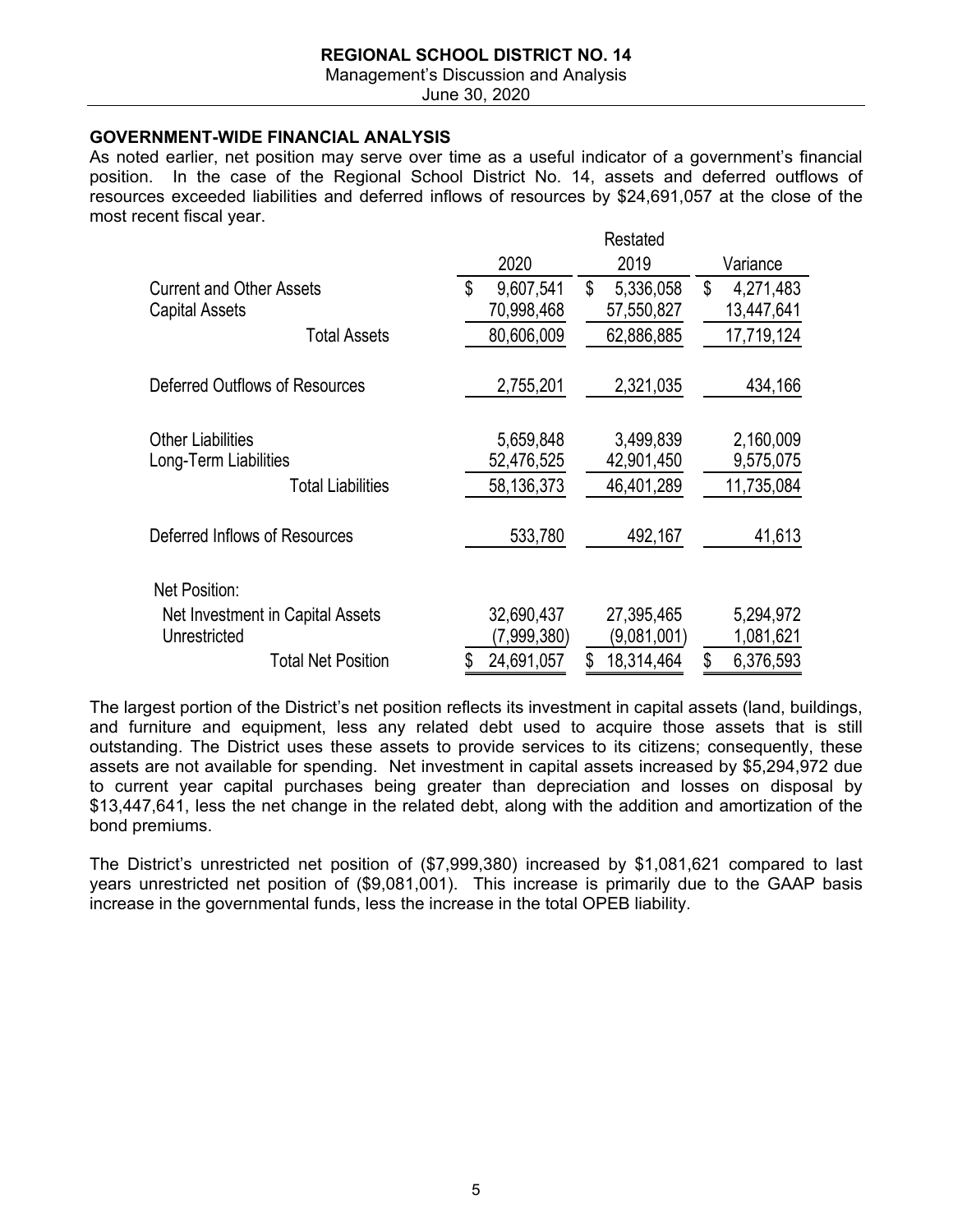Management's Discussion and Analysis

June 30, 2020

|                                           | 2020            | Variance        |                     |  |  |
|-------------------------------------------|-----------------|-----------------|---------------------|--|--|
| <b>REVENUES</b>                           |                 |                 |                     |  |  |
| Program:                                  |                 |                 |                     |  |  |
| <b>Charges for Services</b>               | \$<br>2,277,457 | \$<br>2,427,452 | \$<br>(149, 995)    |  |  |
| <b>Operating Grants and Contributions</b> | 9,538,526       | 11,256,300      | (1,717,774)         |  |  |
| <b>Capital Grants and Contributions</b>   | 5,846,372       | 10,310,725      | (4, 464, 353)       |  |  |
| General:                                  |                 |                 |                     |  |  |
| <b>Participating Towns</b>                | 31,806,758      | 30,260,637      | 1,546,121           |  |  |
| <b>Unrestricted Investment Earnings</b>   | 18,932          | 27,052          | (8, 120)            |  |  |
| Other                                     | 169,402         | 127,874         | 41,528              |  |  |
| <b>Total Revenues</b>                     | 49,657,447      | 54,410,040      | (4, 752, 593)       |  |  |
| <b>EXPENSES</b>                           |                 |                 |                     |  |  |
| <b>Governmental Activities:</b>           |                 |                 |                     |  |  |
| <b>Instructional Services</b>             | 15,527,075      | 18,005,150      | (2,478,075)         |  |  |
| <b>Supporting Services:</b>               |                 |                 |                     |  |  |
| <b>Instructional Staff</b>                | 3,377,268       | 1,757,163       | 1,620,105           |  |  |
| Administrative                            | 4,874,098       | 2,610,610       | 2,263,488           |  |  |
| Operation and Maintenance of Facilities   | 3,629,574       | 2,799,494       | 830,080             |  |  |
| Transportation                            | 1,643,754       | 1,986,793       | (343,039)           |  |  |
| <b>School Lunch Services</b>              | 715,089         | 761,775         | (46, 686)           |  |  |
| *Capital Outlay - Unallocated             |                 | 845,902         | (845,902)           |  |  |
| *Depreciation - Unallocated               |                 | 410,643         | (410, 643)          |  |  |
| <b>Employee Benefits - Unallocated</b>    | 12,755,735      | 14,303,631      | (1,547,896)         |  |  |
| Interest on long-term debt                | 758,261         | 984,890         | (226, 629)          |  |  |
| <b>Total Expenses</b>                     | 43,280,854      | 44,466,051      | (1, 185, 197)       |  |  |
| Change in Net Position                    | 6,376,593       | 9,943,989       | (3, 567, 396)<br>\$ |  |  |
| Beginning Net Position, Restated          | 18,314,464      | 8,370,475       |                     |  |  |
| <b>Ending Net Position</b>                | \$24,691,057    | \$18,314,464    |                     |  |  |

\*These were allocated for FY2020.

**Governmental activities.** Governmental activities increased the Regional School District No. 14's net position by \$6,376,593.

Sixty-four percent (64%) of the revenues of the District were derived from town assessments, followed by thirty-one percent (31%) from grants and contributions, five percent (5%) from charges for services and other, and less than one percent (1%) of the District's revenue in the fiscal year was derived from investment income.

Thirty-six percent (36%) of the expenses of the District were related to instructional services, followed by thirty-one percent (31%) related to supporting services, two percent (2%) related to school lunch services and thirty-one percent (31%) related to employee benefits and interest expense.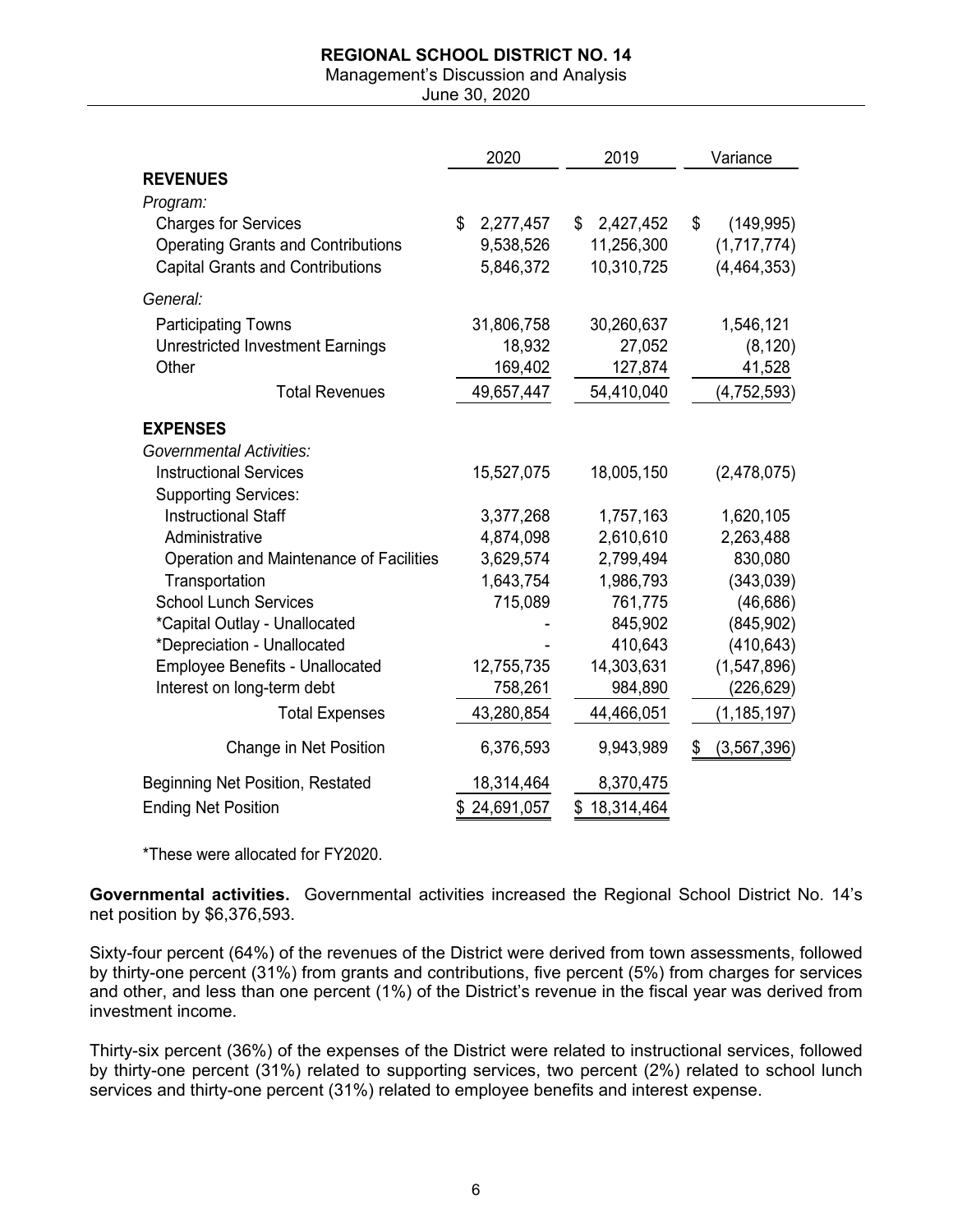#### **FINANCIAL ANALYSIS OF THE GOVERNMENT'S FUNDS**

As noted earlier, the Regional School District No. 14 uses fund accounting to ensure and demonstrate compliance with finance-related legal requirements.

**Governmental Funds***.* The focus of the Regional School District No. 14's governmental funds is to provide information on near-term inflows, outflows, and balances of *spendable* resources. Such information is useful in assessing the Regional School District No. 14's financing requirements. In particular, *unassigned and assigned fund balance* may serve as a useful measure of a government's net resources available for spending at the end of the fiscal year.

As of the end of the current fiscal year, the Regional School District No. 14's governmental funds reported combined ending fund balances of \$4,709,540, an increase of \$1,876,794 in comparison with the prior year.

**General Fund.** The General Fund is the chief operating fund of the Regional School District No. 14. At the end of the current fiscal year the total fund balance of the General Fund was \$2,834,466. Of this amount, \$54,124 is restricted for technology leases, \$1,797,925 is committed for OPEB benefits, \$631,009 is assigned for encumbrances, and \$351,408 is assigned for future retirement benefits.

**High School Renovation Fund.** The fund balance of the High School Renovation Fund increased by \$820,585 during the current fiscal year. This increase is primarily related to school building grants, investment income, and proceeds from the issuance of bonds and bond premiums being greater than the current years capital outlay and debt service.

**Reserve for Specific Capital Improvements.** The state legislature established the ability to transfer to a capital reserve fund up to 1% of the annual approved budget. The Board of Education again voted to transfer to this fund \$352,566 for future capital or nonrecurring expenditures. There were no expenditures from this fund in the current fiscal year.

### **GENERAL FUND BUDGETARY HIGHLIGHTS**

The original budget for the General Fund anticipated using \$320,557 from the Capital Reserve Fund. Budgetary revenues were \$225,866 less than anticipated due primarily not needing to use the appropriation from the Capital Reserve Fund along with grant revenues being greater than anticipated.

Budgetary expenditures were \$746,625 less than anticipated due to:

- Salaries Certified coming in \$525,351 less than budget.
- Salaries Classified coming in \$173,912 greater than budget.
- Purchased Services coming in \$654,424 less than budget.
- Capital Outlay coming in \$405,589 greater than budget.

Other financing uses included the approved transfer of up to 1% of the budget to the capital reserve fund of \$352,566 and a transfer of \$168,293 to cover a shortfall in the food service fund due to the COVID-19 pandemic.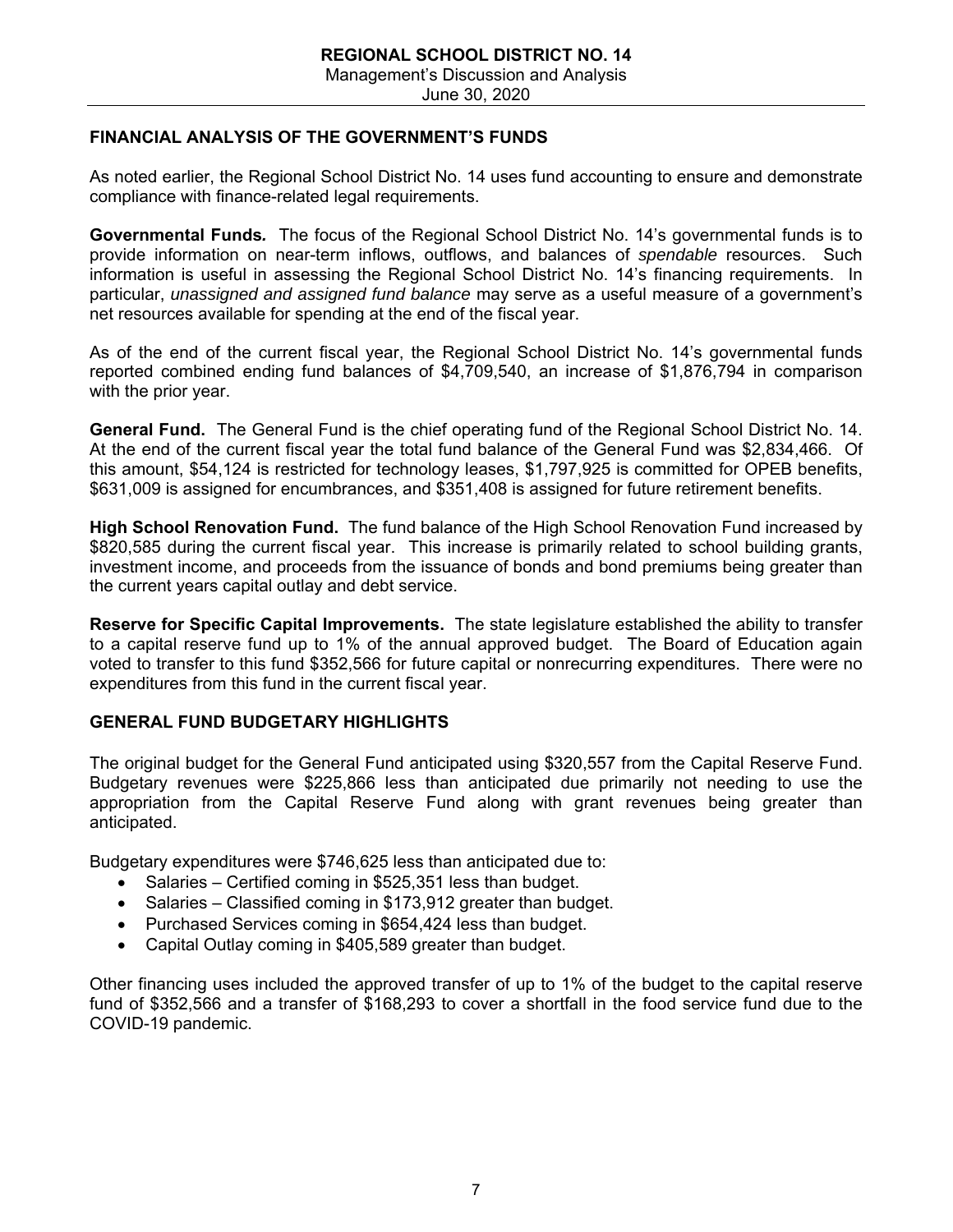#### **CAPITAL ASSET AND DEBT ADMINISTRATION**

**Capital assets.** The Regional School District No. 14's reported value in capital assets for its governmental activities as of June 30, 2020, amounts to \$70,998,468 (net of accumulated depreciation). This reported value in capital assets includes land, building in progress, buildings and improvements, and furniture and equipment. The total increase in the District's investment in capital assets for the current fiscal year was \$13,447,641, which consisted of capital additions of \$13,988,375, offset by current year depreciation of \$537,235 and a loss on disposal of \$3,499.

|                                   | 2020          | 2019          |
|-----------------------------------|---------------|---------------|
| Land                              | \$<br>494,814 | \$<br>494,814 |
| <b>Building in Progress</b>       | 57,799,663    | 43,830,032    |
| <b>Buildings and Improvements</b> | 12,440,911    | 12,917,516    |
| <b>Furniture and Equipment</b>    | 263,080       | 308,465       |
| Total                             | 70,998,468    | 57,550,827    |

Major capital asset events during the current fiscal year included the following:

Current year progress on the Nonnewaug High School renovation project.

Additional information on the Regional School District No. 14's capital assets can be found in Note 5 on page 28 of this report.

**Long-term debt.** At the end of the current fiscal year, the Regional School District No. 14 had longterm liabilities outstanding of \$52,173,076.

|                                 | 2020            | 2019         |
|---------------------------------|-----------------|--------------|
| G.O. Bonds                      | 36,175,000<br>S | \$12,000,000 |
| <b>Unamortized Premiums</b>     | 2,424,754       | 155,362      |
| <b>Bond Anticipation Notes</b>  |                 | 18,000,000   |
| <b>Capital Lease Obligation</b> | 847,409         | 983,446      |
| <b>Compensated Absences</b>     | 1,151,173       | 1,196,647    |
| <b>Net Pension Liability</b>    | 777,873         | 879,032      |
| <b>OPEB Liability</b>           | 10,796,867      | 9,686,963    |
| Total                           | 52,173,076      | 42,901,450   |

The Regional School District No. 14's total long-term debt increased by \$9,271,626 (21.6 percent) during the current fiscal year primarily due to the current year paydown of the G.O. Bonds in the amount of \$480,000, payoff of the BAN of \$18,000,000, the current year paydown of the technology lease obligations in the amount of \$386,037, the increase in the OPEB liability in the amount of \$1,109,904, and the issuance of GO Bonds of \$24,655,000 and bond premiums of \$2,275,606. Additional information on the Regional School District No. 14's long-term debt can be found in Note 6 on pages 30-31 of this report.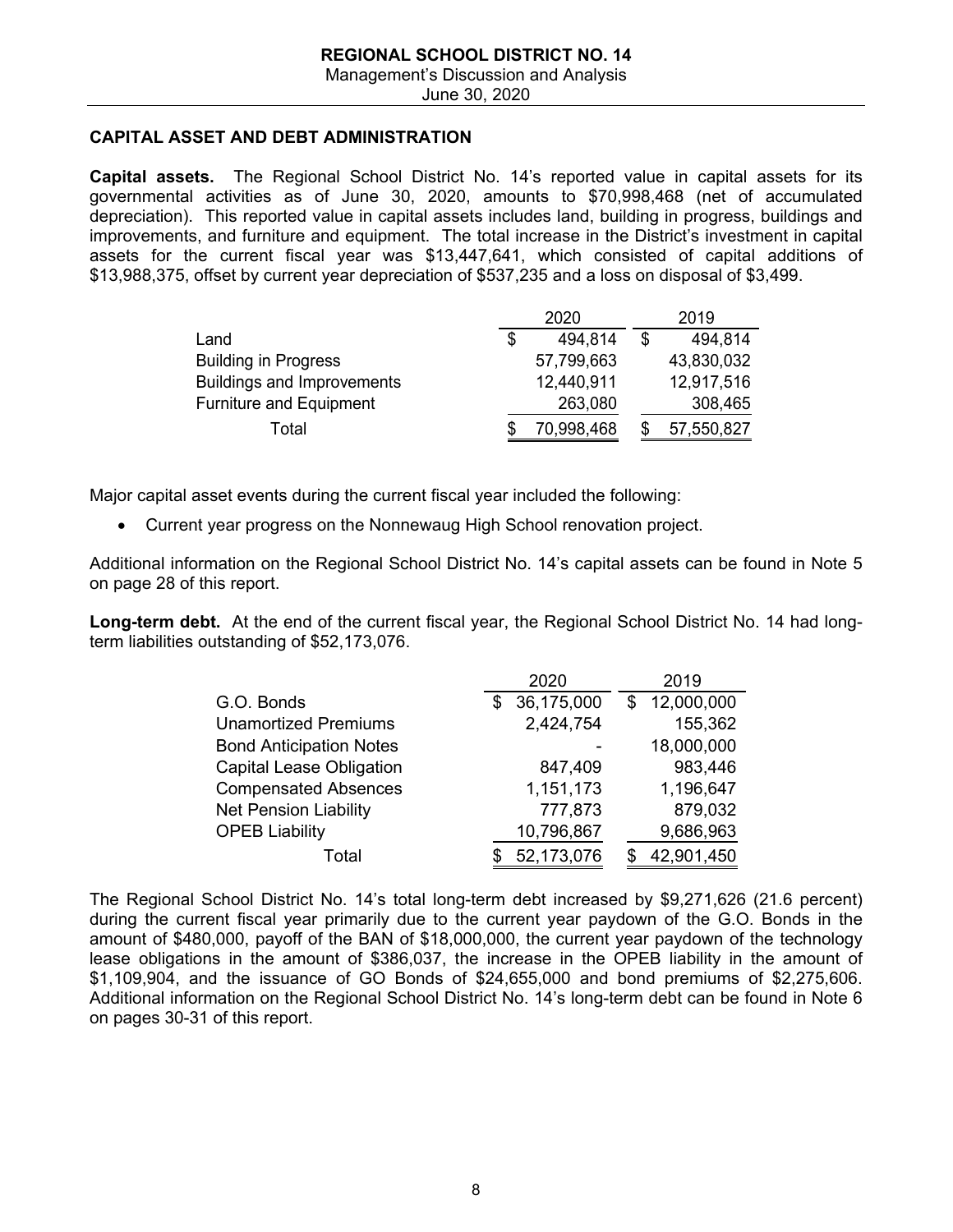## **ECONOMIC FACTORS AND NEXT YEAR'S BUDGETS AND RATES**

A summary of key economic factors affecting the District are as follows:

- The Towns of Woodbury and Bethlehem continue to be concerned with the effect the current economic climate may have on their ability to generate revenue while holding taxes steady. The First Selectman from each town has raised concerns about increases in town budgets and the likely decreases in state funding and possible exposure to fund a significant portion of the annual contribution to the CT Teachers Retirement System currently funded by the CT State Government.
- The District receives intergovernmental revenues from the State of Connecticut. Connecticut's economy moves in the same general cycle as the national economy, which from time to time will affect the amount of intergovernmental revenues the District will receive.
- Increased threat of losing state funding will continue to be a variable in our local budget.

All of these factors were considered in preparing the Regional School District No. 14's budget for the 2021 fiscal year.

#### **REQUEST FOR INFORMATION**

This financial report is designed to provide a general overview of the Regional School District No. 14's finances for all those with an interest in the government's finances. Questions concerning any of the information provided in this report or requests for additional financial information should be addressed to the Business Office, Regional School District No. 14, 67 Washington Avenue, Woodbury, CT 06798.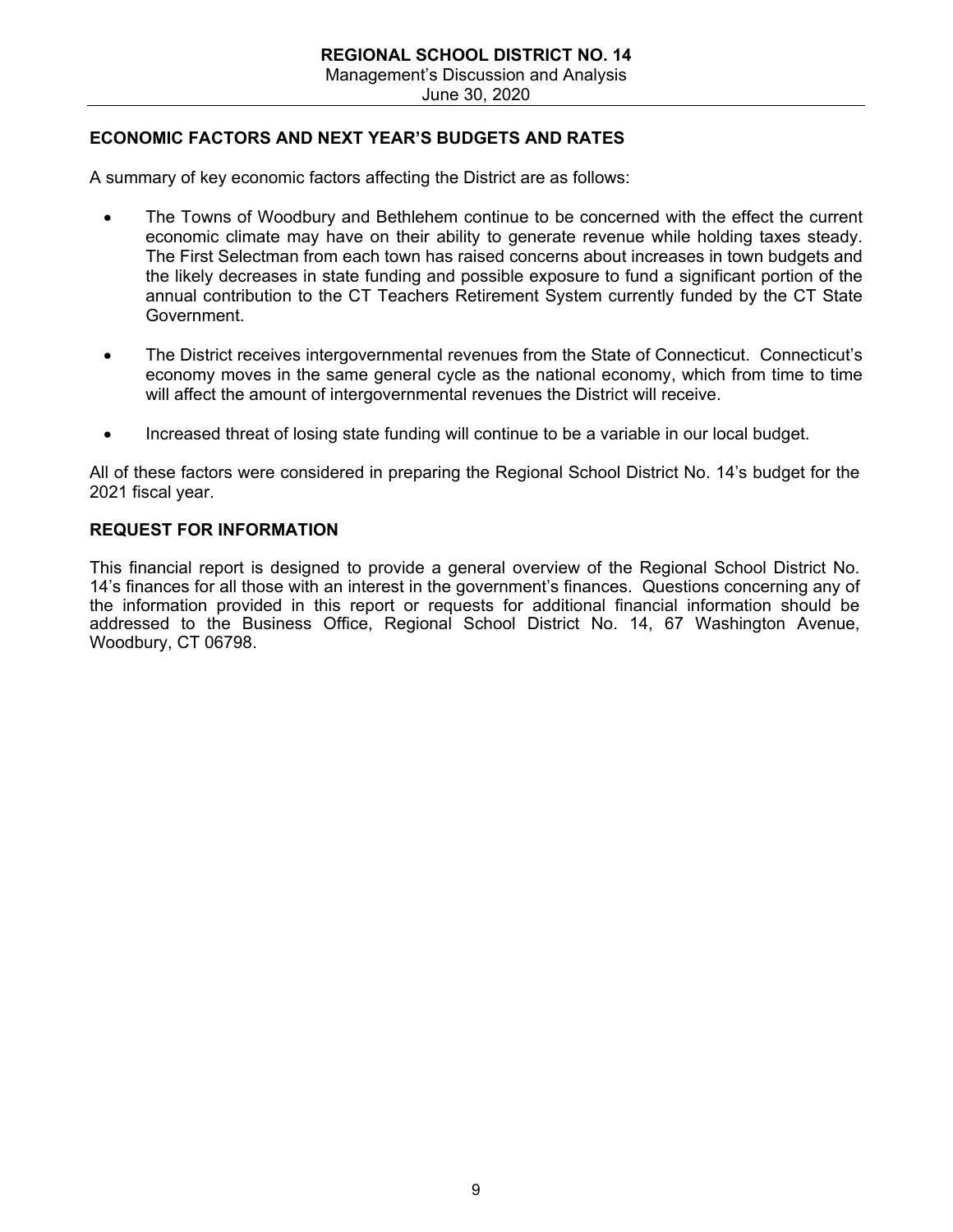## Statement of Net Position

June 30, 2020

|                                             | Governmental      |  |  |
|---------------------------------------------|-------------------|--|--|
|                                             | <b>Activities</b> |  |  |
| <b>Assets</b>                               |                   |  |  |
| Cash and Cash Equivalents                   | \$<br>8,099,184   |  |  |
| Receivables, Net                            | 1,199,918         |  |  |
| Inventory                                   | 10,255            |  |  |
| <b>Restricted Cash</b>                      | 298,184           |  |  |
| <b>Capital Assets:</b>                      |                   |  |  |
| <b>Assets Not Being Depreciated</b>         | 58,294,477        |  |  |
| Assets Being Depreciated, Net               | 12,703,991        |  |  |
| <b>Total Assets</b>                         | 80,606,009        |  |  |
| <b>Deferred Outflows of Resources</b>       |                   |  |  |
| <b>Deferred Outflows - Pension</b>          | 210,506           |  |  |
| <b>Deferred Outflows - OPEB</b>             | 2,544,695         |  |  |
| <b>Total Deferred Outflows of Resources</b> | 2,755,201         |  |  |
| <b>Liabilities</b>                          |                   |  |  |
| <b>Accounts Payable and Accrued Items</b>   | 1,576,670         |  |  |
| <b>Accrued Interest Payable</b>             | 1,065,296         |  |  |
| <b>Bond Anticipation Notes</b>              | 3,017,882         |  |  |
| <b>Unearned Revenues</b>                    | 303,449           |  |  |
| <b>Noncurrent Liabilities:</b>              |                   |  |  |
| Due Within One Year                         | 2,077,804         |  |  |
| Due In More Than One Year                   | 50,095,272        |  |  |
| <b>Total Liabilities</b>                    | 58,136,373        |  |  |
| <b>Deferred Inflows of Resources</b>        |                   |  |  |
| Deferred Inflows - Pension                  | 365,156           |  |  |
| Deferred Inflows - OPEB                     | 168,624           |  |  |
| <b>Total Deferred Inflows of Resources</b>  | 533,780           |  |  |
| <b>Net Position</b>                         |                   |  |  |
| Net Investment in Capital Assets            | 32,690,437        |  |  |
| Unrestricted                                | (7,999,380)       |  |  |
| <b>Total Net Position</b>                   | \$<br>24,691,057  |  |  |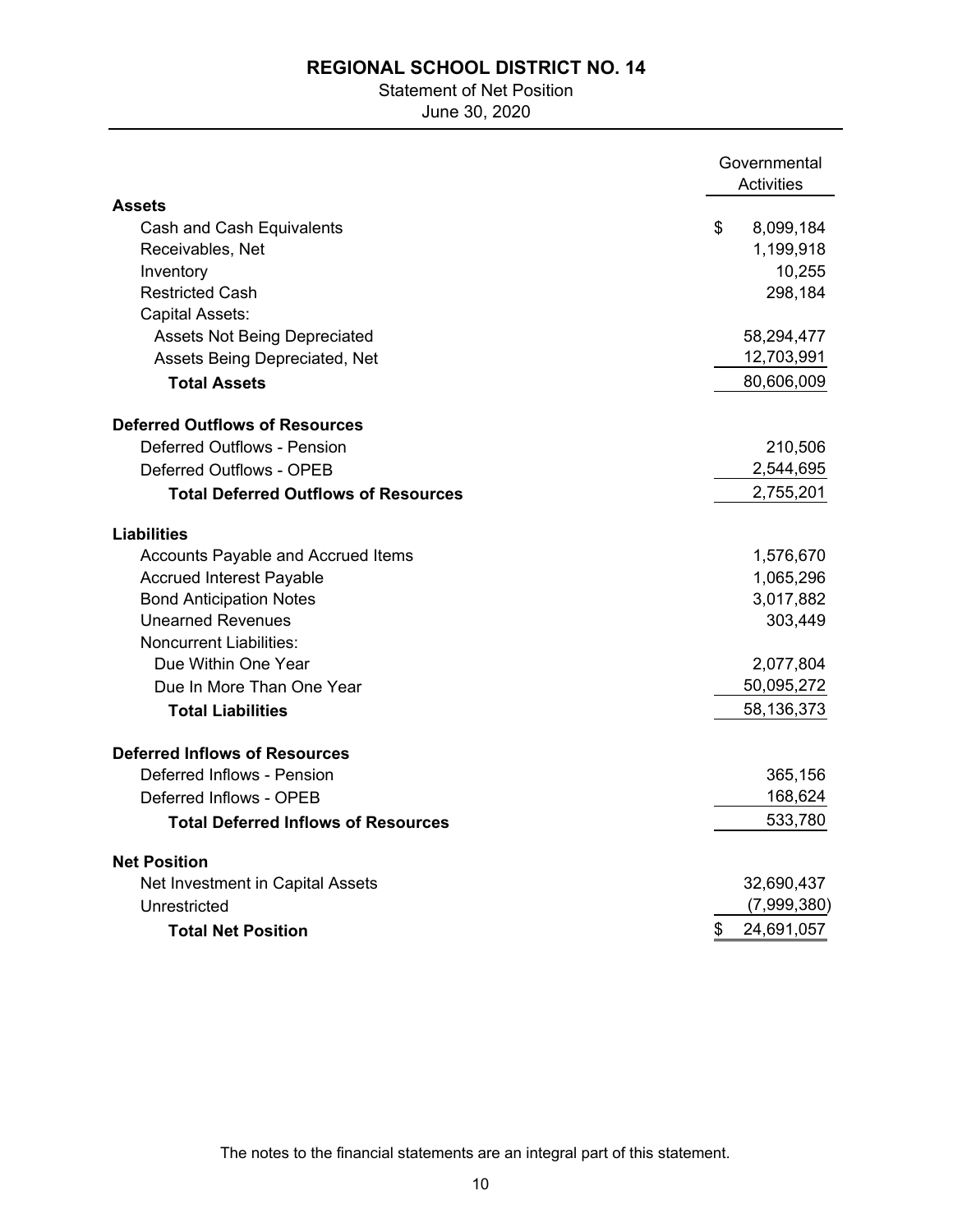#### Statement of Activities

For the Year Ended June 30, 2020

|                                         |                  |                         |    | <b>Program Revenues</b>                  |                                        |        | Net (Expense)<br>Revenue and<br>Changes in<br><b>Net Position</b> |
|-----------------------------------------|------------------|-------------------------|----|------------------------------------------|----------------------------------------|--------|-------------------------------------------------------------------|
|                                         | Expenses         | Charges<br>for Services |    | Operating<br>Grants and<br>Contributions | Capital<br>Grants and<br>Contributions |        | Governmental<br>Activities                                        |
| <b>Functions/Programs</b>               |                  |                         |    |                                          |                                        |        |                                                                   |
| <b>Governmental Activities:</b>         |                  |                         |    |                                          |                                        |        |                                                                   |
| <b>Instructional Services</b>           | \$<br>15,527,075 | \$<br>1,911,862         | \$ | 2,410,762                                | \$                                     | $-$ \$ | (11, 204, 451)                                                    |
| <b>Supporting Services:</b>             |                  |                         |    |                                          |                                        |        |                                                                   |
| Instructional Staff                     | 3,377,268        |                         |    |                                          |                                        |        | (3,377,268)                                                       |
| Administrative                          | 4,874,098        |                         |    |                                          |                                        |        | (4,874,098)                                                       |
| Operation and Maintenance of Facilities | 3,629,574        |                         |    |                                          | 5,846,372                              |        | 2,216,798                                                         |
| Transportation                          | 1,643,754        |                         |    |                                          |                                        |        | (1,643,754)                                                       |
| <b>School Lunch Services</b>            | 715,089          | 365,595                 |    | 197,145                                  |                                        |        | (152, 349)                                                        |
| Employee Benefits - Unallocated         | 12,755,735       |                         |    | 6,930,619                                |                                        |        | (5,825,116)                                                       |
| Interest on Long-Term Debt              | 758,261          |                         |    |                                          |                                        |        | (758, 261)                                                        |
| <b>Total Governmental Activities</b>    | 43,280,854       | 2,277,457               | S. | 9,538,526                                | 5,846,372                              |        | (25, 618, 499)                                                    |

| General Revenues:                          |                  |
|--------------------------------------------|------------------|
| <b>Participating Towns</b>                 | 31,806,758       |
| Unrestricted Investment Earnings           | 18.932           |
| Other                                      | 169,402          |
| Total General Revenues                     | 31,995,092       |
| Change in Net Position                     | 6.376.593        |
| Net Position - Beginning of Year, Restated | 18,314,464       |
| Net Position - End of Year                 | \$<br>24,691,057 |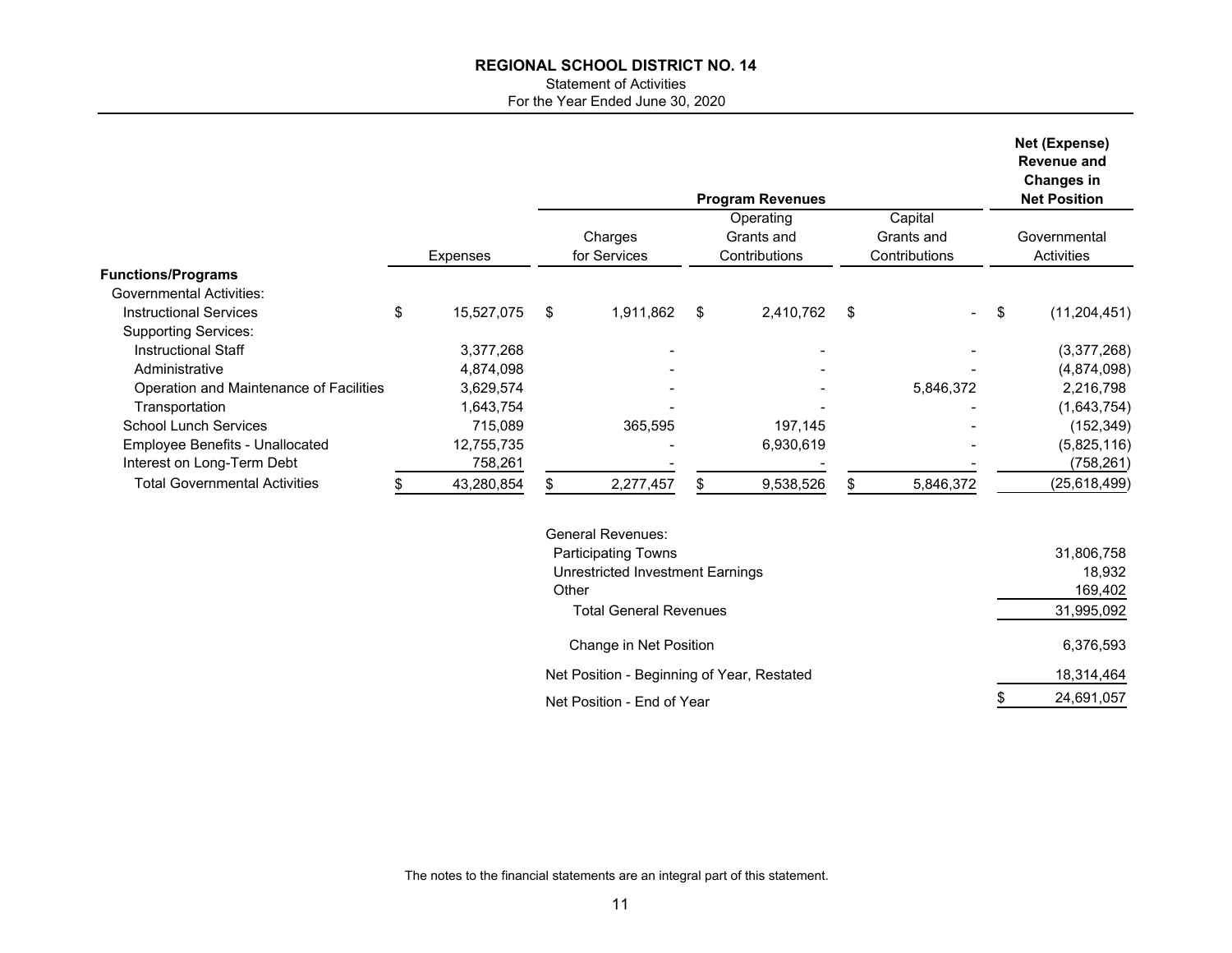Balance Sheet Governmental Funds

June 30, 2020

|                                            |                 |           |                    | <b>High School</b> |                                  | Reserve for |                       | Nonmajor  |                       | Total      |
|--------------------------------------------|-----------------|-----------|--------------------|--------------------|----------------------------------|-------------|-----------------------|-----------|-----------------------|------------|
|                                            | General<br>Fund |           | Renovation<br>Fund |                    | Specific Capital<br>Improvements |             | Governmental<br>Funds |           | Governmental<br>Funds |            |
| <b>Assets</b>                              |                 |           |                    |                    |                                  |             |                       |           |                       |            |
| Cash and Cash Equivalents                  | \$              | 7,602,237 | \$                 |                    | \$                               |             | \$                    | 496,947   | \$                    | 8,099,184  |
| <b>Restricted Cash</b>                     |                 | 298,184   |                    |                    |                                  |             |                       |           |                       | 298,184    |
| Receivables, Net of Allowance              |                 | 15,096    |                    | 613,055            |                                  |             |                       | 571,767   |                       | 1,199,918  |
| Inventory                                  |                 |           |                    |                    |                                  |             |                       | 10,255    |                       | 10,255     |
| Due from Other Funds                       |                 | 712,374   |                    | 3,309,605          |                                  | 1,759,583   |                       | 267,198   |                       | 6,048,760  |
| <b>Total Assets</b>                        |                 | 8,627,891 |                    | 3,922,660          | S                                | 1,759,583   |                       | 1,346,167 |                       | 15,656,301 |
| <b>Liabilities</b>                         |                 |           |                    |                    |                                  |             |                       |           |                       |            |
| Accounts Payable and Accrued Items         | \$              | 449,877   | \$                 | 974,383            | \$                               |             | \$                    | 152,410   | S                     | 1,576,670  |
| <b>Bond Anticipation Notes</b>             |                 |           |                    | 3,017,882          |                                  |             |                       |           |                       | 3,017,882  |
| <b>Unearned Revenues</b>                   |                 | 7,162     |                    |                    |                                  |             |                       | 296.287   |                       | 303,449    |
| Due to Other Funds                         |                 | 5,336,386 |                    |                    |                                  |             |                       | 712,374   |                       | 6,048,760  |
| <b>Total Liabilities</b>                   |                 | 5,793,425 |                    | 3,992,265          |                                  |             |                       | 1,161,071 |                       | 10,946,761 |
| <b>Fund Balances</b>                       |                 |           |                    |                    |                                  |             |                       |           |                       |            |
| Nonspendable                               |                 |           |                    |                    |                                  |             |                       |           |                       |            |
| Restricted                                 |                 | 54,124    |                    |                    |                                  |             |                       |           |                       | 54,124     |
| Committed                                  |                 | 1,797,925 |                    |                    |                                  | 1,759,583   |                       | 193,680   |                       | 3,751,188  |
| Assigned                                   |                 | 982,417   |                    |                    |                                  |             |                       |           |                       | 982,417    |
| Unassigned                                 |                 |           |                    | (69, 605)          |                                  |             |                       | (8, 584)  |                       | (78, 189)  |
| <b>Total Fund Balances</b>                 |                 | 2,834,466 |                    | (69, 605)          |                                  | 1,759,583   |                       | 185,096   |                       | 4,709,540  |
| <b>Total Liabilities and Fund Balances</b> | S.              | 8,627,891 | \$                 | 3,922,660          | S                                | 1,759,583   | S                     | 1,346,167 | \$                    | 15,656,301 |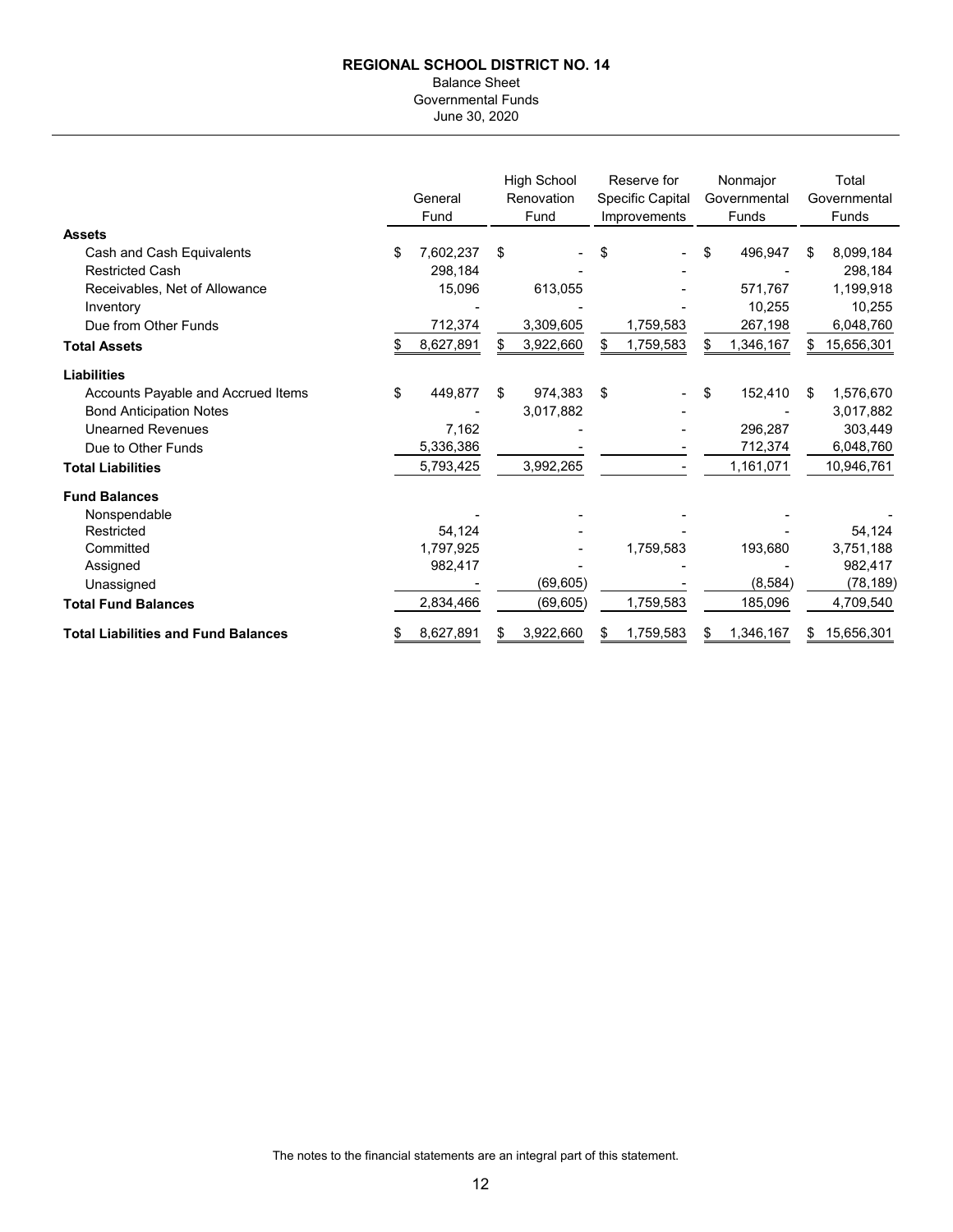Reconciliation of the Balance Sheet of Governmental Funds to the Statement of Net Position

June 30, 2020

| Fund balances reported in governmental funds Balance Sheet                                                                   | \$<br>4,709,540 |
|------------------------------------------------------------------------------------------------------------------------------|-----------------|
| Amounts reported for governmental activities in the Statement<br>of Net Position are different because:                      |                 |
| Capital assets used in governmental activities are not financial<br>resources and, therefore, are not reported in the funds. |                 |
| <b>Capital Assets</b>                                                                                                        | 87,626,541      |
| Depreciation                                                                                                                 | (16, 628, 073)  |
| Certain changes related to pensions and OPEB are deferred and amortized over time                                            |                 |
| Deferred Outflows - Pension                                                                                                  | 210,506         |
| Deferred Inflows - Pension                                                                                                   | (365, 156)      |
| Deferred Outflows - OPEB                                                                                                     | 2,544,695       |
| Deferred Inflows - OPEB                                                                                                      | (168, 624)      |
| Long-term liabilities are not due and payable in the current period                                                          |                 |
| and, therefore, are not reported in the fund statements.                                                                     |                 |
| <b>Accrued Interest Payable</b>                                                                                              | (1,065,296)     |
| <b>Bonds Payable</b>                                                                                                         | (36, 175, 000)  |
| <b>Bond Premiums</b>                                                                                                         | (2,424,754)     |
| Technology Leases Payable                                                                                                    | (847, 409)      |
| <b>Compensated Absences and Early Retirement</b>                                                                             | (1, 151, 173)   |
| <b>Net Pension Liability</b>                                                                                                 | (777, 873)      |
| <b>Total OPEB Liability</b>                                                                                                  | (10, 796, 867)  |
| Net position of governmental activities                                                                                      | \$24,691,057    |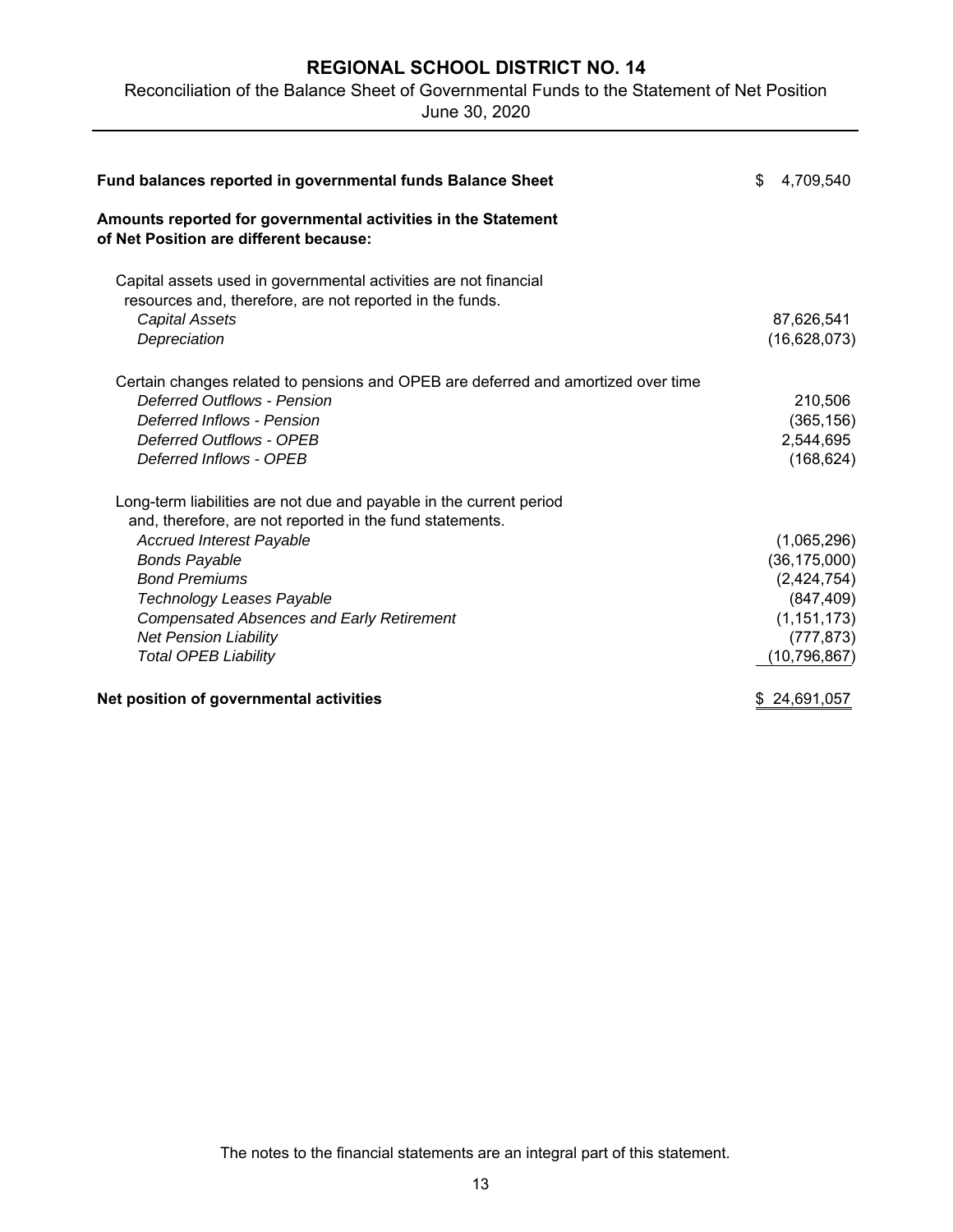#### **REGIONAL SCHOOL DISTRICT NO. 14** Statement of Revenues, Expenditures, and Changes in Fund Balances

Governmental Funds

For the Year Ended June 30, 2020

|                                              |                 | <b>High School</b> | Reserve for      | Nonmajor      | Total           |
|----------------------------------------------|-----------------|--------------------|------------------|---------------|-----------------|
|                                              | General         | Renovation         | Specific Capital | Governmental  | Governmental    |
|                                              | Fund            | Fund               | Improvements     | Funds         | Funds           |
| <b>Revenues</b>                              |                 |                    |                  |               |                 |
| <b>Participating Towns</b>                   | \$31,806,758    | \$                 | \$               | \$            | \$31,806,758    |
| Intergovernmental Revenues                   | 6,558,456       | 5,846,372          |                  | 799,008       | 13,203,836      |
| Tuition and Charges for Services             | 1,911,862       |                    |                  | 365,595       | 2,277,457       |
| Investment Income                            | 5,628           | 13,237             |                  | 67            | 18,932          |
| <b>Other Revenue</b>                         | 3,342           |                    |                  | 166,060       | 169,402         |
| <b>Total Revenues</b>                        | 40,286,046      | 5,859,609          |                  | 1,330,730     | 47,476,385      |
| <b>Expenditures</b>                          |                 |                    |                  |               |                 |
| Current:                                     |                 |                    |                  |               |                 |
| Salaries - Certified                         | 15,578,348      |                    |                  | 782,374       | 16,360,722      |
| Salaries - Classified                        | 3,964,836       |                    |                  | 6,963         | 3,971,799       |
| <b>Employee Benefits</b>                     | 9,958,481       |                    |                  | 34,662        | 9,993,143       |
| <b>Purchased Services</b>                    | 6,180,023       |                    |                  | 74,806        | 6,254,829       |
| <b>Supplies and Materials</b>                | 909,927         |                    |                  | 169,603       | 1,079,530       |
| Liability and Property Insurance             | 169,165         |                    |                  |               | 169,165         |
| Dues and Fees                                | 46,804          |                    |                  |               | 46,804          |
| Cost of Food Purchased                       |                 |                    |                  | 222,388       | 222,388         |
| <b>Debt Service</b>                          | 1,561,743       | 18,000,000         |                  |               | 19,561,743      |
| <b>Capital Outlay</b>                        | 956,793         | 13,969,630         |                  | 193,651       | 15,120,074      |
| <b>Total Expenditures</b>                    | 39,326,120      | 31,969,630         |                  | 1,484,447     | 72,780,197      |
| Excess/(Deficiency) of Revenues              |                 |                    |                  |               |                 |
| over Expenditures                            | 959,926         | (26, 110, 021)     |                  | (153, 717)    | (25, 303, 812)  |
| <b>Other Financing Sources/(Uses)</b>        |                 |                    |                  |               |                 |
| Proceeds from the Issuance of Bonds          |                 | 24,655,000         |                  |               | 24,655,000      |
| <b>Bond Issuance Premiums</b>                |                 | 2,275,606          |                  |               | 2,275,606       |
| <b>Technology Lease Proceeds</b>             | 250,000         |                    |                  |               | 250,000         |
| Transfers In                                 |                 |                    | 352,566          | 168,293       | 520,859         |
| <b>Transfers Out</b>                         | (520, 859)      |                    |                  |               | (520, 859)      |
| Total Other Financing Sources/(Uses)         | (270, 859)      | 26,930,606         | 352,566          | 168,293       | 27,180,606      |
| Net Change in Fund Balances                  | 689,067         | 820,585            | 352,566          | 14,576        | 1,876,794       |
| Fund Balances at Beginning of Year, Restated | 2,145,399       | (890, 190)         | 1,407,017        | 170,520       | 2,832,746       |
| Fund Balances at End of Year                 | 2,834,466<br>\$ | (69, 605)<br>\$    | 1,759,583<br>\$  | \$<br>185,096 | 4,709,540<br>\$ |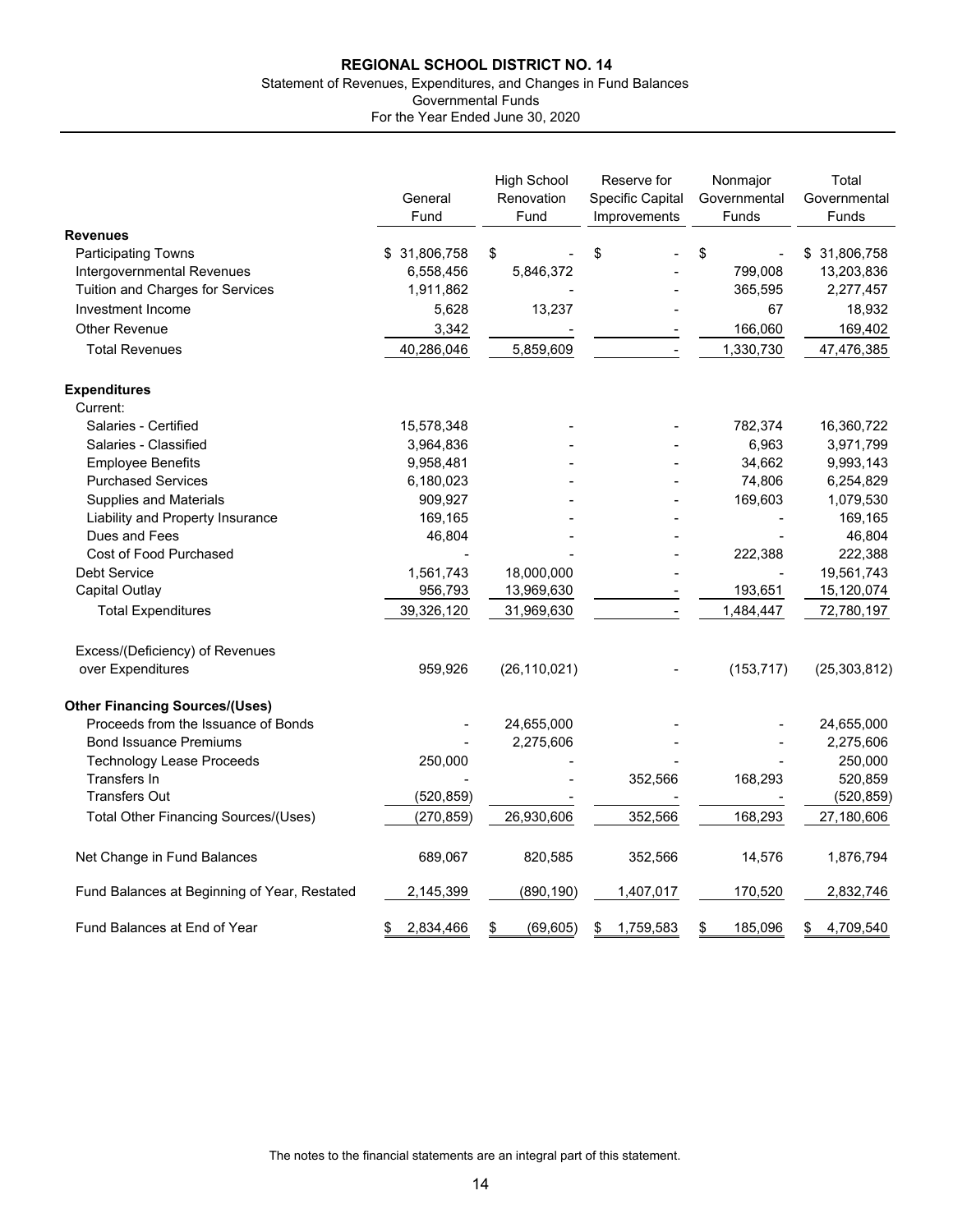## Reconciliation of the Statement of Revenues, Expenditures, and Changes in Fund Balances of Governmental Funds to the Statement of Activities For the Year Ended June 30, 2020

| Net Change in Fund Balances - Total Governmental Funds                                                                                                                                                                                        | \$<br>1,876,794                      |
|-----------------------------------------------------------------------------------------------------------------------------------------------------------------------------------------------------------------------------------------------|--------------------------------------|
| Amounts reported for governmental activities in the Statement of Activities<br>are different because:                                                                                                                                         |                                      |
| Governmental funds report capital outlays as expenditures. However,<br>in the Statement of Activities, the cost of those assets is allocated over<br>their estimated useful lives as depreciation expense.                                    |                                      |
| Capital outlay<br>Depreciation expense<br>Loss on disposal                                                                                                                                                                                    | 13,988,375<br>(537, 235)<br>(3, 499) |
| Deferred outflows and inflows of resources resulting from changes in the components<br>of the net pension and OPEB liabilities are amortized as a component of expense<br>in the statement of activities.                                     | 392,553                              |
| Debt proceeds provide current financial resources to governmental funds, but<br>issuing debt increases long-tem liabilities in the statement of net position.<br>Repayment of debt principal is an expenditure in the governmental funds, but |                                      |
| the repayment reduces long-term liabilities in the Statement of Net Position.<br>Proceeds from long-term debt - general obligation bonds                                                                                                      | (24, 655, 000)                       |
| Principal payments on long-term debt - general obligation bonds                                                                                                                                                                               | 480,000                              |
| Principal payments on long-term debt - bond anticipation notes                                                                                                                                                                                | 18,000,000                           |
| Proceeds from long-term debt - technology leases                                                                                                                                                                                              | (250,000)                            |
| Principal payments on long-term debt - technology leases                                                                                                                                                                                      | 386,037                              |
| Premium on bonds issued                                                                                                                                                                                                                       | (2, 275, 606)                        |
| Amortization of premiums                                                                                                                                                                                                                      | 6,214                                |
| Some expenses reported in the statement of activities do not require the use of<br>current financial resources and, therefore, are not reported as expenditures in<br>the governmental funds.                                                 |                                      |
| <b>Accrued Interest</b>                                                                                                                                                                                                                       | (68, 769)                            |
| <b>Compensated Absences and Early Retirement</b>                                                                                                                                                                                              | 45,474                               |
| <b>Total OPEB Liability</b>                                                                                                                                                                                                                   | (1, 109, 904)                        |
| <b>Net Pension Liability</b>                                                                                                                                                                                                                  | 101,159                              |
| Change in net position of governmental activities                                                                                                                                                                                             | \$<br>6,376,593                      |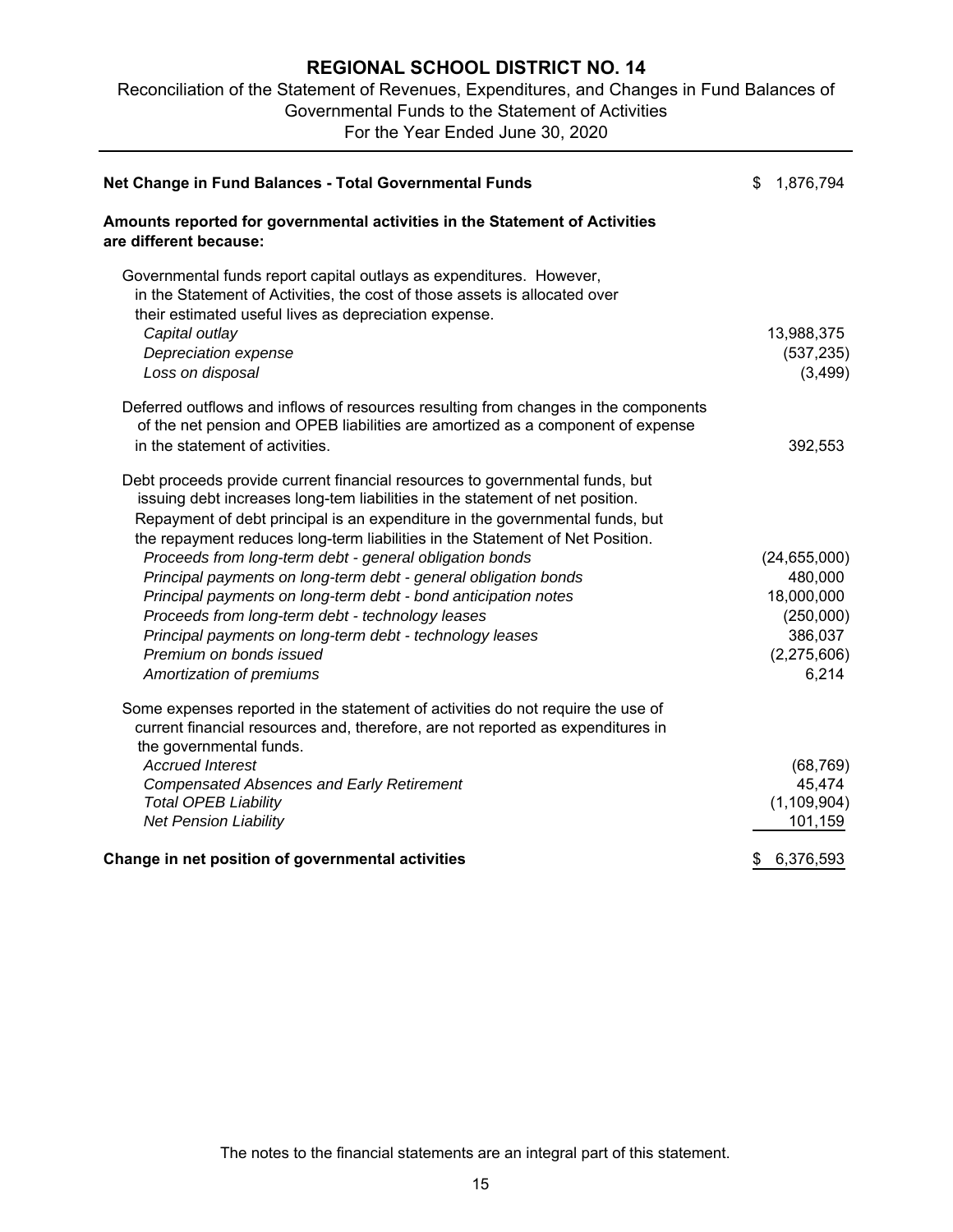## Statement of Fiduciary Net Position Fiduciary Funds June 30, 2020

|                                              | <b>Pension</b><br><b>Trust</b><br><b>Fund</b> |    | <b>Private</b><br><b>Purpose</b><br><b>Trust Funds</b> | <b>Custodial</b><br><b>Funds</b><br><b>Student</b><br><b>Activity Funds</b> |
|----------------------------------------------|-----------------------------------------------|----|--------------------------------------------------------|-----------------------------------------------------------------------------|
| <b>Assets</b>                                |                                               |    |                                                        |                                                                             |
| Cash and Cash Equivalents                    | \$                                            | \$ | 429,681                                                | \$<br>296,693                                                               |
| Investments, at Fair Value:                  |                                               |    |                                                        |                                                                             |
| <b>Money Market Funds</b>                    | 171,658                                       |    |                                                        |                                                                             |
| <b>Equity Mutual Funds</b>                   | 3,414,972                                     |    |                                                        |                                                                             |
| <b>Fixed Income Mutual Funds</b>             | 1,826,071                                     |    |                                                        |                                                                             |
| <b>Receivables</b>                           |                                               |    | 58,850                                                 |                                                                             |
| <b>Total Assets</b>                          | 5,412,701                                     | \$ | 488,531                                                | \$<br>296,693                                                               |
| <b>Deferred Outflows of Resources</b>        |                                               |    |                                                        |                                                                             |
| <b>Liabilities</b>                           |                                               |    |                                                        |                                                                             |
| Payables                                     |                                               |    |                                                        | 2,331                                                                       |
| <b>Deferred Inflows of Resources</b>         |                                               |    |                                                        |                                                                             |
| <b>Net Position</b>                          |                                               |    |                                                        |                                                                             |
| <b>Restricted for Pension Benefits</b>       | 5,412,701                                     |    |                                                        |                                                                             |
| <b>Restricted for Scholarships</b>           |                                               |    | 488,531                                                |                                                                             |
| Restricted for Individuals and Organizations |                                               |    |                                                        | 294,362                                                                     |
| <b>Total Net Position</b>                    | \$<br>5,412,701                               | \$ | 488,531                                                | \$<br>294,362                                                               |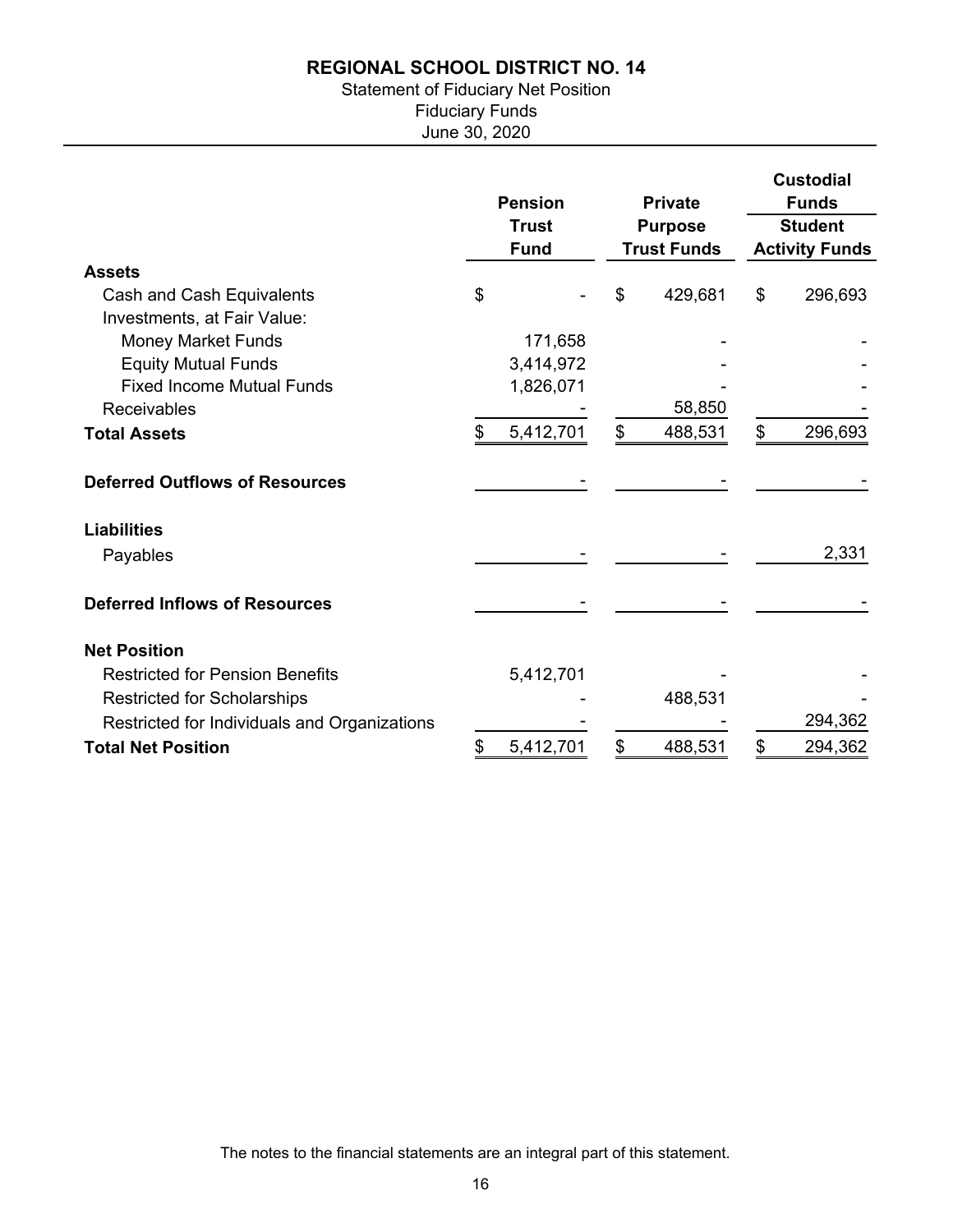Statement of Changes in Fiduciary Net Position Fiduciary Funds For the Year Ended June 30, 2020

|                                             | <b>Pension</b><br><b>Trust</b><br><b>Fund</b> |    | <b>Private</b><br><b>Purpose</b><br><b>Trust Funds</b> |    | <b>Custodial</b><br><b>Funds</b><br>Student<br><b>Activity Funds</b> |  |
|---------------------------------------------|-----------------------------------------------|----|--------------------------------------------------------|----|----------------------------------------------------------------------|--|
| <b>Additions</b>                            |                                               |    |                                                        |    |                                                                      |  |
| Contributions:                              |                                               |    |                                                        |    |                                                                      |  |
| Employer                                    | \$<br>350,000                                 | \$ |                                                        | \$ |                                                                      |  |
| Scholarships                                |                                               |    | 60,875                                                 |    |                                                                      |  |
| <b>Charges for Services</b>                 |                                               |    |                                                        |    | 381,846                                                              |  |
| Investment Income:                          |                                               |    |                                                        |    |                                                                      |  |
| Net Appreciation/(Depreciation) in Fair     |                                               |    |                                                        |    |                                                                      |  |
| Value of Investments                        | 224,116                                       |    |                                                        |    |                                                                      |  |
| <b>Interest and Dividends</b>               | 136,962                                       |    | 3,546                                                  |    |                                                                      |  |
| <b>Total Investment Income</b>              | 361,078                                       |    | 3,546                                                  |    |                                                                      |  |
| Less: Investment Management Fees            |                                               |    |                                                        |    |                                                                      |  |
| Net Investment Income                       | 361,078                                       |    | 3,546                                                  |    |                                                                      |  |
| <b>Total Additions</b>                      | 711,078                                       |    | 64,421                                                 |    | 381,846                                                              |  |
| <b>Deductions</b>                           |                                               |    |                                                        |    |                                                                      |  |
| <b>Benefit Payments</b>                     | 432,013                                       |    |                                                        |    |                                                                      |  |
| <b>Administrative Costs</b>                 | 30,677                                        |    |                                                        |    |                                                                      |  |
| Scholarships                                |                                               |    | 40,275                                                 |    |                                                                      |  |
| <b>Activities</b>                           |                                               |    |                                                        |    | 366,999                                                              |  |
| <b>Total Deductions</b>                     | 462,690                                       |    | 40,275                                                 |    | 366,999                                                              |  |
| Change in Net Position                      | 248,388                                       |    | 24,146                                                 |    | 14,847                                                               |  |
| Net Position at Beginning of Year, Restated | 5,164,313                                     |    | 464,385                                                |    | 279,515                                                              |  |
| Net Position at End of Year                 | \$<br>5,412,701                               | \$ | 488,531                                                | \$ | 294,362                                                              |  |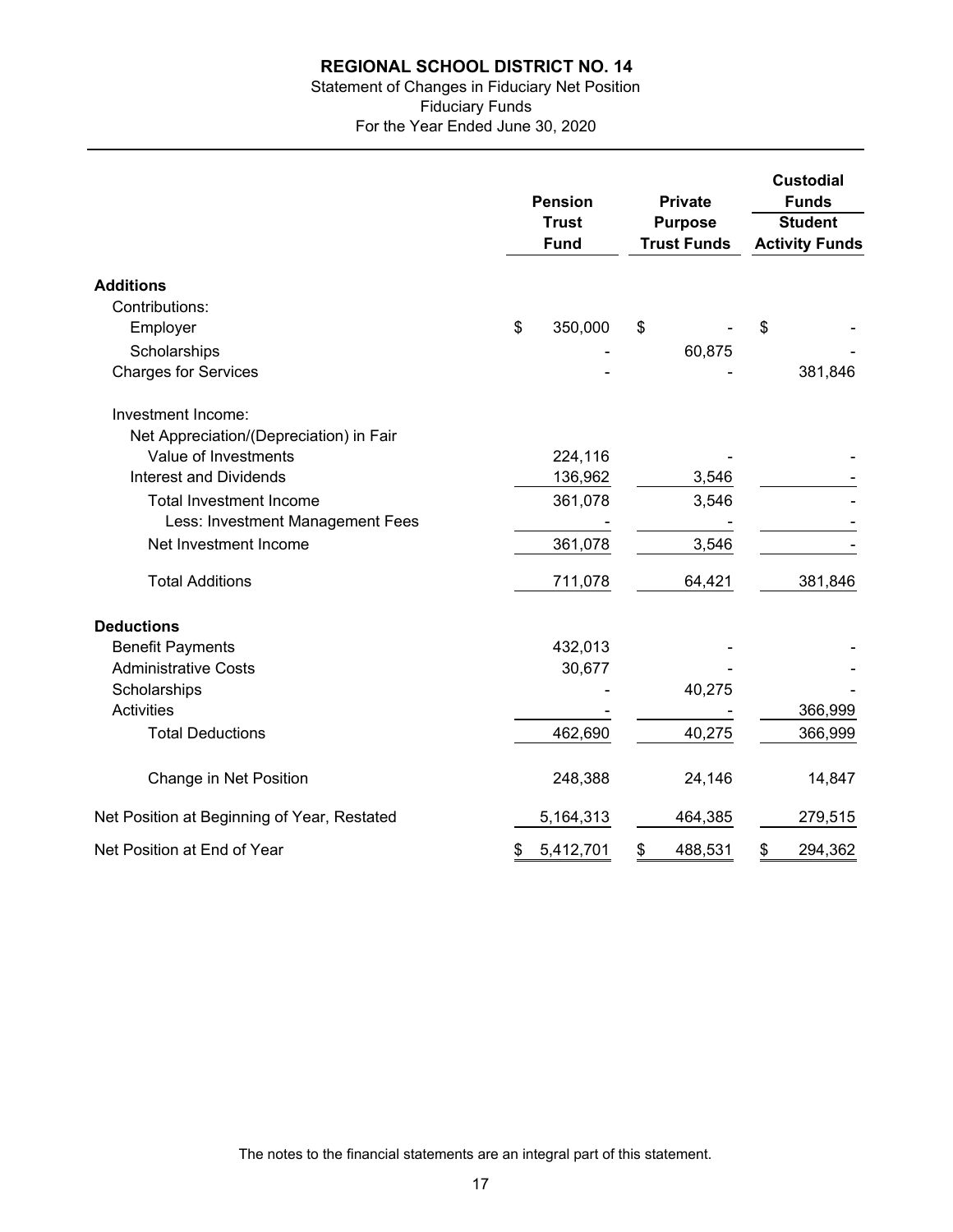### NOTE 1 – **SUMMARY OF SIGNIFICANT ACCOUNTING POLICIES**

The accompanying financial statements of the Regional School District No. 14 (the "District") have been prepared in conformance with accounting principles generally accepted in the United States of America as applicable to governmental units. The Governmental Accounting Standards Board (GASB) is the accepted standard-setting body for establishing the governmental accounting and financial reporting principles. The District's significant accounting policies are described below.

### **Reporting Entity**

The District was established in 1968 to provide education for the residents of two Connecticut Districts: Woodbury and Bethlehem. The District is primarily funded through assessments from its two member Districts. The District operates under the Board of Education form of government and provides education services to its member Districts.

The Legislative authority of the District is vested in the Board of Education meetings. The Superintendent is the chief executive, chief administrative officer and budget-making authority of the School. The Board of Education is responsible for revising the proposed budget and submitting the final budget to the Board meetings and referendums. The Board of Education is also responsible for establishing the annual assessments. The District has the power to incur indebtedness by issuing bonds or notes as provided by the Connecticut General Statutes.

The District's financial statements include the accounts of all District controlled operations. As required by generally accepted accounting principles, the financial statements of the reporting entity include those of the Regional School District No. 14 (the primary government) and its component units. The basic criterion for inclusion of a component unit in a governmental unit's reporting entity for general purpose financial reporting is the exercise of oversight responsibility. Oversight responsibility is determined on the basis of financial interdependence, selection of governing authority, designation of management, ability to significantly influence operations, accountability for fiscal matters and scope of public service. Currently, there are no entities considered component units of the District. The District includes all funds, agencies, boards, and commissions that are controlled by or dependent on the District's executive and legislative branches.

The financial statements presented herein do not include agencies which have been formed under applicable state laws or separate and distinct units of government apart from the Regional School District No. 14.

### **Government-Wide and Fund Financial Statements**

The government-wide financial statements (i.e., the statement of net position and the statement of activities) report information on all of the nonfiduciary activities of the District. For the most part, the effect of interfund activity has been removed from these statements. Governmental activities are normally supported by town assessments and intergovernmental revenues.

The statement of activities demonstrates the degree to which the direct expenses of a given function or segment are offset by program revenues. Direct expenses are those that are clearly identifiable with a specific function or segment. Program revenues include 1) charges to customers or applicants who purchase, use, or directly benefit from goods, services, or privileges provided by a given function or segment and 2) grants and contributions that are restricted to meeting the operational or capital requirements of a particular function or segment. Town assessments and other items not properly included among program revenues are reported instead as general revenues.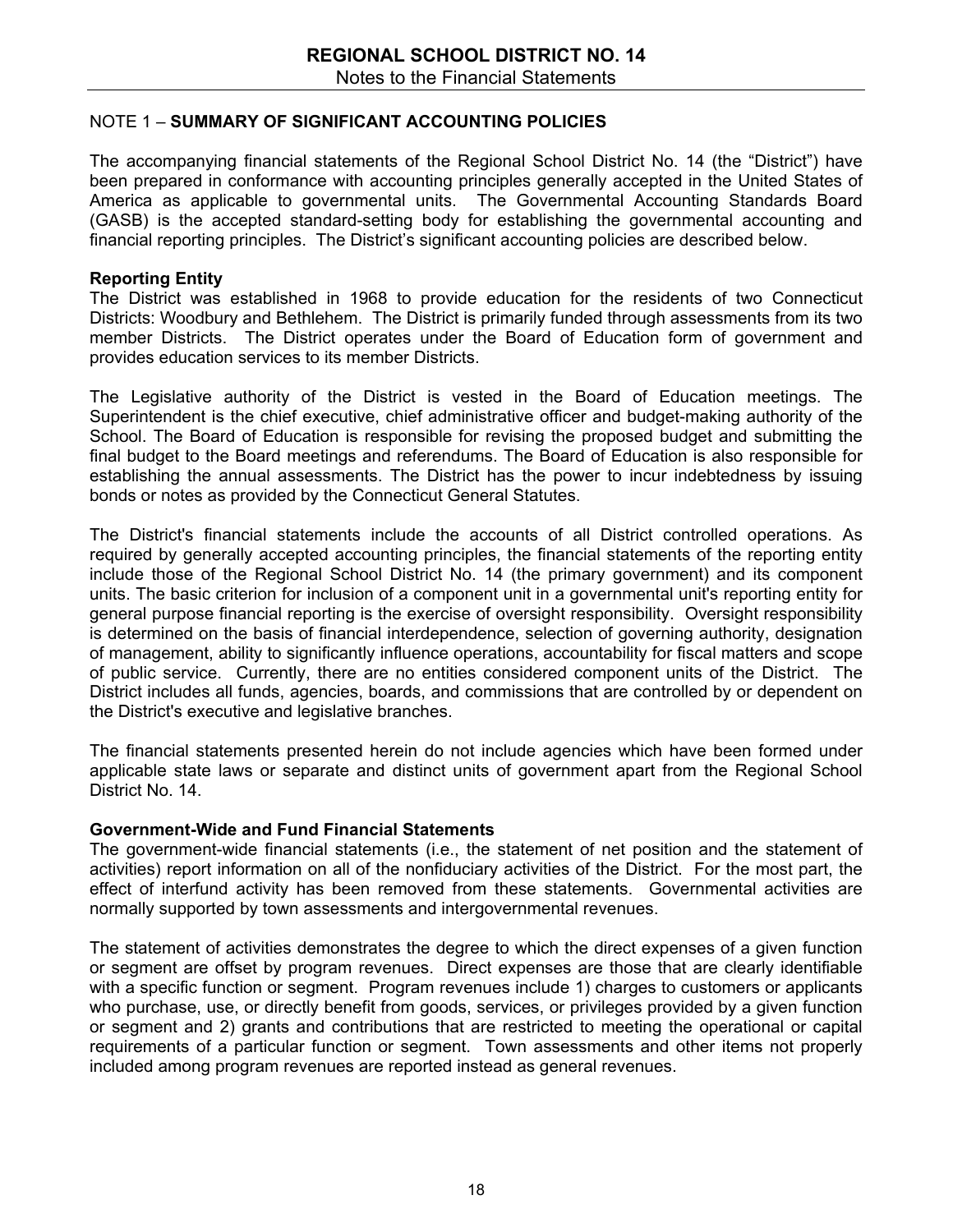### **REGIONAL SCHOOL DISTRICT NO. 14**  Notes to the Financial Statements

The accounts of the District are organized and operated on the basis of funds. A fund is an independent fiscal and accounting entity with a self-balancing set of accounts which comprise its assets, deferred outflows of resources, liabilities, deferred inflows of resources, fund balances, revenues and expenditures. Fund accounting segregates funds according to their intended purpose and is used to aid management in the demonstrating compliance with finance related legal and contractual provisions. The District maintains the minimum number of funds consistent with legal and managerial requirements. The focus of governmental fund financial statements is on major funds as that term is defined in professional pronouncements. Each major fund is to be presented in a separate column, with nonmajor funds, if any, aggregated and presented in a single column. The District maintains fiduciary funds which are reported by type. Since the governmental fund statements are presented on a different measurement focus and basis of accounting than the government-wide statements' governmental activities column, a reconciliation is presented on the pages following, which briefly explains the adjustments necessary to transform the fund based financial statements into the governmental activities column of the government-wide presentation.

Separate financial statements are provided for governmental and fiduciary funds, even though the latter are excluded from the government-wide financial statements. Major individual governmental funds are reported as separate columns in the fund financial statements.

#### **Measurement Focus, Basis of Accounting, and Financial Statements Presentation**

The government-wide financial statements are reported using the *economic resources measurement focus* and the *accrual basis of accounting* as are the fiduciary fund financial statements. Revenues are recorded when earned and expenses are recorded when a liability is incurred, regardless of the timing of related cash flows. Grants and similar items are recognized as revenue as soon as all eligibility requirements imposed by the provider have been met.

Governmental fund financial statements are reported using the *current financial resources measurement focus* and the *modified accrual basis of accounting*. Their revenues are recognized when they become measurable and available. Available means collectible within the current period or soon enough thereafter to be used to pay liabilities of the current period. For this purpose, the District considers revenues to be available if they are collected within 60 days of the end of the current fiscal period. Expenditures are generally recorded when a liability is incurred. Exceptions to this general rule include: compensated absences, debt service, capital leases, other post-employment benefit obligations, and claims and judgments that are recorded only when payment is due. General capital asset acquisitions are reported as expenditures in the governmental funds. Issuance of long-term debt and acquisitions under capital leases are reported as other financing sources.

Assessments when levied, tuition, and interest associated with the current fiscal period are all considered to be susceptible to accrual and so have been recognized as revenues of the current fiscal period. All other revenue items are considered to be measurable and available only when cash is received by the government, or specifically identified.

Governmental Funds are those through which most governmental functions typically are financed. The following are the District's major governmental funds:

• The *General Fund* is the general operating fund of the District. It is used to account for all financial resources except those required to be accounted for in another manner. Revenues are derived primarily from town assessments, state grants, charges for services, and earnings on investments.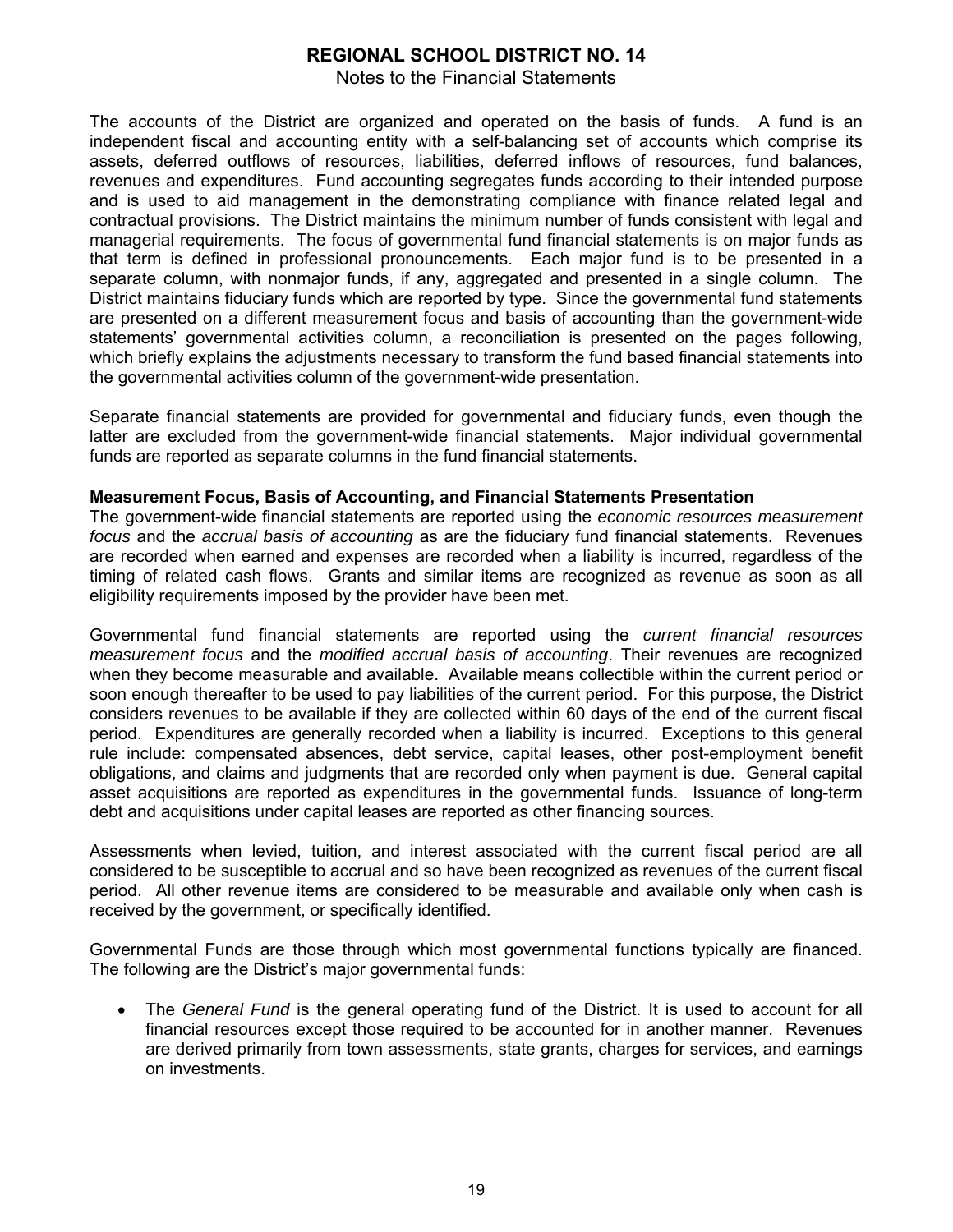- The *High School Renovation Fund* is used to account for and report financial resources that are restricted, committed, or assigned to expenditures for capital outlays and debt service related to the High School construction project.
- The *Reserve for Specific Capital Improvements* is used to account for and report financial resources that are restricted, committed, or assigned to expenditures for capital outlays, including the acquisition or construction of major capital facilities and other capital assets.

Fiduciary funds are used to account for assets held by the District in a trustee capacity or as an agent for individuals, private organizations, and other governments. Fiduciary funds are not included in the government-wide financial statements. The fiduciary funds are as follows:

- The *Pension Trust Fund* is used to account for the activities of the District Employees' Retirement System, which accumulates resources for retirement benefit payments to qualified employees.
- The *Private Purpose Trust Fund* is used to account for trust arrangements under which principal and income benefit individuals, private organizations, or other governments. The District utilizes private purpose trust funds to account for activities of funds held in trust for student scholarships.
- The *Custodial Funds* account for resources held by the District in a purely custodial capacity.

#### **Estimates**

The preparation of financial statements in conformity with accounting principles generally accepted in the United States of America requires management to make estimates and assumptions that affect the reported amounts of assets and liabilities and disclosures of contingent assets and liabilities at the date of the financial statements and the reported amounts of revenues and expenses during the period. Actual results could differ from those estimates.

#### **Assets, Liabilities, Deferred Outflows/Inflows of Resources, and Net Position or Equity**

*Cash and Cash Equivalents* – The District's cash and cash equivalents are considered to be cash on hand, demand deposits, and short-term investments with original maturities of three months or less from the date of acquisition.

*Investments* - In general, State of Connecticut Statutes allow the District to invest in obligations of the United States of America or United States government sponsored corporations, in shares or other interests in any custodial arrangement, pool, or no-load, open-end management type investment company or investment trust, in obligations of any state or political subdivision rated within the top two rating categories of any nationally recognized rating service, or in obligations of the State of Connecticut or political subdivision rated within the top three rating categories of any nationally recognized rating service. The Statutes (Sections 3-24f and 3-27f) also provide for investment in shares of the Connecticut Short-Term Investment Fund. Trust funds are able to invest in a wider range of investments. Investments are stated at fair value, based on quoted market prices. Certificates of Deposit are reported at cost.

The Short-Term Investment Fund ("STIF") is a money market investment pool managed by the Cash Management Division of the State Treasurer's Office created by Section 3-27 of the Connecticut General Statutes ("CGS"). Pursuant to CGS 3-27a through 3-27f, the State, municipal entities, and political subdivisions of the State are eligible to invest in the fund. The fund is considered a "2a7-like" pool and, as such, reports its investments at amortized cost (which approximates fair value). A 2a7 like pool is not necessarily registered with the Security and Exchange Commission ("SEC") as an investment company, but nevertheless has a policy that it will, and does, operate in a manner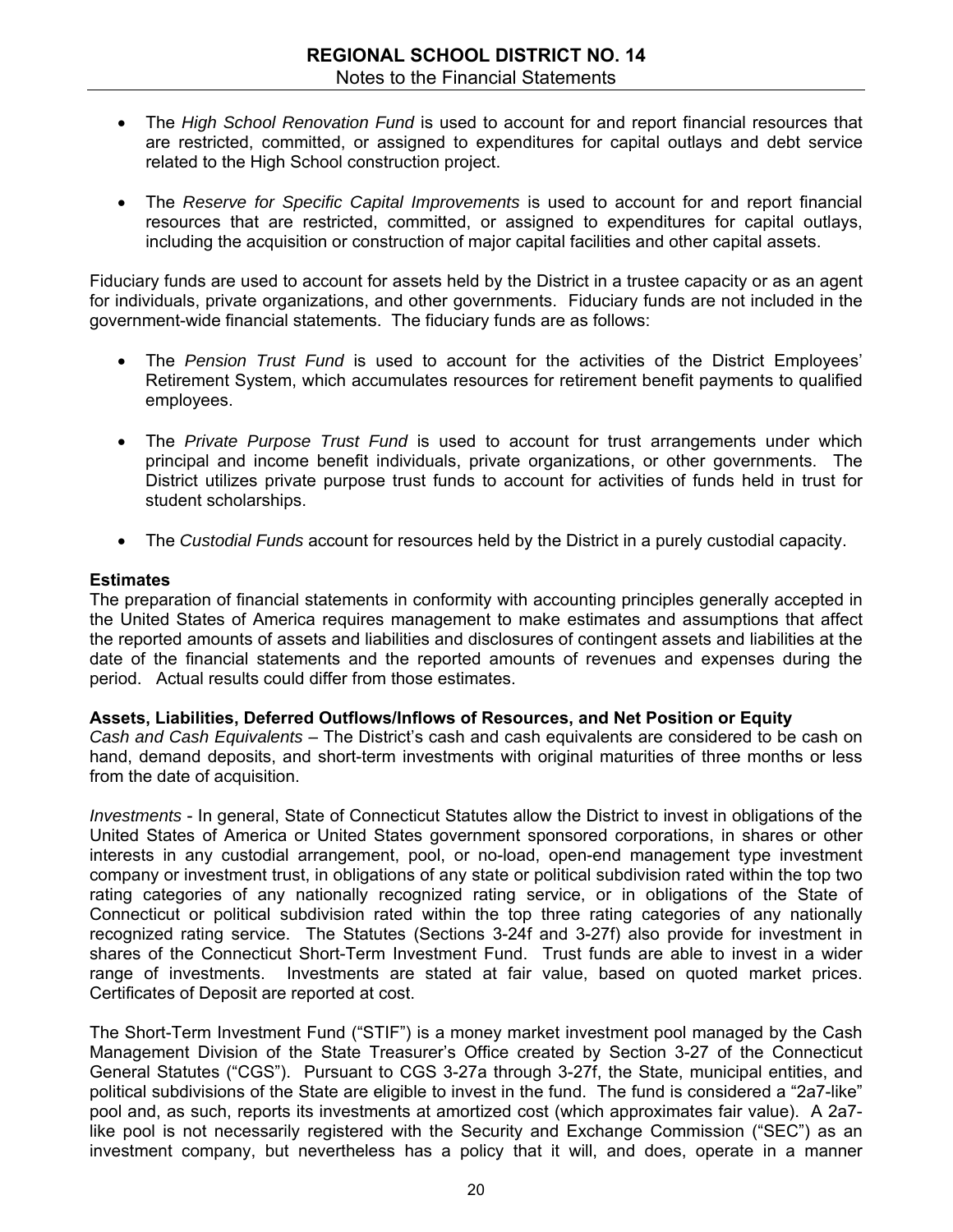consistent with the SEC's rule 2a7 of the Investment Company Act of 1940 that allows money market mutual funds to use the amortized cost to report net assets. The pool is overseen by the Office of the State Treasurer. The pool is rated AAAm by Standard & Poor's. This is the highest rating for money market funds and investment pools. The pooled investment funds' risk category cannot be determined since the District does not own identifiable securities but invests as a shareholder of the investment pool. The fair value of the position in the pool is the same as the value of the pool shares.

*Receivables -* All receivables are reported at their gross value and, where appropriate, are reduced by the estimated portion that is expected to be uncollectible. The District has not established an allowance for estimated uncollectibles because the majority of receivables are in the form of state and federal grants.

*Inventories –* Inventories are valued at cost using the first-in/first-out (FIFO) method, except for USDA donated commodities, which are valued at market value. The cost of governmental fund type inventories, are recorded as expenditures when consumed rather than when purchased. Inventories are comprised of food products for the School Cafeteria Fund.

*Prepayments –* Certain payments to vendors provide benefits in future accounting periods and therefore are recorded as prepayments on both government-wide and fund financial statements.

*Due From/To Other Funds* - Activity between funds that are representative of lending/borrowing arrangements outstanding at the end of the fiscal year are referred to as interfund receivables and payables. They arise from interfund transactions and are recorded by all funds affected in the period in which transactions are executed.

*Capital Assets -* Capital assets, which include equipment, fixtures, and other long-lived assets are reported in the government-wide financial statements. Capital assets are defined by the District as assets with an initial, individual cost of more than \$5,000 and an estimated useful life in excess of one year. Such assets are recorded at historical cost or estimated historical cost if purchased or constructed. Donated capital assets are recorded at estimated fair market value at the date of donation. The costs of normal maintenance and repairs that do not add to the value of the asset or materially extend assets lives are not capitalized. Major outlays for capital assets and improvements are capitalized as projects are constructed.

Property, plant, and equipment is depreciated using the straight-line method over the following estimated useful lives:

| <b>Assets</b>                     | Years     |
|-----------------------------------|-----------|
| Land Improvements                 | 20        |
| <b>Buildings and Improvements</b> | $20 - 50$ |
| <b>Furniture and Equipment</b>    | $5 - 10$  |

*Unearned Revenues -* Unearned revenues arise when assets are recognized before revenue recognition criteria have been satisfied. In the government-wide financial statements, unearned revenues consist of revenue received in advance and/or amounts from grants received before the eligibility requirements have been met.

*Long-term obligations* - In the government-wide financial statements, long-term debt and other longterm obligations are reported as liabilities in the statement of net position. Bond premiums and discounts are deferred and amortized over the life of the bonds using the effective interest method. Bonds payable are reported net of the applicable bond premium or discount. Bond issuance costs are recognized as an expense in the period they are incurred.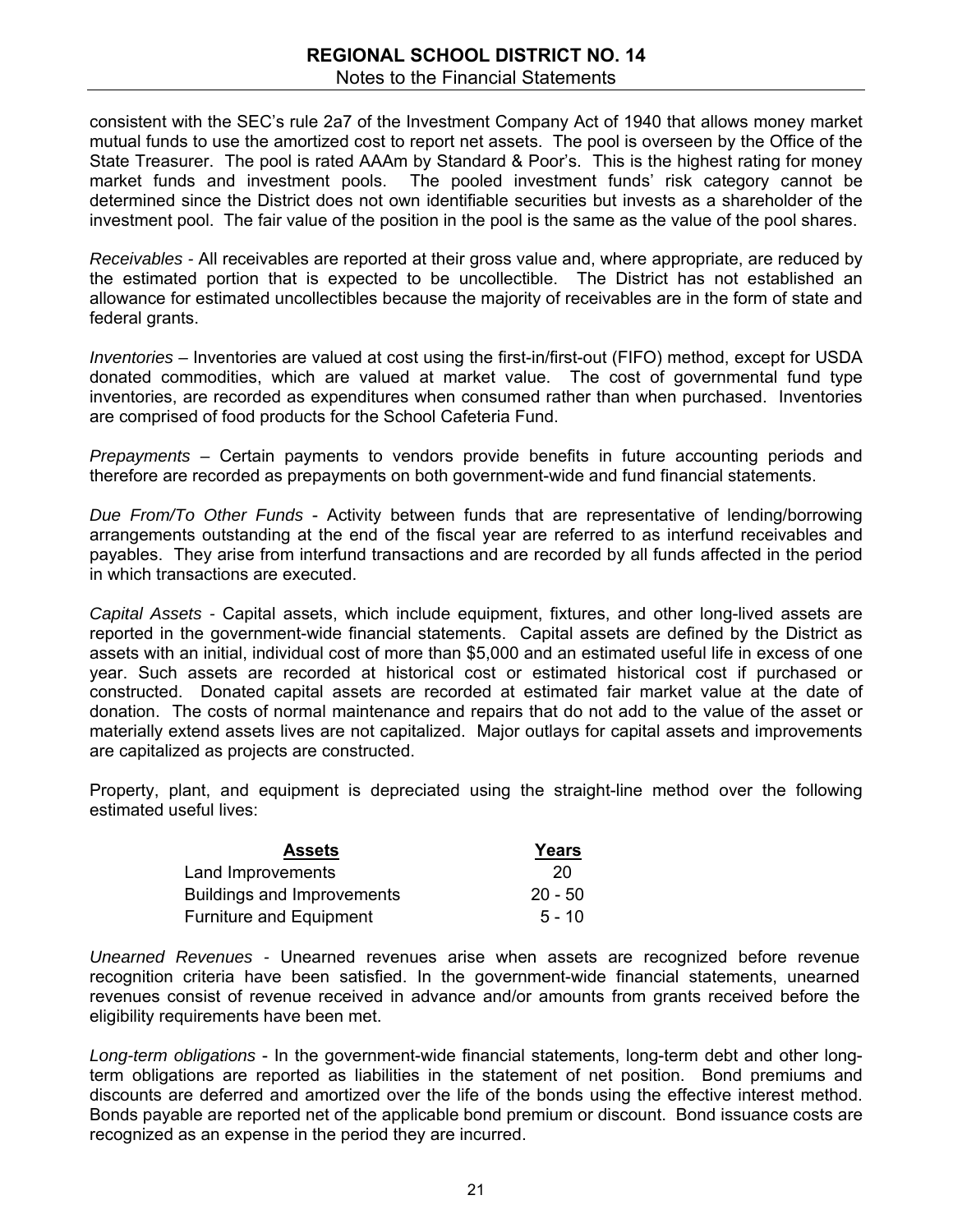In the fund financial statements, governmental fund types recognize bond premiums and discounts, as well as bond issuance costs, during the current period. The face amount of debt issued is reported as other financing sources. Premiums received on debt issuances are reported as other financing sources while discounts on debt issuances are reported as other financing uses. Issuance costs, whether or not withheld from the actual debt proceeds received, and debt payments, are reported as debt service expenditures.

*Compensated absences -* District employees accumulate vacation and sick leave hours for subsequent use or for payment upon termination or retirement. Vacation and sick leave expenses to be paid in future periods are accrued when incurred in the government-wide financial statements. A liability for these amounts is reported in the governmental funds only if the liability has matured through employee resignation or retirement.

*Deferred Outflows/Inflows of Resources –* In addition to assets, the statement of financial position will sometimes report a separate section for deferred outflows of resources. This separate financial statement element, *deferred outflows of resources*, represents a consumption of net position that applies to a future period(s) and so will *not* be recognized as an outflow of resources (expense/expenditure) until then. The District reports deferred pension and OPEB expense in the government-wide statement of net position. Deferred pension and OPEB expense results from differences between expected and actual experience, changes in assumptions or other inputs. These amounts are deferred and included in pension and OPEB expense over a period equal to the average of the expected remaining service lives of all employees that are provided with benefits through the pension plan (active and inactive employees).

In addition to liabilities, the statement of financial position will sometimes report a separate section for deferred inflows of resources. This separate financial statement element, *deferred inflows of resources*, represents an acquisition of net position that applies to a future period(s) and so will not be recognized as an inflow of resources (revenue) until that time. The District reports deferred pension and OPEB expense in the government-wide statement of net position. Deferred pension and OPEB expense results from differences between expected and actual experience, changes in assumptions or other inputs. These amounts are deferred and included in pension and OPEB expense over a period equal to the average of the expected remaining service lives of all employees that are provided with benefits through the pension plan (active and inactive employees).

*Fund equity and net position*– Net position represents the difference between assets, deferred outflows of resources, liabilities, and deferred inflows of resources. In the government-wide statement of net position, net position is classified in the following categories:

*Net Investment in Capital Assets* – This category groups all capital assets into one component of net position. Accumulated depreciation and the outstanding balances of debt that are attributable to the acquisition, construction or improvement of these assets reduces this category.

*Restricted Net Position* – This category presents external restrictions imposed by creditors, grantors, contributors or, laws or regulations of other governments and restrictions imposed by law through constitutional provisions or enabling legislation.

*Unrestricted Net Position* – This category represents the net position of the District, which is not restricted for any project or other purpose.

When both restricted and unrestricted resources are available for certain expenses, the District expends restricted resources first and uses unrestricted resources when the restricted funds are depleted.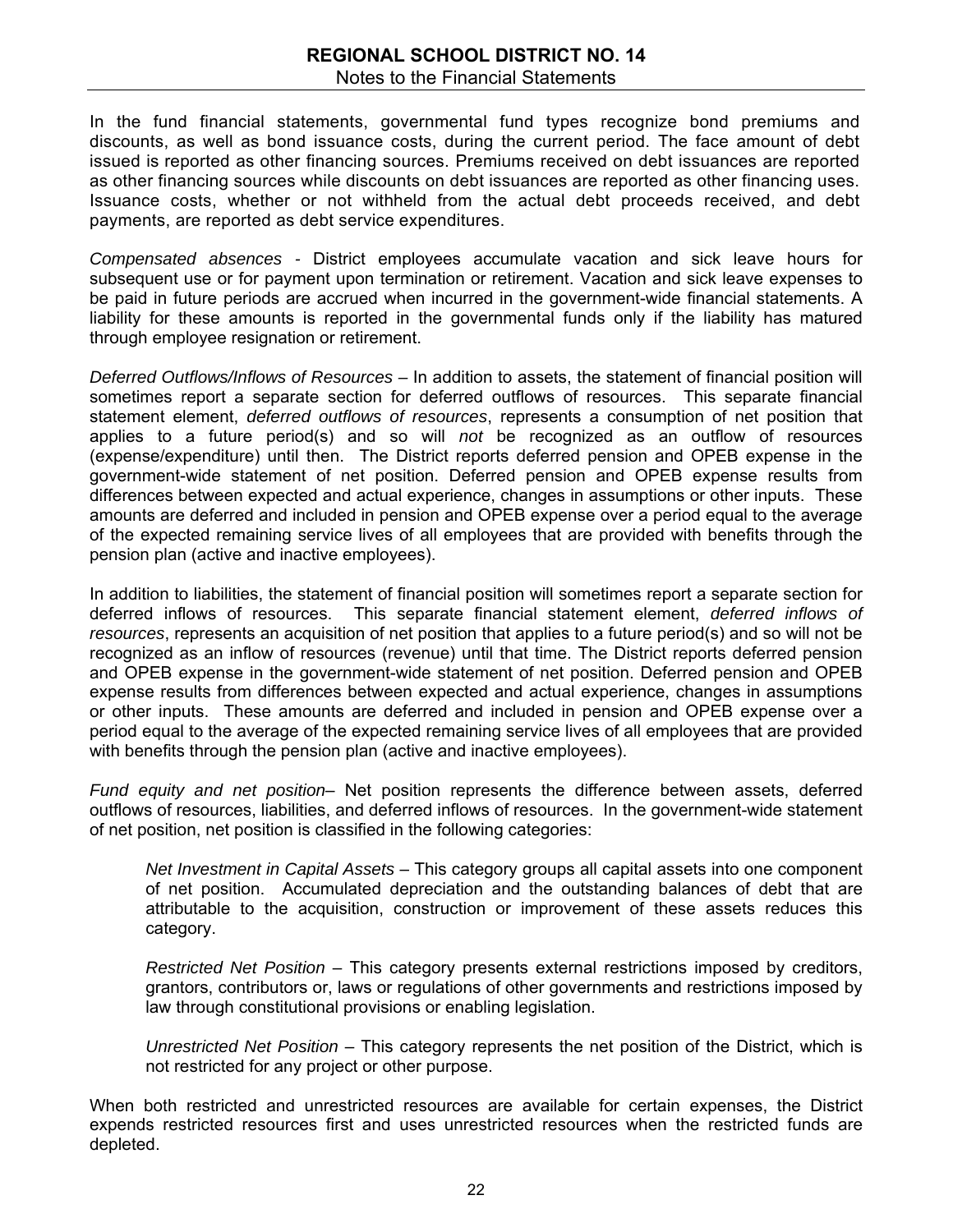In the fund financial statements, fund balances of governmental funds are classified in the following five separate categories:

*Nonspendable Fund Balance* – Indicates amounts that cannot be spent because they are either not in spendable form, or are legally or contractually required to be maintained intact. Examples are items that are not expected to be converted to cash including inventories and prepaid expenditures in the General Fund. Examples of items legally or contractually required to be maintained intact are the corpus of permanent funds.

*Restricted Fund Balance* – Indicates amounts that are restricted to specific purposes. The spending constraints placed on the use of fund balance amounts are externally imposed by creditors, grantors, contributors or, laws or regulations of other governments and restrictions imposed by law through constitutional provisions or enabling legislation.

*Committed Fund Balance* – Indicates amounts that can be used only for specific purposes pursuant to constraints imposed by formal budgetary action of the Board of Education in accordance with provisions of the Connecticut General Statutes.

*Assigned Fund Balance* – Indicates amounts that are constrained by the District's intent to be used for specific purposes, but are neither restricted nor committed. Intent is expressed by action of District Officials.

*Unassigned Fund Balance* – Represents the remaining fund balance after amounts are set aside for all other classifications.

The District does not have a formal policy over the use of fund balance. When both restricted and unrestricted (committed, assigned, unassigned) amounts of fund balance are available for use for expenditures incurred, it is assumed that the District will use restricted fund balance first if the expenditure meets the restricted purpose, followed by committed, assigned and unassigned amounts.

*Encumbrances* – In governmental funds, encumbrance accounting, under which purchase orders, contracts and other commitments for the expenditure of monies are recorded in order to reserve applicable appropriations, is generally employed as an extension of formal budgetary integration in the General Fund. Encumbrances outstanding at year-end are reported as assigned fund balance since they do not constitute expenditures or liabilities.

#### **Fair Value of Financial Instruments**

In accordance with GASB Statement No. 72, the District is required to measure the fair value of its assets and liabilities under a three-level hierarchy, as follows:

**Level 1:** Quoted market prices for identical assets or liabilities to which an entity has access to at the measurement date.

**Level 2:** Inputs and information other than quoted market indices included in Level 1 that are observable for the asset or liability, either directly or indirectly. Level 2 inputs include:

- a. Quoted prices for similar assets or liabilities in active markets.
- b. Quoted prices for identical or similar assets in markets that are not active;
- c. Observable inputs other than quoted prices for the assets or liability;
- d. Inputs derived principally from, or corroborated by, observable market data by correlation or by other means.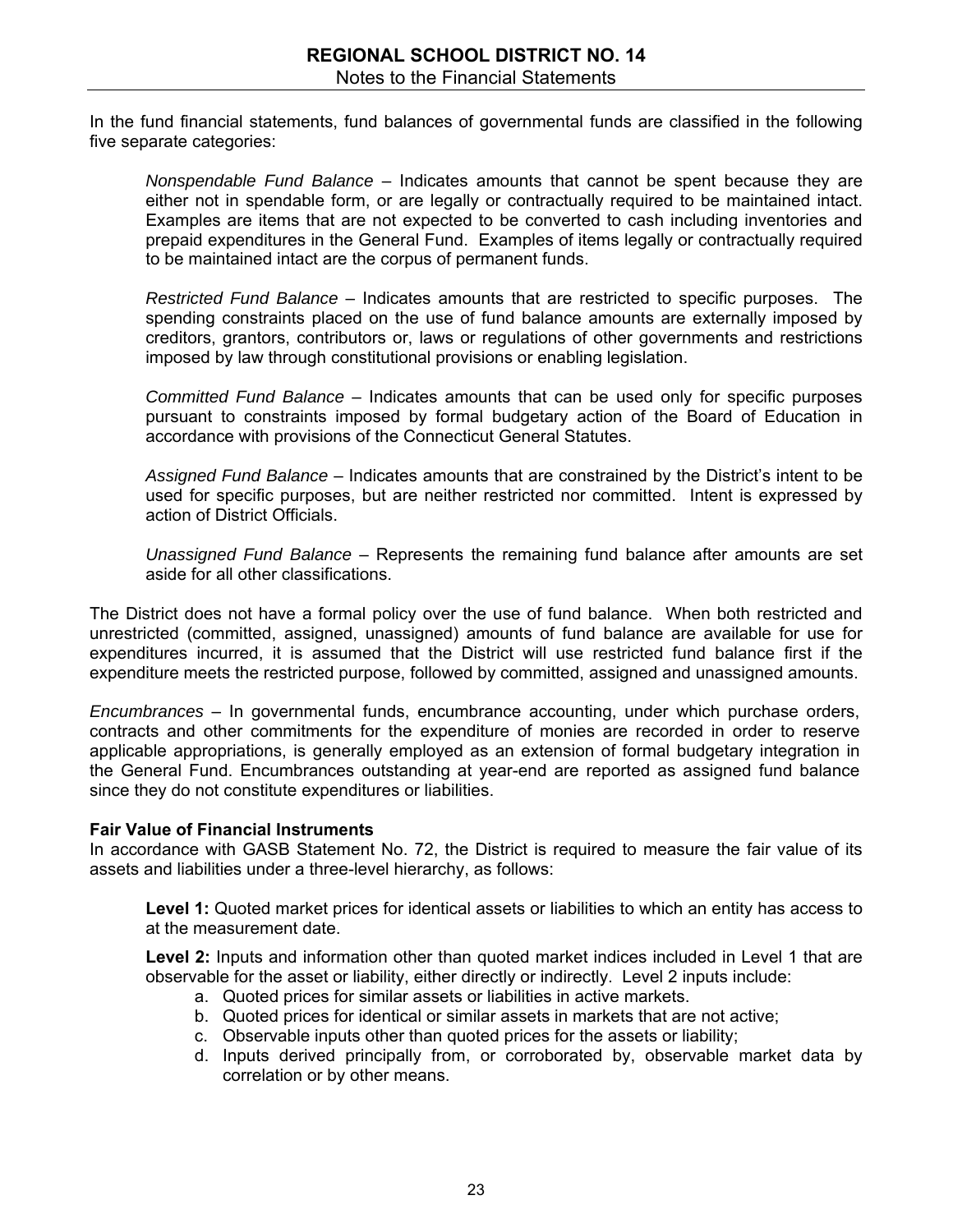**Level 3:** Unobservable inputs for the asset or liability. Unobservable inputs should be used to measure the fair value to the extent that observable inputs are not available.

*Observable inputs* reflect the assumptions market participants would use in pricing the asset or liability developed from sources independent of the reporting entity; and *unobservable inputs* reflect the reporting entity's own assumptions about the assumptions market participants would use in pricing the asset or liability developed based on the best information available in the circumstances.

Certificates of Deposit are reported at amortized cost and are excluded from the fair value disclosures.

## NOTE 2 – **CASH, CASH EQUIVALENTS, RESTRICTED CASH, AND INVESTMENTS**

The deposit of public funds is controlled by the Connecticut General Statutes (Section 7-402). Deposits may be made in a "qualified public depository" as defined by Statute or in amounts not exceeding the Federal Deposit Insurance Corporation insurance limit in an "out of state bank" as defined by the Statutes, which is not a "qualified public depository". The following is a summary of cash and cash equivalents, and restricted cash at June 30, 2020.

|                           | Governmental |     | Fiduciary      |     |             |
|---------------------------|--------------|-----|----------------|-----|-------------|
|                           | <b>Funds</b> |     | Funds          |     | Total       |
| Cash and Cash Equivalents | \$8,099,184  | -SS | 726,374        |     | \$8,825,558 |
| <b>Restricted Cash</b>    | 298,184      |     | $\blacksquare$ |     | 298,184     |
|                           | \$8,397,368  | \$  | 726,374        | \$. | 9.123.742   |

*Custodial Credit Risk - Deposits*: Custodial credit risk is the risk that in the event of a bank failure, the District's deposits may not be returned to it. The District does not have a deposit policy for custodial credit risk. The State of Connecticut requires that each depository maintain segregated collateral in an amount equal to a defined percentage of its public deposits based upon the bank's risk-based capital ratio. The following is a reconciliation of the District's deposits subject to custodial credit risk:

| Cash and Cash Equivalents    | 8,825,558 |
|------------------------------|-----------|
| <b>Plus: Restricted Cash</b> | 298,184   |
|                              | 9,123,742 |

At year-end, the District's carrying amount of deposits subject to custodial credit risk was \$9,123,742 and the bank balance was \$9,381,383. Of the bank balance, the Federal Depository Insurance Corporation insured \$946,913.

As of June 30, 2020, \$8,434,470 of the District's bank balance of \$9,381,383 was exposed to custodial credit risk as follows:

| Uninsured and uncollateralized   | \$7,541,023        |
|----------------------------------|--------------------|
| Uninsured and collateral held by |                    |
| pledging bank's Trust department |                    |
| not in the District's name       | 893.447            |
|                                  | Total \$ 8,434,470 |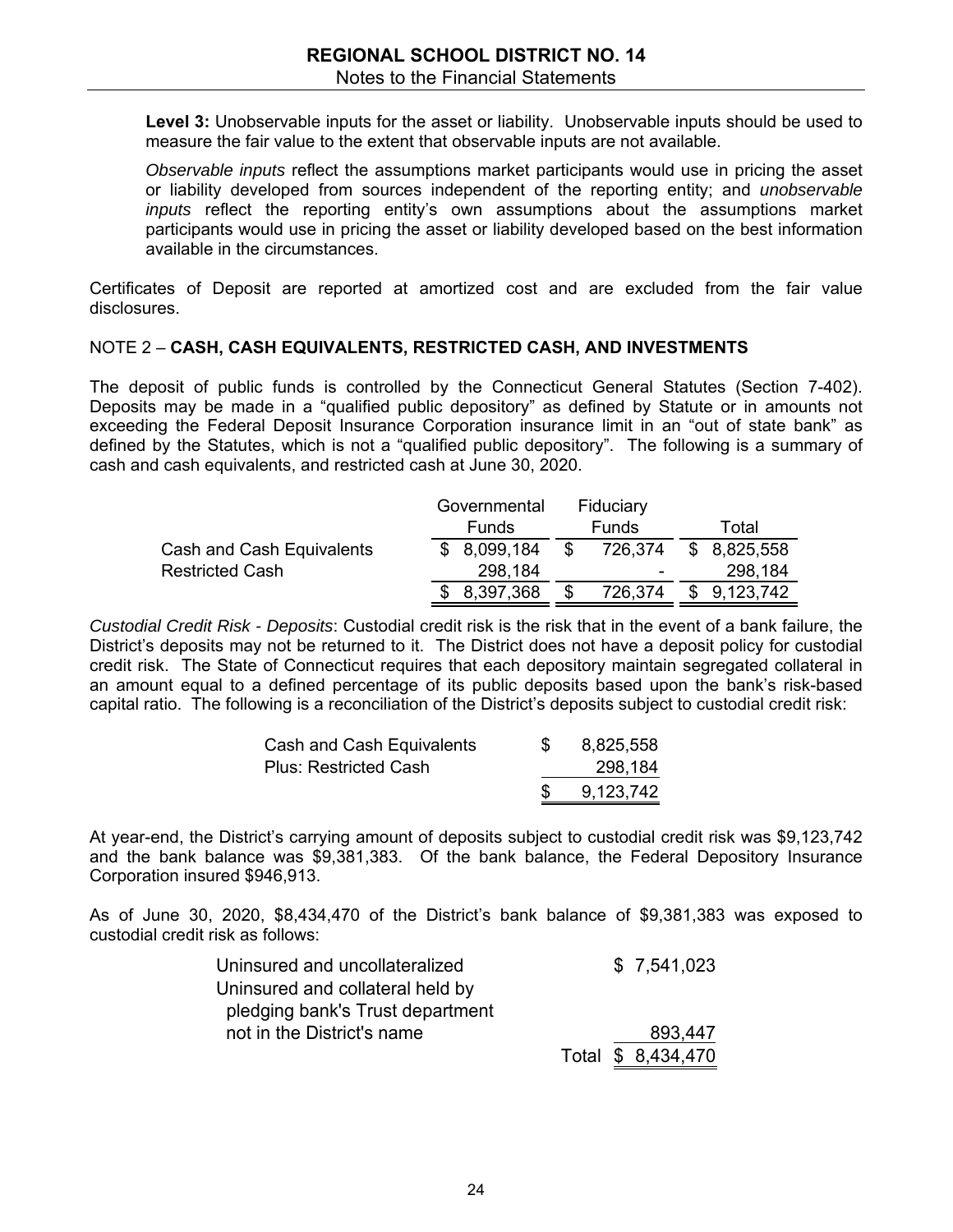## **Restricted Cash**

At June 30, 2020, the District's restricted cash amounted to \$298,184 and is held in escrow until spent in accordance with technology lease agreements.

#### **Investments**

The following is a summary of investments at June 30, 2020:

|                                  |     | Fiduciary    |
|----------------------------------|-----|--------------|
|                                  |     | <b>Funds</b> |
| <b>Money Market Funds</b>        | \$. | 171,659      |
| <b>Equity Mutual Funds</b>       |     | 3,414,972    |
| <b>Fixed Income Mutual Funds</b> |     | 1,826,070    |
| <b>Total Investments</b>         |     | 5,412,701    |

The following is a summary of assets measured at fair value:

|                                  |               | <b>Fair Value Measurements Using</b> |                         |    |             |    |              |
|----------------------------------|---------------|--------------------------------------|-------------------------|----|-------------|----|--------------|
|                                  |               |                                      | <b>Quoted Prices</b>    |    | Significant |    |              |
|                                  |               |                                      | in Active               |    | Other       |    | Significant  |
|                                  |               |                                      | Markets for             |    | Observable  |    | Unobservable |
|                                  | June 30,      |                                      | <b>Identical Assets</b> |    | Inputs      |    | Inputs       |
|                                  | 2020          |                                      | (Level 1)               |    | (Level 2)   |    | (Level 3)    |
| <b>Description</b>               |               |                                      |                         |    |             |    |              |
| <b>Money Market Funds</b>        | \$<br>171,658 | S                                    | 171,658                 | \$ |             | \$ |              |
| <b>Equity Mutual Funds</b>       | 3,414,972     |                                      | 3,414,972               |    |             |    |              |
| <b>Fixed Income Mutual Funds</b> | 1,826,071     |                                      | 1,826,071               |    |             |    |              |
| <b>Total Investments</b>         | 5,412,701     |                                      | 5,412,701               | \$ |             |    |              |

*Custodial Credit Risk -* This is the risk that, in the event of the failure of the counterparty, the government will not be able to recover the value of its investments or collateral securities that are in possession of an outside party. The District does not have a policy for custodial credit risk.

*Credit Risk –* The District does not have an investment policy that limits investment choices further than the Connecticut General Statutes. Generally, credit risk is defined as the risk that an issuer of a debt type investment will not fulfill its obligation to the holder. This is measured by assignment of a rating by a nationally recognized rating organization.

*Concentrations of Credit Risk –* The District places no limit on the amount of investment in any one issuer.

*Interest Rate Risk -* The District does not have a formal investment policy that limits investment maturities as a means of managing its exposure to fair value losses arising from increasing interest rates.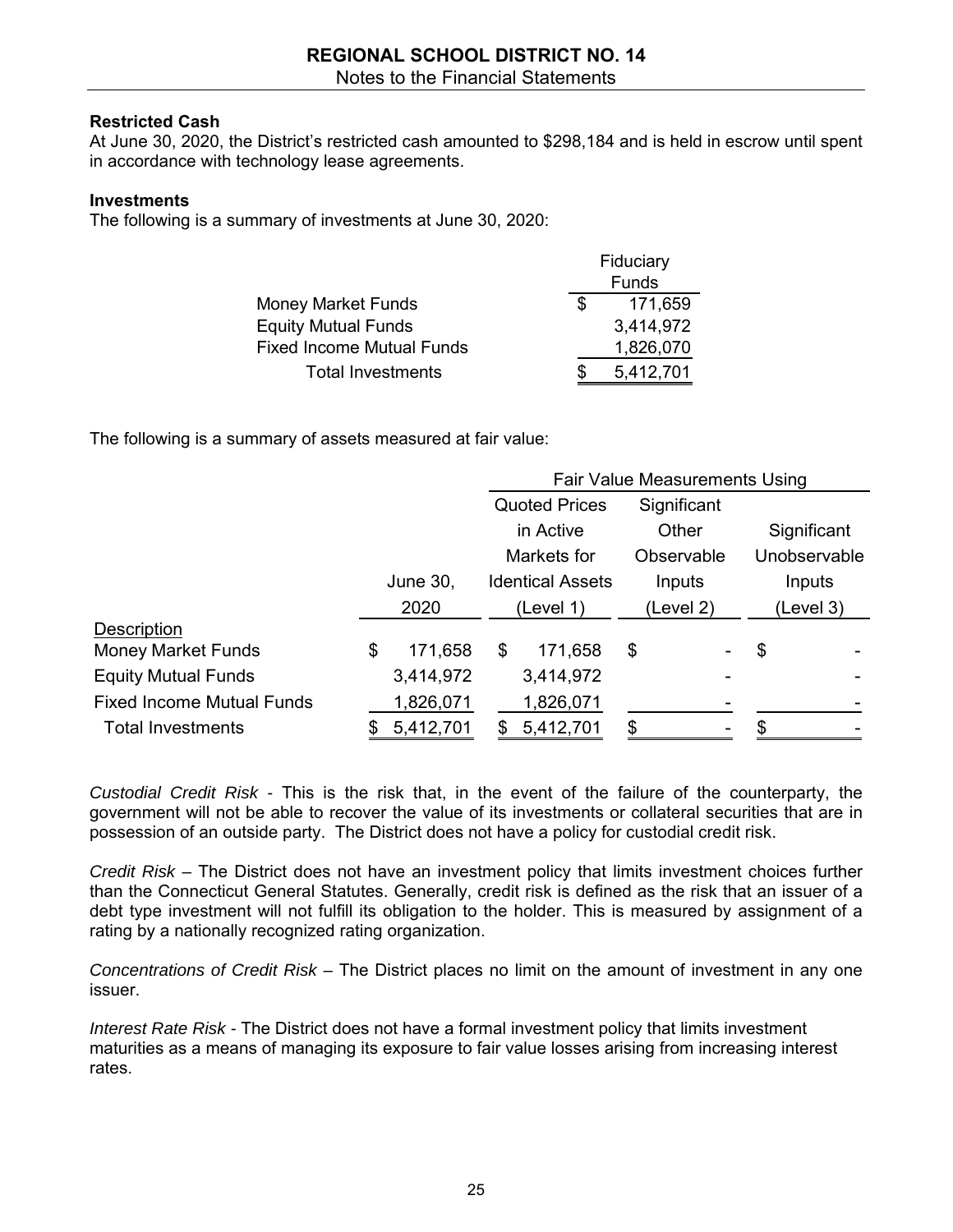### NOTE 3 – **RECEIVABLES**

Receivables as of year-end for the District's individual major funds and nonmajor and fiduciary funds in the aggregate, including the applicable allowances for uncollectible accounts, if any, are as follows:

|                                                                           | General<br>Fund             | <b>High School</b><br>Renovation<br>Fund | Nonmajor<br>and Other<br>Funds     |   | Total                            |
|---------------------------------------------------------------------------|-----------------------------|------------------------------------------|------------------------------------|---|----------------------------------|
| Receivables:<br>Intergovernmental<br>Accounts<br><b>Gross Receivables</b> | \$<br>-<br>15,096<br>15,096 | \$<br>613,055<br>613,055                 | \$<br>571,767<br>58,850<br>630,617 | S | 1,184,822<br>73,946<br>1,258,768 |
| Less Allowance for<br>Uncollectibles:<br><b>Total Allowance</b>           |                             |                                          |                                    |   |                                  |
| <b>Net Total Receivables</b>                                              | \$<br>15,096                | \$<br>613,055                            | 630,617                            |   | 1,258,768                        |

Governmental funds report unavailable revenue in connection with receivables that are not considered to be available to liquidate liabilities of the current period. Governmental funds also defer revenue recognition in connection with resources that have been received, but not yet earned. At the end of the current fiscal year, the various components of unearned revenue reported in the governmental funds were as follows:

|                                                        |   | Governmental<br><b>Funds</b> |
|--------------------------------------------------------|---|------------------------------|
| General Fund:                                          |   |                              |
| Fees Collected in Advance                              | S | 7,162                        |
| Nonmajor Funds:                                        |   |                              |
| <b>Advances on Grants</b><br>Fees Collected in Advance |   | 266,609<br>29,678            |
| <b>Total Unearned Revenue</b>                          |   | 303,449                      |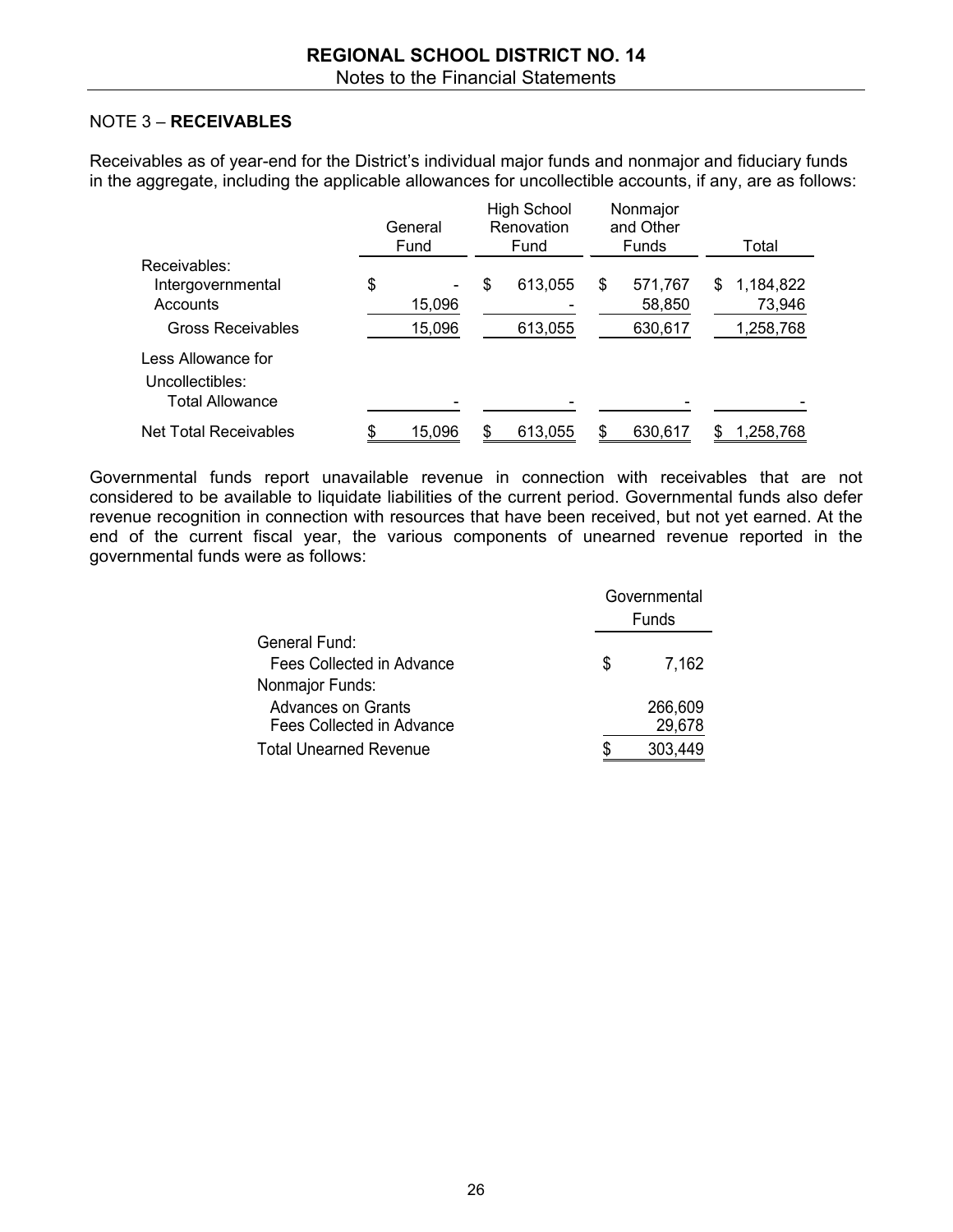## NOTE 4 – **INTERFUND RECEIVABLES, PAYABLES AND TRANSFERS**

The outstanding balances between funds result mainly from the time lag between the dates that: 1) inter-fund goods and services are provided or reimbursable expenditures occur; 2) transactions are recorded in the accounting system; and 3) payments between funds are made. At June 30, 2020, the outstanding balances between funds were:

| Payable Fund                | Receivable Fund                    | Total           |
|-----------------------------|------------------------------------|-----------------|
| <b>General Fund</b>         | <b>High School Renovation Fund</b> | \$<br>3,309,605 |
| <b>General Fund</b>         | Reserve for Capital Improvements   | 1,759,583       |
| <b>General Fund</b>         | Nonmajor Governmental Funds        | 267,198         |
| Nonmajor Governmental Funds | <b>General Fund</b>                | 712,374         |
|                             |                                    | \$<br>6,048,760 |

Fund transfers are used to: 1) move revenues from the fund that statute or budget requires to collect them to the fund that statute or budget requires to expend them, and 2) to account for unrestricted revenues collected in the General Fund to finance various programs accounted for in other funds in accordance with budgetary authorizations. Interfund transfers during the year ended June 30, 2020 were as follows:

| Transfers In:                    | Transfers Out:      | Total   |
|----------------------------------|---------------------|---------|
| Reserve for Capital Improvements | <b>General Fund</b> | 352,566 |
| Nonmajor Governmental Funds      | <b>General Fund</b> | 168,293 |
|                                  |                     | 520,859 |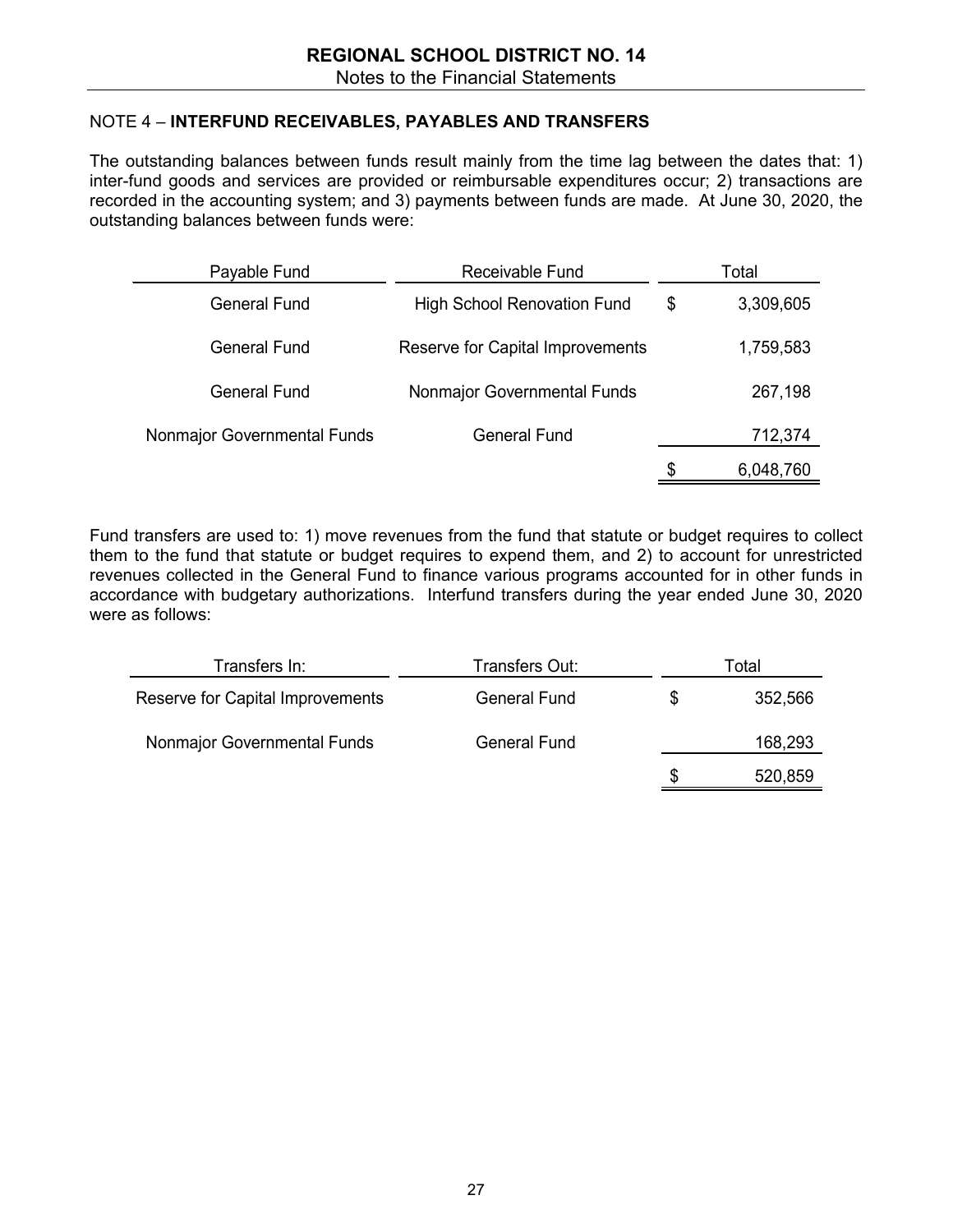Notes to the Financial Statements

## NOTE 5 – **CAPITAL ASSETS**

The following is a summary of the change in capital assets as of June 30, 2020:

|                                              | Restated        |            |           |                 |
|----------------------------------------------|-----------------|------------|-----------|-----------------|
|                                              | Beginning       |            |           | Ending          |
|                                              | <b>Balances</b> | Increases  | Decreases | <b>Balances</b> |
| <b>Governmental Activities</b>               |                 |            |           |                 |
| Capital assets, not being depreciated        |                 |            |           |                 |
| Land                                         | \$<br>494,814   | -\$        | -\$       | 494,814<br>\$   |
| <b>Building in Progress</b>                  | 43,830,032      | 13,969,631 |           | 57,799,663      |
| Total capital assets, not being depreciated  | 44,324,846      | 13,969,631 |           | 58,294,477      |
| Capital assets, being depreciated            |                 |            |           |                 |
| <b>Buildings and Improvements</b>            | 28,332,996      |            |           | 28,332,996      |
| <b>Furniture and Equipment</b>               | 1,014,837       | 18,744     | (34,513)  | 999,068         |
| Total capital assets, being depreciated      | 29,347,833      | 18,744     | (34, 513) | 29,332,064      |
| Less accumulated depreciation for:           |                 |            |           |                 |
| <b>Buildings and Improvements</b>            | 15,415,480      | 476,605    |           | 15,892,085      |
| <b>Furniture and Equipment</b>               | 706,372         | 60,630     | (31, 014) | 735,988         |
| Total accumulated depreciation               | 16,121,852      | 537,235    | (31,014)  | 16,628,073      |
| Total capital assets, being depreciated, net | 13,225,981      | (518,491)  | (3, 499)  | 12,703,991      |
| Governmental Activities capital assets, net  | 57,550,827      | 13,451,140 | (3, 499)  | 70,998,468      |

Depreciation and amortization expense were charged to functions/programs of the primary government as follows:

| Instructional Services           | 278,808 |
|----------------------------------|---------|
| <b>Supporting Services:</b>      |         |
| <b>Instructional Staff</b>       | 63,739  |
| Administrative                   | 95,165  |
| <b>Operation and Maintenance</b> |         |
| of Facilities                    | 68,501  |
| Transportation                   | 31,022  |
| Total                            | 537,235 |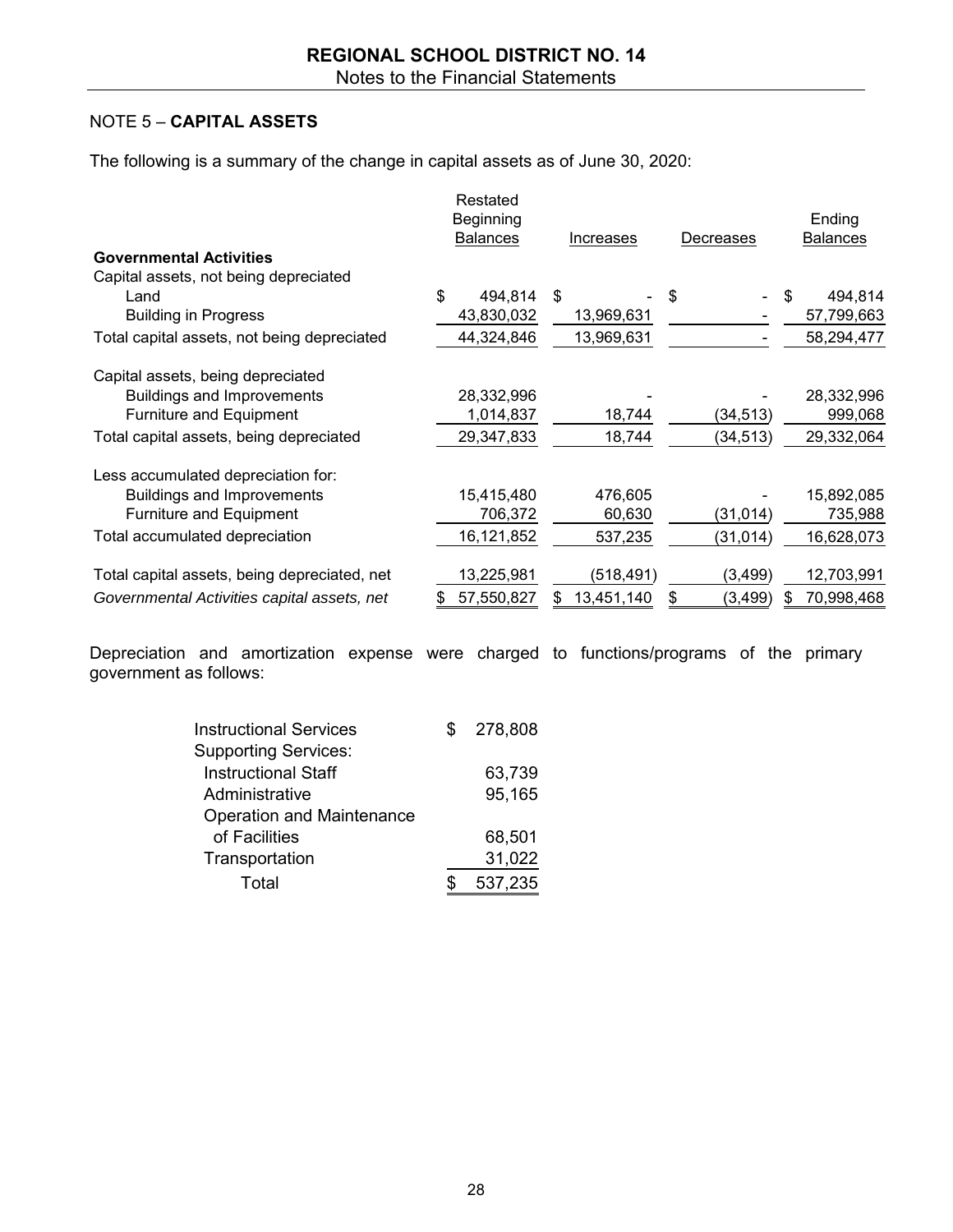Notes to the Financial Statements

## NOTE 6 – **LONG-TERM LIABILITIES**

Long-term liability activity for the year ended June 30, 2020 was as follows:

|                                 | Restated          |                  |                   |                   |             |
|---------------------------------|-------------------|------------------|-------------------|-------------------|-------------|
|                                 | Beginning         |                  |                   | Ending            | Due Within  |
| <b>Governmental Activities</b>  | Balance           | <b>Additions</b> | <b>Reductions</b> | <b>Balance</b>    | One Year    |
| <b>Bonds Payable:</b>           |                   |                  |                   |                   |             |
| <b>General Obligation Bonds</b> | 12,000,000<br>\$. | \$24,655,000     | \$<br>480,000     | \$36,175,000      | \$1,430,000 |
| <b>Unamortized Premium</b>      | 155,362           | 2,275,606        | 6,214             | 2,424,754         | 93,737      |
| <b>Total Bonds Payable</b>      | 12, 155, 362      | 26,930,606       | 486,214           | 38,599,754        | 1,523,737   |
| <b>Bond Anticipation Notes</b>  | 18,000,000        |                  | 18,000,000        |                   |             |
| <b>Technology Leases</b>        | 983,446           | 250,000          | 386,037           | 847,409           | 393,194     |
| <b>Compensated Absences</b>     | 1,196,647         |                  | 45,474            | 1,151,173         | 160,873     |
| Net Pension Liability           | 879,032           |                  | 101,159           | 777,873           |             |
| <b>Total OPEB Liability</b>     | 9,686,963         | 1,109,904        |                   | 10,796,867        |             |
| Total                           | 42,901,450        | \$28,290,510     | \$19,018,884      | 52,173,076<br>\$. | \$2,077,804 |

Long-term obligations have typically been liquidated by the General Fund.

### **General Obligation Bonds**

The District issues general obligation bonds to provide financing for the acquisition and construction of major capital facilities. General obligation bonds are direct obligations of the District and pledge the full faith and credit of the District. General obligation bonds outstanding as of June 30, 2020 consisted of the following: **Dringinal** 

| Bond Issue               | Year of<br>Issue | Original<br>Amount           | Interest<br>Rates          | Final<br>Maturity | Principal<br>Outstanding<br>June 30, 2020 |
|--------------------------|------------------|------------------------------|----------------------------|-------------------|-------------------------------------------|
| G.O. Bonds<br>G.O. Bonds | 2018<br>2019     | \$12,000,000<br>\$24,655,000 | $2.25 - 5%$<br>$2.75 - 5%$ | 2043<br>2045      | 11,520,000<br>24,655,000                  |
|                          |                  |                              |                            |                   | 36,175,000                                |

The annual debt service requirements of the District's general obligation bonds are as follows:

| Year(s)   |       | Principal       |    | Interest   |    | Total      |
|-----------|-------|-----------------|----|------------|----|------------|
| 2021      |       | \$<br>1,430,000 | \$ | 1,871,266  | \$ | 3,301,266  |
| 2022      |       | 1,430,000       |    | 1,266,125  |    | 2,696,125  |
| 2023      |       | 1,430,000       |    | 1,194,625  |    | 2,624,625  |
| 2024      |       | 1,430,000       |    | 1,123,125  |    | 2,553,125  |
| 2025      |       | 1,430,000       |    | 1,051,625  |    | 2,481,625  |
| 2026-2030 |       | 7,150,000       |    | 4,307,075  |    | 11,457,075 |
| 2031-2035 |       | 7,150,000       |    | 2,890,112  |    | 10,040,112 |
| 2036-2040 |       | 7,135,000       |    | 1,732,875  |    | 8,867,875  |
| 2041-2045 |       | 6,645,000       |    | 629,325    |    | 7,274,325  |
| 2046-2050 |       | 945,000         |    | 14,175     |    | 959,175    |
|           | Total | 36,175,000      | \$ | 16,080,328 | \$ | 52,255,328 |

Interest paid and expensed on general obligation bonds for the year ended June 30, 2020 totaled \$657,760.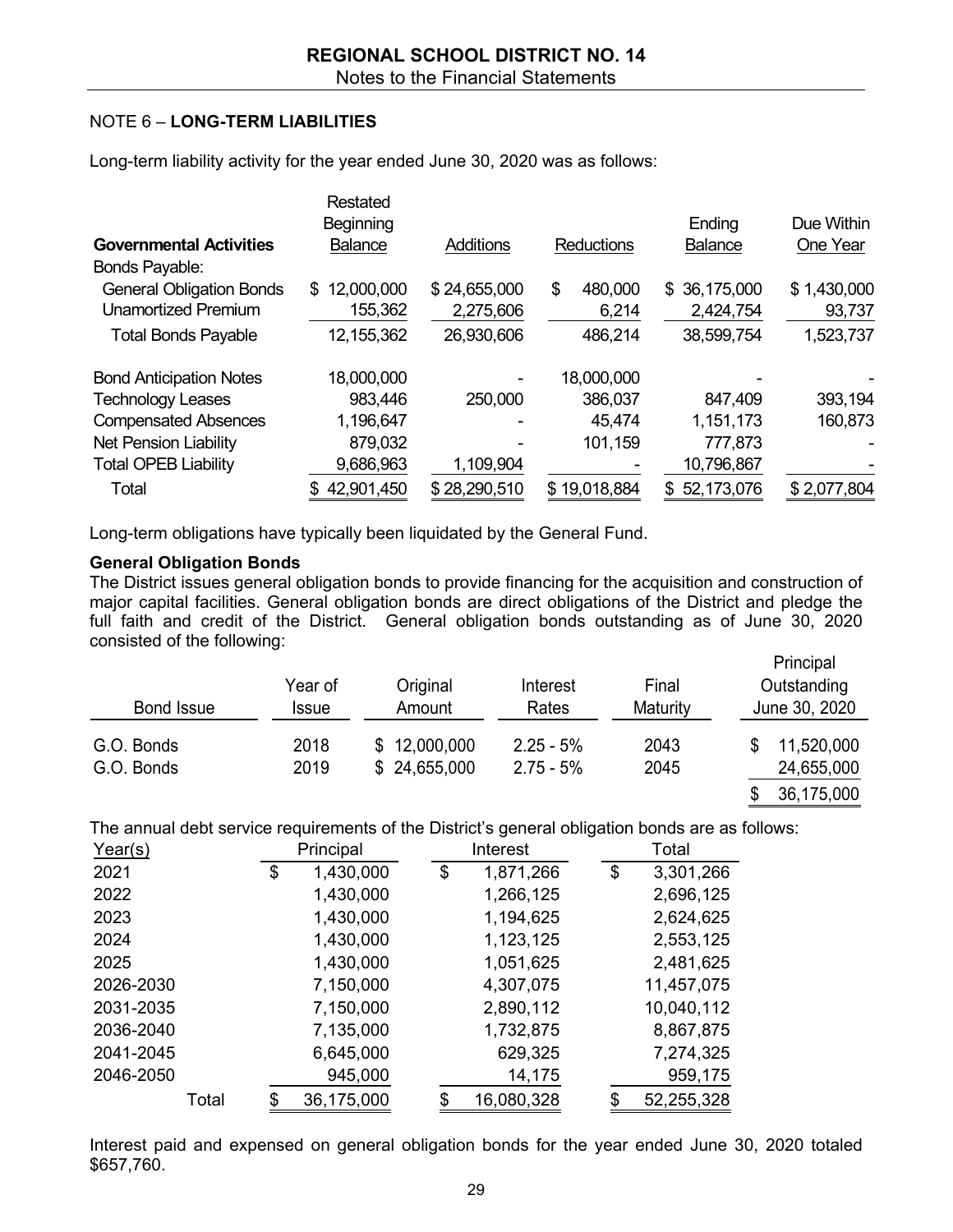### **Bonds Authorized and Unissued**

At June 30, 2020, there was \$24,145,000 authorized and unissued bonds for the Nonnewaug High School renovation project.

#### **Technology Leases**

The District has outstanding loans used to finance the purchase of technology equipment. The annual debt service requirements of the District's technology leases are as follows:

| Year(s) |       |    | Principal |    | <b>Interest</b> |    | Total   |
|---------|-------|----|-----------|----|-----------------|----|---------|
| 2021    |       | \$ | 393,194   | \$ | 31,606          | \$ | 424,800 |
| 2022    |       |    | 146,677   |    | 17,945          |    | 164,622 |
| 2023    |       |    | 151,544   |    | 13,077          |    | 164,621 |
| 2024    |       |    | 103,598   |    | 5,398           |    | 108,996 |
| 2025    |       |    | 52,396    |    | 1,692           |    | 54,088  |
|         | Total | S  | 847,409   | S  | 69,718          | S  | 917,127 |

Interest paid and expensed on technology leases for the year ended June 30, 2020 totaled \$37,946.

#### **Compensated Absences**

Vacation time earned during the fiscal year can be carried over to the succeeding year, subject to limitations as provided in the respective collective bargaining agreements. Employees are entitled to accumulate sick leave up to a maximum amount stipulated in each contract. Payment for accumulated sick leave is dependent upon the length of service and accumulated days. The value of all compensated absences has been reflected in the government-wide financial statements.

### **Employment Termination Benefits**

In the year ended June 30, 2016, the District offered an early retirement incentive plan to all teachers limited to the first five teachers who choose to accept the plan. The District will pay the teachers' health insurance and health insurance deductibles for four years. In addition, the teachers will receive sick payouts over a three-year period. Also, at the end of June 2016, four additional non-teacher employees chose to retire and are eligible for vacation and sick time payout under the District's current policy. Payments began during the 2017/2018 budget year.

### NOTE 7 – **SHORT-TERM LIABILITIES**

#### **Bond Anticipation Notes**

The District uses bond anticipation notes to fund construction costs prior to issuance of bonds. The following table summarizes changes in the District's Bond Anticipation Notes for the year ended June 30, 2020:

|                               |    | Beginning      |  |           |  |                   |  | Ending         |
|-------------------------------|----|----------------|--|-----------|--|-------------------|--|----------------|
|                               |    | <b>Balance</b> |  | Additions |  | <b>Reductions</b> |  | <b>Balance</b> |
| <b>Bond Anticipation Note</b> | \$ | ۰              |  | 3,000,000 |  | $\blacksquare$    |  | 3,000,000      |
| Unamortized Premium           |    |                |  | 17,882    |  |                   |  | 17,882         |
|                               | S  | ۰.             |  | 3,017,882 |  | ۰.                |  | 3,017,882      |

The outstanding bond anticipation note carries an interest rate of 2.00% and matures in July 2020.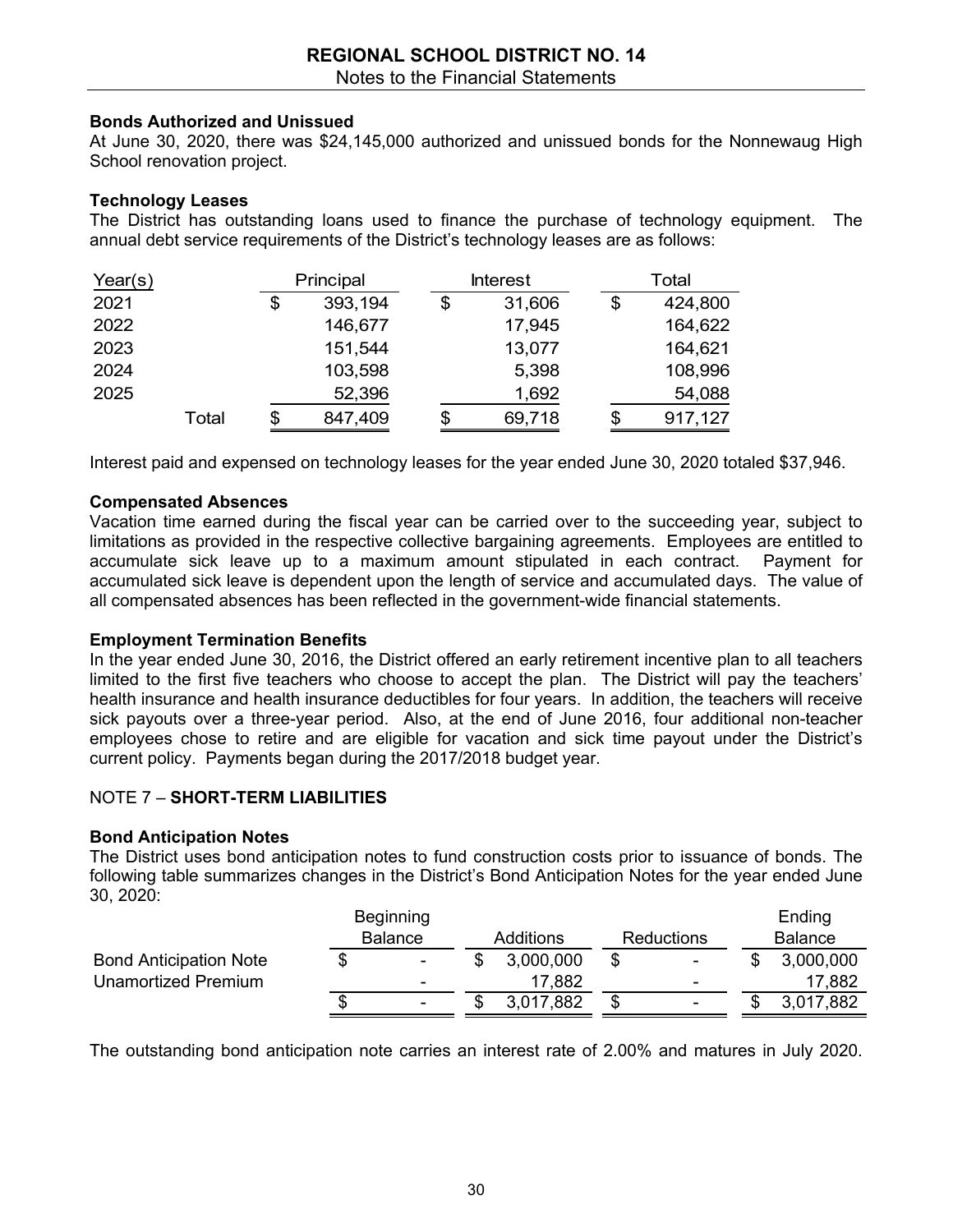## NOTE 8 - **FUND BALANCE COMPONENTS**

|                                             | General<br>Fund | <b>High School</b><br>Renovation<br>Fund | Reserve for<br>Specific Capital<br>Improvements | Nonmajor<br>Governmental<br><b>Funds</b> | Total           |
|---------------------------------------------|-----------------|------------------------------------------|-------------------------------------------------|------------------------------------------|-----------------|
| Fund Balances:                              |                 |                                          |                                                 |                                          |                 |
| Restricted for:<br><b>Technology Leases</b> | 54,124          | \$                                       |                                                 |                                          | 54,124          |
| Committed to:                               |                 |                                          |                                                 |                                          |                 |
| <b>OPEB</b>                                 | \$<br>1,797,925 | \$                                       | \$                                              | \$                                       | \$<br>1,797,925 |
| Food Service                                |                 |                                          |                                                 | 23,433                                   | 23,433          |
| <b>Special Activities</b>                   |                 |                                          |                                                 | 132,104                                  | 132,104         |
| Debt Service                                |                 |                                          |                                                 | 38,143                                   | 38,143          |
| Capital                                     |                 |                                          | 1,759,583                                       |                                          | 1,759,583       |
| Total Committed \$                          | 1,797,925       | \$                                       | 1,759,583                                       | \$<br>193,680                            | \$<br>3,751,188 |
| Assigned:                                   |                 |                                          |                                                 |                                          |                 |
| Encumbrances                                | \$<br>631,009   | \$                                       | \$                                              | \$                                       | \$<br>631,009   |
| <b>Retirement Benefits</b>                  | 351,408         |                                          |                                                 |                                          | 351,408         |
| Total Assigned                              | \$<br>982,417   | \$                                       |                                                 | \$                                       | 982,417         |
| Unassigned                                  |                 | (69,605)                                 | \$                                              | (8, 584)                                 | \$<br>(78, 189) |

The components of fund balance for the governmental funds at June 30, 2020 are as follows:

There is a deficit fund balance of (\$8,584) in the State, Federal, and Other grants fund.

#### NOTE 9 **– RETIREMENT BENEFITS**

#### **Non-certified Employee Defined Benefit Pension Plan**

The District is the administrator of a single-employer public employee retirement systems ("PERS"), called the Pension Plan of Regional School District No. 14, established and administered by the Board of Education to provide pension benefits for its non-certified employees. The plan is considered to be part of the District's financial reporting entity and is included in the District's financial statements as a pension trust fund. Separate stand-alone financial reports are not issued. Benefits may be changed by the Board of Education.

*Eligibility –* Substantially all full-time non-certified employees over the age of 25 are eligible after completion of one year of service.

*Normal Retirement –* Normal Retirement is the first of the month coincident with or next following the later of age 65 and 10 years of plan participation.

*Early Retirement –* Employees are eligible for early retirement at age 55 with 10 years of credited service, subject to reduced benefits.

*Benefits Provided -* The monthly benefit at normal retirement is equal to 30% of average compensation, reduced proportionately for less than 10 years of service.

#### *Plan Membership*

As of the date of the latest actuarial valuation, membership consisted of the following:

| Inactive plan members or beneficiaries receiving payments     |    |
|---------------------------------------------------------------|----|
| Inactive plan members entitled but not yet receiving payments |    |
| Active Members                                                | 42 |
| <b>Total Members</b>                                          |    |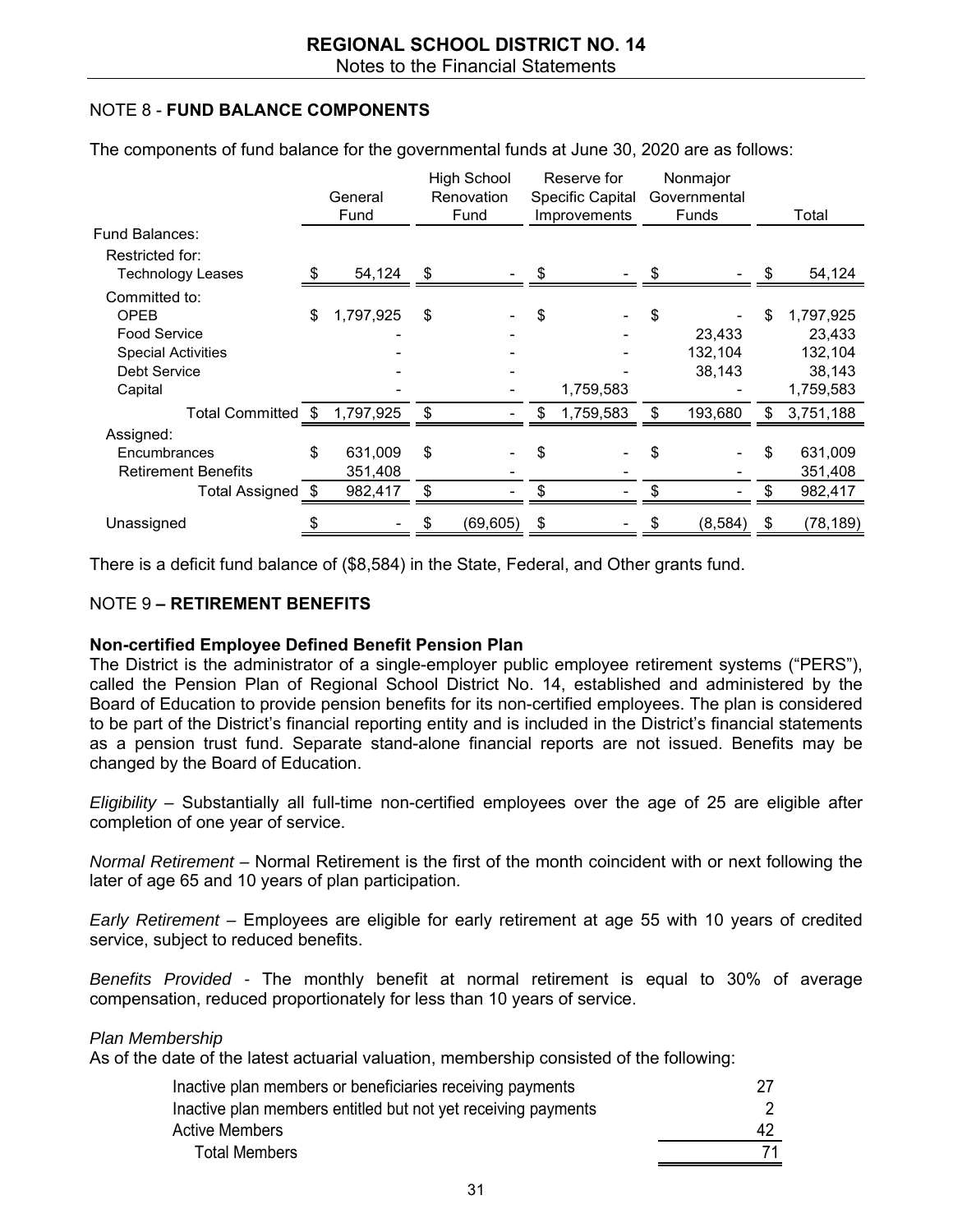### *Contributions and Funding Policy*

The contribution requirements of the plan members and the District are established and may be amended by the Board of Education. District is required to contribute at an actuarially determined rate. Administrative costs of the plan are financed through investment earnings of the plan's assets.

#### *Summary of Significant Accounting Policies*

*Basis of Accounting* - The District Pension Plan's financial statements are prepared using the accrual basis of accounting. Plan member and employer contributions are recognized as revenues in the period in which employee services are performed. Benefits and refunds are recognized when due and payable in accordance with the terms of the plan. For purposes of measuring the net pension liability, deferred outflows and inflows of resources related to pensions, and pension expenses, information about the fiduciary net position of the plan and additions/deductions to/from the District's fiduciary net position have been determined on the same basis as they are reported by the District's Pension Plan. For this purpose, benefit payments are recognized when due and payable in accordance with the benefit terms.

*Investment Policy –* The District's pension plans policy in regard to the allocation of invested assets is established and may be amended by the Board of Education by a majority vote of its members. It is the policy of the Board of Education to pursue an investment strategy that reduces risk through the prudent diversification of the portfolio across a broad selection of distinct asset classes. The pension plans investment policy discourages the use of cash equivalents, except for liquidity purposes, and aims to refrain from dramatically shifting asset class allocations over short time spans. The following was the target asset allocation of the pension plan as of June 30, 2020:

|                                   |            | Long-Term            |           |
|-----------------------------------|------------|----------------------|-----------|
|                                   | Target     | <b>Expected Real</b> |           |
| <b>Asset Class</b>                | Allocation | Rate of Return       | Weighting |
| Cash                              | 5.00%      | 2.00%                | 0.10%     |
| US Govt/Credit Fixed Income       | 25.50%     | 3.25%                | 0.83%     |
| <b>High-Yield Bonds</b>           | 4.50%      | 5.25%                | 0.24%     |
| US Large and Mid-Cap              | 51.00%     | 6.25%                | 3.19%     |
| US Small Cap                      | 4.50%      | 7.00%                | 0.32%     |
| International Equity - Developed  | 6.00%      | 6.75%                | 0.41%     |
| International Equity - Emerging   | 3.50%      | 9.25%                | 0.32%     |
|                                   | 100.00%    |                      | 5.40%     |
| Long-Term Inflation Expectation   |            |                      | 2.25%     |
| Long-Term Expected Nominal Return |            |                      | 7.65%     |

#### Target Allocation and Expected Rate of Return

*Long-Term Expected Rate of Return* – The long term expected rate of return on pension plan investments was determined using a building block method in which best-estimate ranges of expected future real rates of return are developed for each major asset class. These ranges are combined to produce the long-term expected rate of return by weighting the future real rates of return by the target asset allocation percentage and by adding expected inflation.

The information above is based on geometric means and does not reflect additional returns through investment selection, asset allocation, and rebalancing. An expected rate of return of 7.25% was used.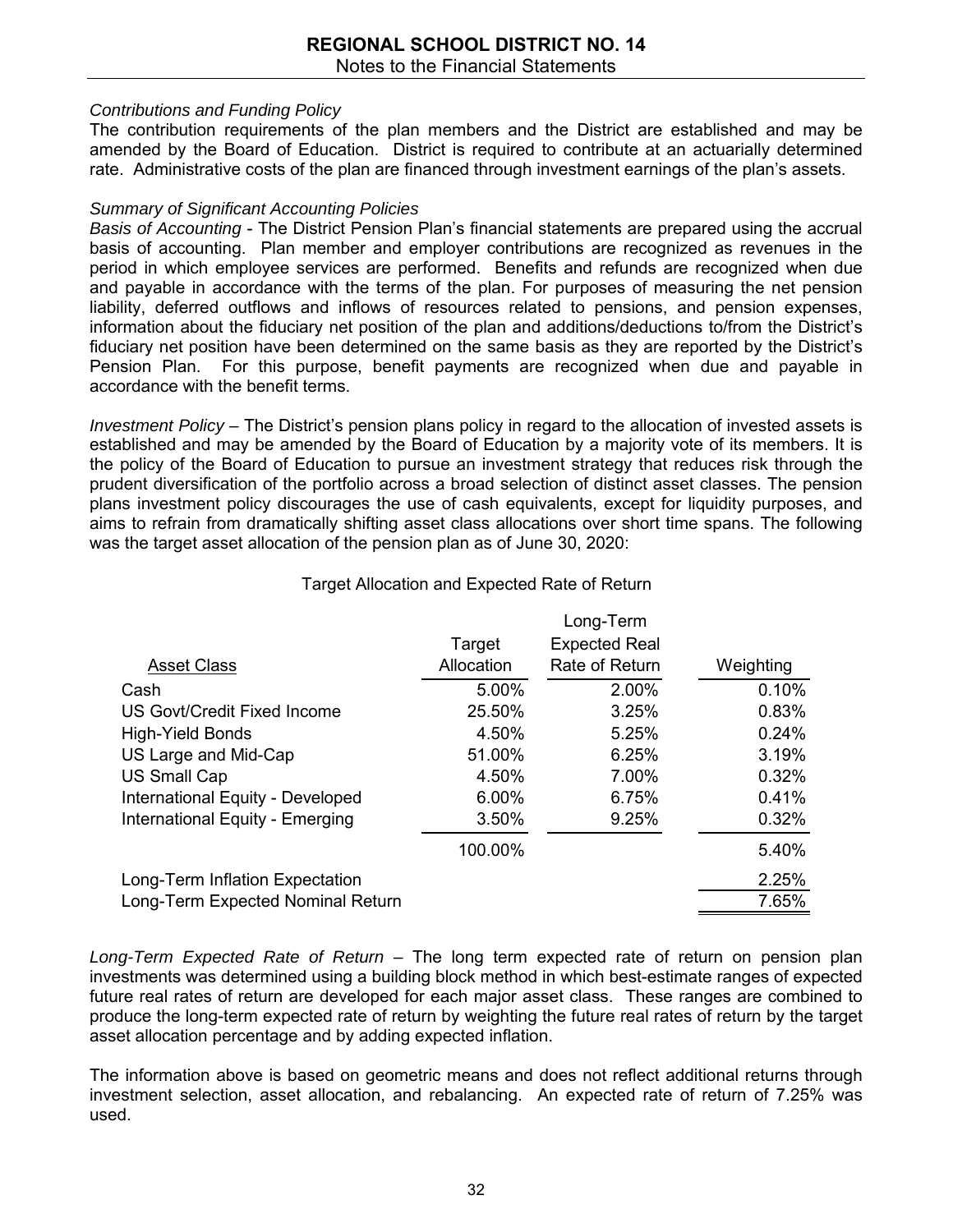### *Net Pension Liability*

The components of the net pension liability of the District at June 30, 2020, were as follows:

|                                                                        |   | <b>District</b> |
|------------------------------------------------------------------------|---|-----------------|
| Total pension liability                                                | S | 6,190,574       |
| Plan fiduciary net position                                            |   | 5,412,701       |
| Net pension liability (asset)                                          |   | 777,873         |
| Plan fiduciary net position as a percentage of total pension liability |   | 87.43%          |
| Covered payroll                                                        |   | 2,648,824       |
| Net pension liability as a % of covered payroll                        |   | 29.37%          |

### *Actuarial Methods and Significant Assumptions*

The following actuarial methods and assumptions were used in the July 1, 2019 valuation and projected forward to a measurement date of June 30, 2020:

| <b>Actuarial cost method</b>     | Entry Age Normal                                       |
|----------------------------------|--------------------------------------------------------|
| <b>Amortization method</b>       | <b>Level Percent of Salary</b>                         |
| Inflation                        | 2.60%                                                  |
| Payroll growth                   | 3.35%                                                  |
| Investment rate of return        | 7.25%, net of investment and admin fees                |
| <b>Retirement age</b>            | 10 years of service and age 55 for early retirement    |
|                                  | 10 years of service and age 65 for normal retirement   |
| <b>Post-retirement mortality</b> | RP-2014 Adjusted to 2006 Total Dataset Mortality Table |
|                                  | Projected to valuation date with Scale MP-2019         |

Changes of assumptions include a change in the mortality table.

*Discount Rate –* The discount rate used to measure the total pension liability was 7.25%. The projection of cash flows used to determine the discount rate assumed that plan member contributions will be made at the current contribution rate and that District contributions will be made at rates equal to the difference between actuarially determined contribution rates and the member rate. Based on those assumptions, the plan's fiduciary net position was projected to be available to make all projected future benefit payments of current plan members. Therefore, the long-term expected rate of return on pension plan investments was applied to all periods of projected benefit payment to determine the local pension liability.

*Sensitivity Analysis* – The following presents the net pension liability of the District, calculated using the current discount rate, as well as what the District's net pension liability would be if it were calculated using a discount rate that is 1% point lower or 1% point higher:

|                       | $1\%$ |           |  | Current       |  | $1\%$    |  |
|-----------------------|-------|-----------|--|---------------|--|----------|--|
|                       |       | Decrease  |  | Discount Rate |  | Increase |  |
|                       |       | 6.25%     |  | 7.25%         |  | 8.25%    |  |
| Net Pension Liability |       | 1,388,834 |  | 777.873       |  | 249,767  |  |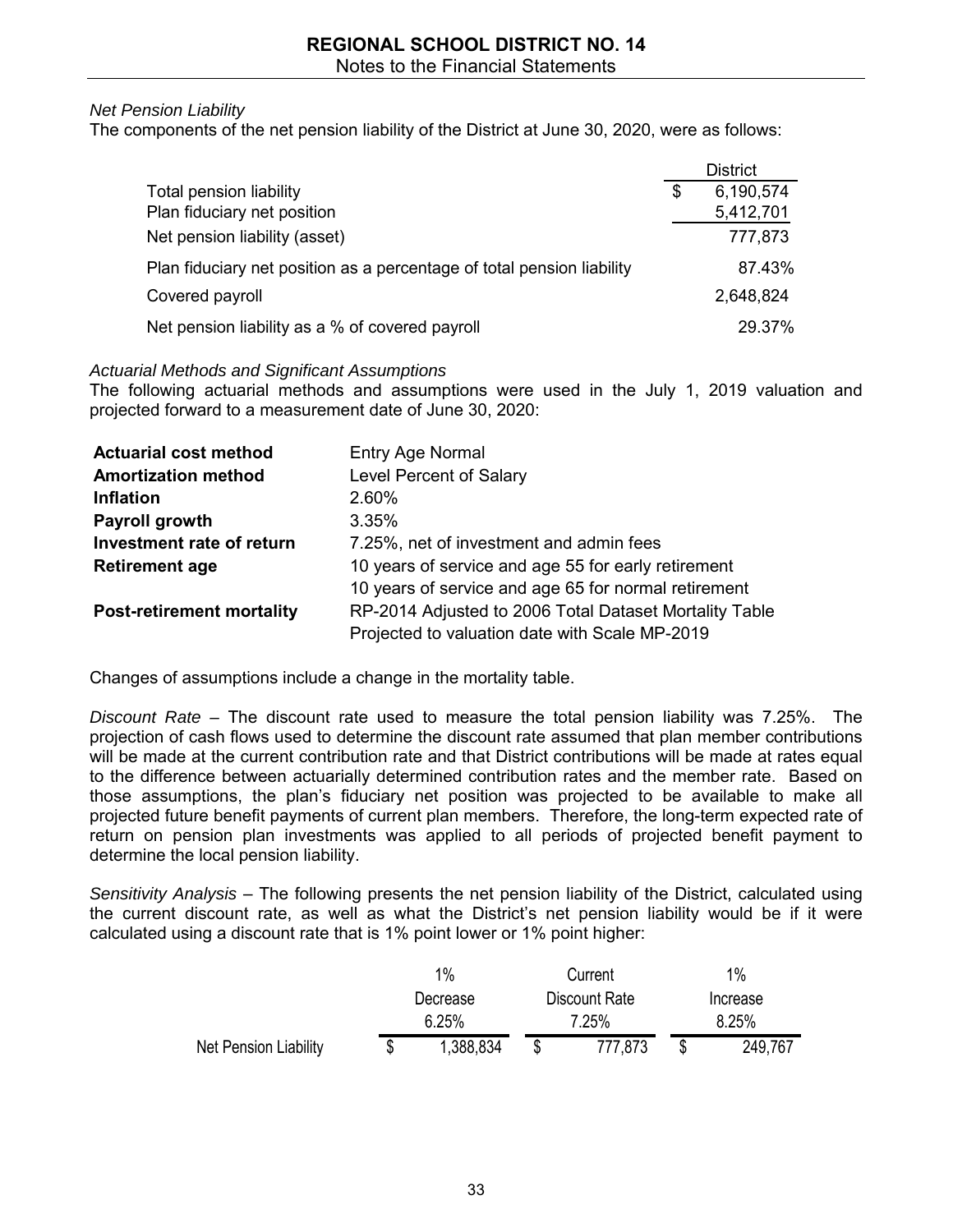## Notes to the Financial Statements

|                                                                            | Increase (Decrease)  |            |                     |                |    |                  |
|----------------------------------------------------------------------------|----------------------|------------|---------------------|----------------|----|------------------|
|                                                                            | <b>Total Pension</b> |            |                     | Plan Fiduciary |    | Net Pension      |
|                                                                            |                      | Liablity   | <b>Net Position</b> |                |    | Liability        |
|                                                                            |                      | (a)        |                     | (b)            |    | $(a) - (b)$      |
| Balance at June 30, 2019                                                   | \$                   | 6,043,345  | \$                  | 5,164,313      | \$ | 879,032          |
| Changes for the year:                                                      |                      |            |                     |                |    |                  |
| Service Cost                                                               |                      | 213,838    |                     |                |    | 213,838          |
| Interest                                                                   |                      | 438,260    |                     |                |    | 438,260          |
| Differences Between Expected and Actual Experience                         |                      | (203, 801) |                     |                |    | (203, 801)       |
| <b>Changes of Assumptions</b>                                              |                      | 130,945    |                     |                |    | 130,945          |
| <b>Employer Contributions</b>                                              |                      |            |                     | 350,000        |    | (350,000)        |
| <b>Member Contributions</b>                                                |                      |            |                     |                |    |                  |
| Net Investment Income                                                      |                      |            |                     | 361,078        |    | (361,078)        |
| <b>Benefit Payments</b>                                                    |                      | (432, 013) |                     | (432, 013)     |    |                  |
| <b>Administrative Expenses</b>                                             |                      |            |                     | (30, 677)      |    | 30,677           |
| Net Changes                                                                |                      | 147,229    |                     | 248,388        |    | <u>(101,159)</u> |
| Balance at June 30, 2020                                                   |                      | 6,190,574  | \$                  | 5,412,701      | \$ | 777,873          |
| Plan fiduciary net position as a percentage of the total pension liability |                      |            |                     |                |    | 87.43%           |
| <b>Covered Payroll</b>                                                     |                      |            |                     |                | \$ | 2,648,824        |
| Net pension liability as a percentage of covered payroll                   |                      |            |                     |                |    | 29.37%           |

For the year ended June 30, 2020, the total pension expense recognized was \$257,350. As of June 30, 2020, the District reported deferred inflows and outflows of resources related to pensions from the following sources:

|                                                    | <b>Deferred Outflows</b><br>of Resources |         | <b>Deferred Inflows</b><br>of Resources |         |
|----------------------------------------------------|------------------------------------------|---------|-----------------------------------------|---------|
| Differences between projected and actual earnings  | \$                                       |         |                                         | 77,807  |
| Differences between expected and actual experience |                                          | 61,515  |                                         | 287,349 |
| Changes of assumptions                             |                                          | 148,991 |                                         | $\sim$  |
| Total                                              | S                                        | 210,506 | S                                       | 365,156 |

Amounts reported as deferred outflows and inflows of resources related to pension will be recognized in the pension expense as follows:

| Year ended June 30: |   |            |
|---------------------|---|------------|
| 2021                | S | (86, 405)  |
| 2022                |   | (46, 840)  |
| 2023                |   | (14, 078)  |
| 2024                |   | (7, 327)   |
|                     |   | (154, 650) |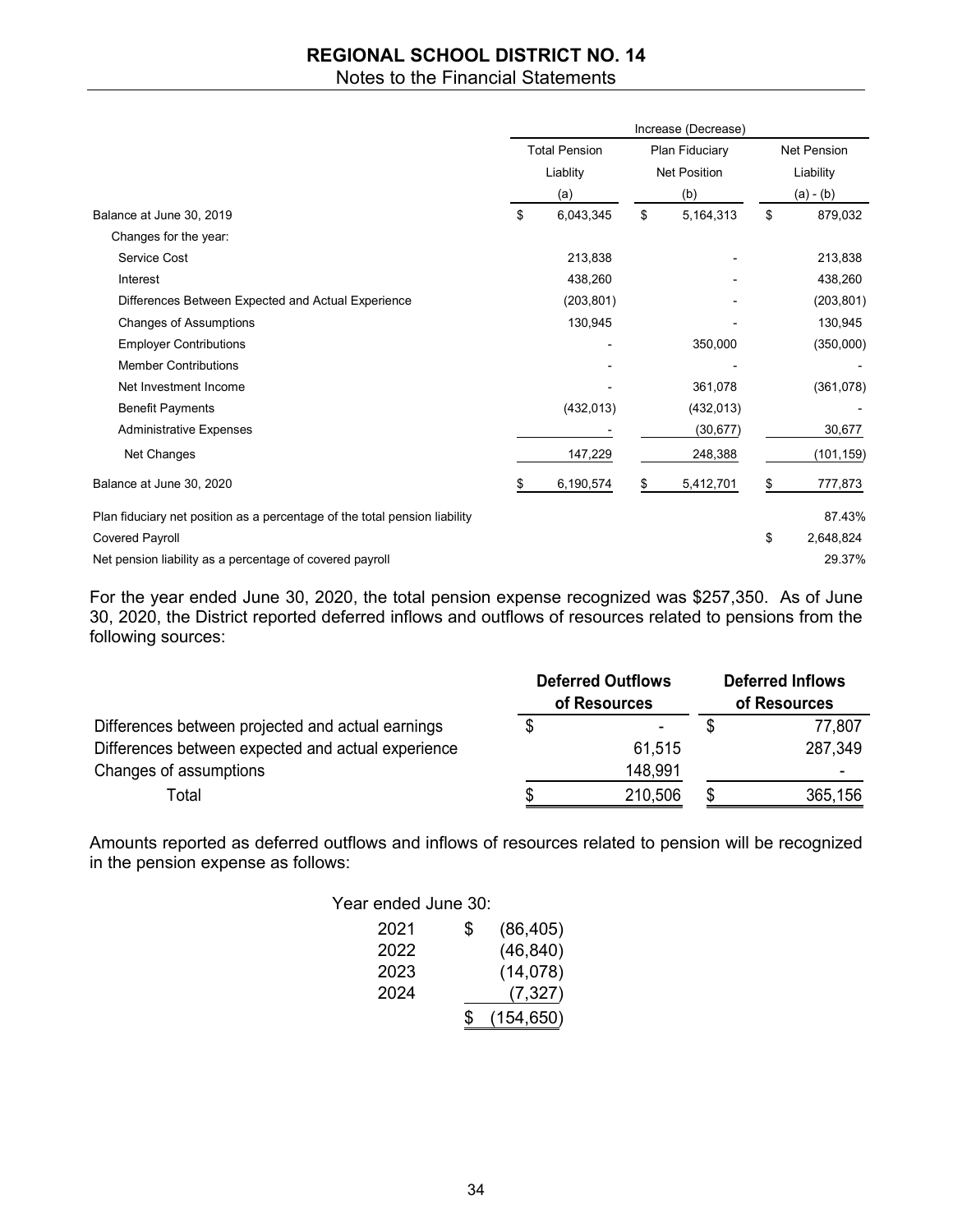#### **Connecticut State Teacher's Retirement System**

*Plan Description:* Teachers, principals, superintendents, or supervisors engaged in service of public schools are provided with pensions through the Connecticut State Teachers' Retirement System (the "System"). The System is a cost sharing multiple-employer defined benefit pension plan administered by the Connecticut State Teachers' Retirement Board (CTRB). Chapter 167a of the State Statutes grants authority to establish and amend the benefited terms to the CTRB Board. The CTRB issues a publicly available financial report that can be obtained at www.ct.gov, or by writing to the State of Connecticut, Office of the State Comptroller, 55 Elm Street, Hartford, Connecticut 06106.

*Benefit Provisions:* The Plan provides retirement, disability and death benefits. Employees are eligible to retire at age 60 with 20 years of credited service in Connecticut, or 35 years of credited service including at least 25 years of service in Connecticut.

*Normal Retirement:* Retirement benefits for the employees are calculated as 2% of the average annual salary times years of credited service (maximum benefit is 75% of average annual salary during the 3 highest years of salary).

*Early Retirement:* Employees are eligible after 25 years of credited service including 20 years of Connecticut service, or age 55 with 20 years of credited service including 15 years of Connecticut service with reduced benefit amounts.

*Disability Retirement:* Employees are eligible for service-related disability regardless of length of service. Five years of credited service is required for non-service-related disability or eligibility. Disability benefits are calculated as 2% of average annual salary times years of credited service to date of disability, but not less than 15% of average annual salary, nor more than 50% of average annual salary.

*Contributions:* Per Connecticut General Studies Section 10-183z, contribution requirements of active employees and the State of Connecticut are approved, amended, and certified by the State Teachers Retirement Board and appropriated by the General Assembly.

*Employer (School Districts):* School District employers are not required to make contributions to the plan. The statutes require the State of Connecticut to contribute 100% of each school districts' required contributions, which are actuarially determined as an amount, that, when combined with employee contributions, is expected to finance the costs of the benefits earned by employees during the year, with any additional amount to finance any unfunded accrued liability.

*Employees:* Participants are required to contribute 7% of their annual salary to the System as required by the CGS Section 10-183b(7). For the year ended June 30, 2020 the certified teachers' contribution to the Connecticut Teachers Retirement Board was \$4,623,201. Covered payroll for the District for the year ended June 30, 2020 was approximately \$14,705,200.

*Pension Liabilities, Pension Expense, and Deferred Outflows/Inflows of Resources Related to Pensions:* At June 30, 2020 the District reports no amounts for its proportionate share of the net pension liability, and related deferred outflows and inflows due to the statutory requirement that the State pay 100% of the required contribution. The amount recognized by the District as its proportionate share of the net pension liability, the related State support, and the total portion of the net pension liability that was associated with the District were as follows: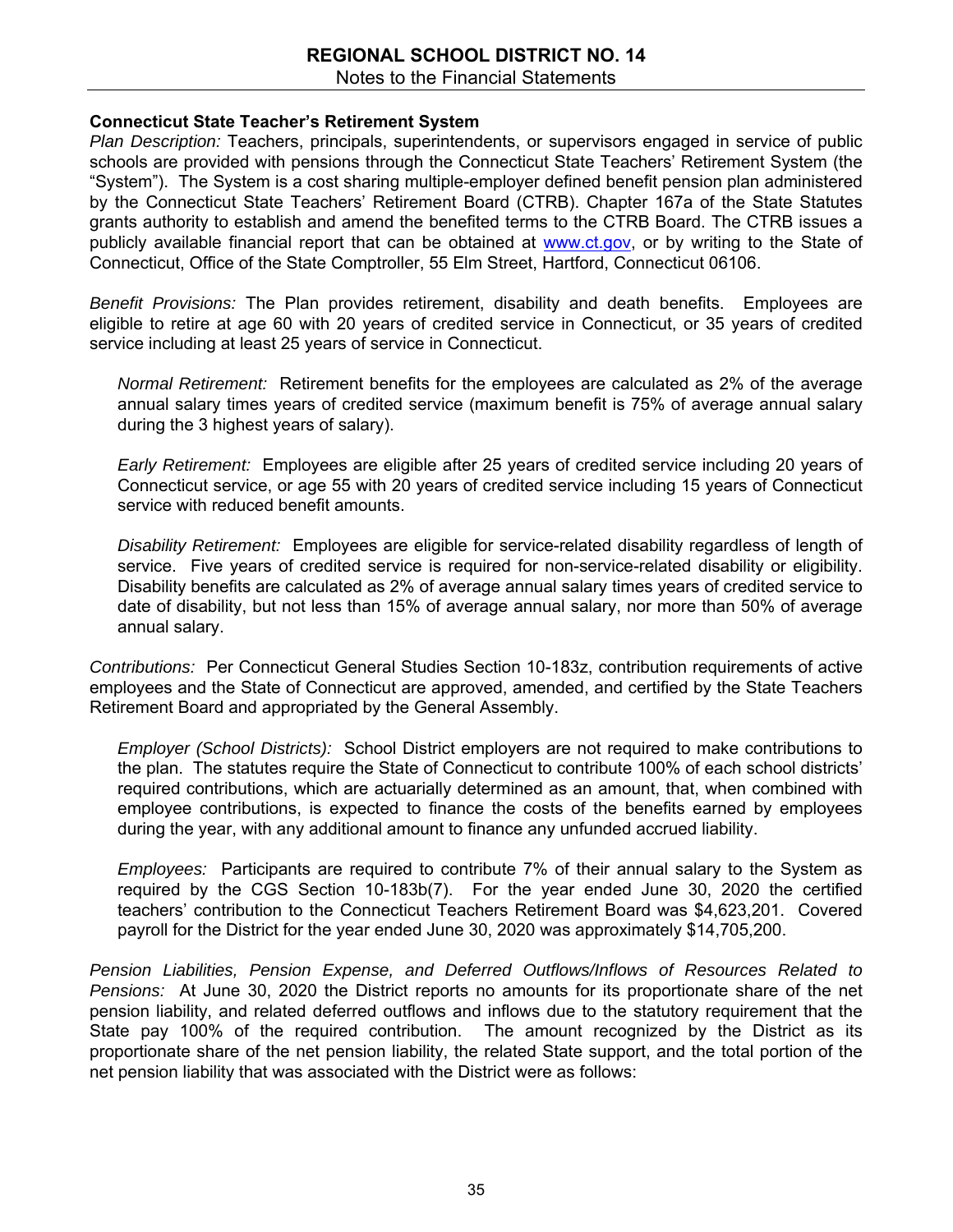| District's proportionate share of the net<br>pension liability                           | \$           |
|------------------------------------------------------------------------------------------|--------------|
| State's proportionate share of the net<br>pension liability associated with the District | 61,076,960   |
| Total                                                                                    | \$61,076,960 |

The net pension liability was measured as of June 30, 2019, and the total pension liability used to calculate the net pension liability was determined by an actuarial valuation as of June 30, 2018. At June 30, 2020, the District had no proportionate share of the net pension liability.

For the year ended June 30, 2020, the District recognized benefits expense and contribution revenue of \$4,623,201 in the governmental funds for on-behalf amounts for the benefits provided by the State. In the government-wide financial statements, the District recognized \$7,501,292 for pension expense related to actuarial liabilities for on-behalf amounts for the benefits provided by the State.

*Actuarial Assumptions:* The actuarial assumptions used in the June 30, 2018 valuation were based on the results of an actuarial experience study for the period July 1, 2010 through June 30, 2015. The total pension liability was determined by an actuarial valuation as of June 30, 2018, using the following actuarial assumptions, applied to all periods included in the measurement.

| Inflation                                                                                          | 2.50 Percent      |
|----------------------------------------------------------------------------------------------------|-------------------|
| Salary increases, including inflation                                                              | 3.25-6.50 Percent |
| Long-term investment rate of return,<br>net of pension investment expense,<br>including inflation. | 6.90 Percent      |

Mortality rates were based on the RPH-2014 White Collar Table with employee and annuitant rates blended from ages 50 to 80, projected to the year 2020 using the BB improvement scale.

Future cost-of-living increases for members who retired prior to September 1, 1992, are made in accordance with increases in the Consumer Price Index, with a minimum of 3% and a maximum of 5% per annum. For teachers who were members of the Teachers' Retirement System before July 1, 2007, and retire on or after September 1, 1992, pension benefit adjustments are made that are consistent with those provided for Social Security benefits on January 1 of the year granted, with a maximum of 6% per annum. If the return on assets in the previous year was less than 8.5%, the maximum increase is 1.5%. For teachers who were members of the Teachers' Retirement System after July 1, 2007, pension benefit adjustments are made that are consistent with those provided for Social Security benefits on January 1 of the year granted, with a maximum of 5% per annum. If the return on assets in the previous year was less than 11.5%, the maximum increase is 3%, and if the return on the assets in the previous year was less than 8.5%, the maximum increase is 1.0%.

The long-term expected rate of return on pension investments was determined using a log-normal distributions analysis in which best-estimate ranges of expected future real rates of return (expected returns, net of pension plan investment expense and inflation) are developed for each major asset class. These ranges are combined to produce the long-term expected rate of return by weighting the expected future real rates of return by the target asset allocation percentage and by adding expected inflation. The current capital market assumptions and the target asset allocation as provided by the Treasurer's Office are summarized in the following table: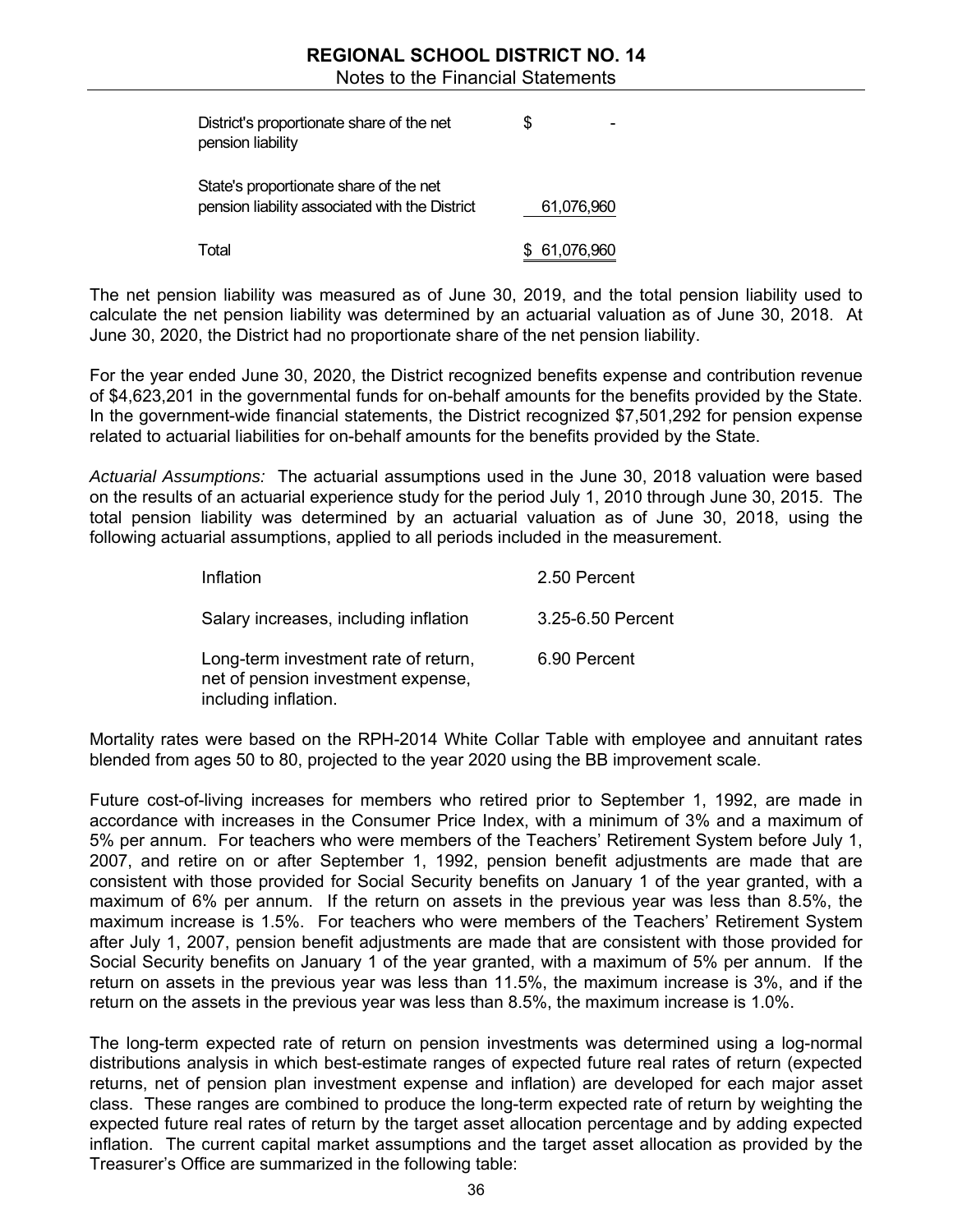Notes to the Financial Statements

| <b>Asset Class</b>                             | Expected<br>Return | Target<br>Allocation | Standard<br>Deviation |
|------------------------------------------------|--------------------|----------------------|-----------------------|
| Public Equity - US Equity                      | 8.10%              | 20.00%               | 17.00%                |
| Public Equity - International Developed Equity | 8.50%              | 11.00%               | 19.00%                |
| <b>Public Equity - Emerging Markets Equity</b> | 10.40%             | 9.00%                | 24.00%                |
| Fixed Income - Core Fixed Income               | 4.60%              | 16.00%               | 7.00%                 |
| Fixed Income - Inflation Linked Bonds          | 3.60%              | 5.00%                | 7.00%                 |
| Fixed Income - High Yield                      | 6.50%              | 6.00%                | 11.00%                |
| Fixed Income - Emerging Market Debt            | 5.20%              | 5.00%                | 11.00%                |
| <b>Private Equity</b>                          | 9.80%              | 10.00%               | 23.00%                |
| <b>Real Estate</b>                             | 7.00%              | 10.00%               | 15.00%                |
| Alternative Investments - Real Assets          | 8.20%              | 4.00%                | 17.00%                |
| Alternative Investments - Hedge Funds          | 5.40%              | 3.00%                | 7.00%                 |
| <b>Liquidity Fund</b>                          | 2.90%              | 1.00%                | 1.00%                 |

*Discount Rate:* The discount rate used to measure the total pension liability was 6.9%. The projection of cash flows used to determine the discount rate assumed that member contributions will be made at the current contribution rate and that State contributions will be made at the actuarially determined rates in future years. Based on those assumptions, the pension's fiduciary net position was projected to be available to make all projected future benefit payments of current members. Therefore, the long-term expected rate of return on pension investments was applied to all periods of projected benefit payments to determine the total pension liability.

*Sensitivity of the Net Pension Liability to Changes in the Discount Rate:* The District's proportionate share of the net pension liability is \$0 and therefore the change in the discount rate would only impact the amount recorded by the State of Connecticut.

### **Other Post-Employment Benefits**

*Plan Description*: The District provides post-retirement benefits, including medical and life insurance benefits, to eligible retirees and their spouses through a single-employer defined benefit plan called the Regional School District No. 14 Other Post-Employment Benefits Program (the "Plan"). Benefits provisions are established by the Board of Education and may be amended by the Board. The plan does not issue a publicly available financial report and is not included in the financial statements of another entity. No assets are accumulated in a trust that meets the criteria in paragraph 4 of GASBS No. 75.

*Benefits Provided*: The OPEB Plan provides for medical and life insurance benefits for all eligible District retirees.

*Eligibility*: Teachers and Administrators (Certified) – A Teacher or administrator retiring under the Connecticut State Teachers Retirement System shall be eligible to receive health benefits for self and spouse prior to reaching the age of eligibility for Medicare.

*Employees Covered by Benefit Terms*: The membership of the Plan consisted of the following at July 1, 2018, the date of the latest actuarial valuation:

| Retirees and beneficiaries receiving benefits | 19  |
|-----------------------------------------------|-----|
| Active plan members                           | 209 |
|                                               | 228 |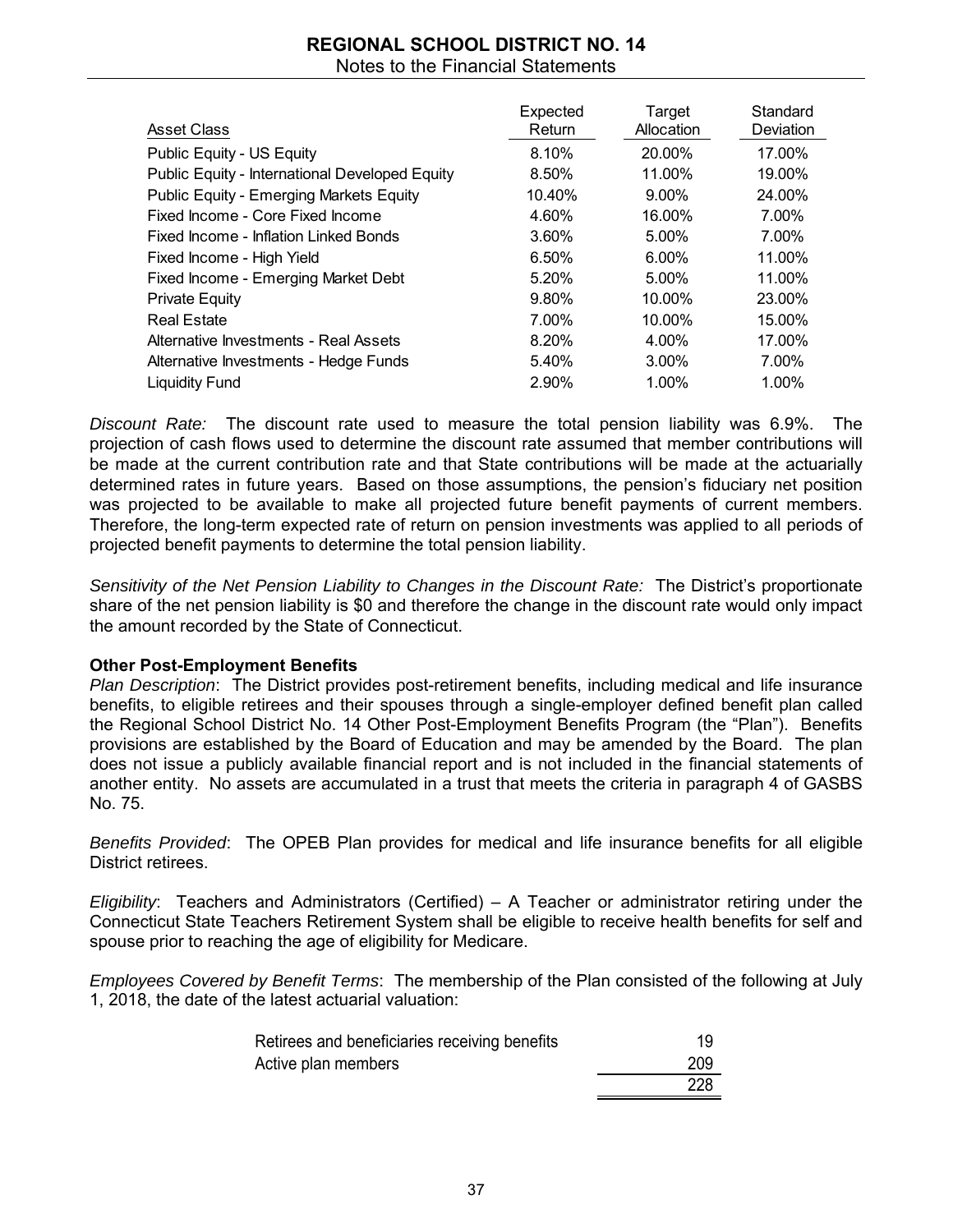*Total OPEB Liability*: The District's total OPEB liability of \$10,796,867 was measured as of June 30, 2020 and was determined by an actuarial valuation as of July 1, 2018.

*Actuarial Assumptions and Other Inputs*: The total OPEB liability was determined by an actuarial valuation as of July 1, 2018, using the following actuarial assumptions, applied to all periods included in the measurement:

| <b>Valuation Date</b>        | July 1, 2018                         |
|------------------------------|--------------------------------------|
| Measurement Date             | June 30, 2020                        |
| <b>Actuarial Cost Method</b> | Entry Age Normal                     |
| Salary Increases             | Graded by Service for Teachers and   |
|                              | Administrators; 3.5% for all others. |
| <b>Medical Trend Rate</b>    | 5.30% - 4.50% over 52 years          |
| Discount Rate                | 2.21% (Bond Buyer General            |
|                              | Obligation 20-Bond Municipal Index)  |
| <b>Inflation Rate</b>        | 2.70%                                |
| <b>Mortality Rate</b>        | 1994 GAR                             |

The Plan does not have credible data on which to perform an experience study. As a result, a full actuarial experience study is not applicable.

### **Changes in the Total OPEB Liability:**

|                                               | <b>Total OPEB</b> |            |  |
|-----------------------------------------------|-------------------|------------|--|
|                                               |                   | Liability  |  |
| Balance at 6/30/19                            | \$                | 9,686,963  |  |
| Changes for the year:                         |                   |            |  |
| <b>Service Cost</b>                           |                   | 360,205    |  |
| Interest                                      |                   | 346,952    |  |
| Effect of Economic/Demographic Gains/(Losses) |                   |            |  |
| <b>Changes in Assumptions</b>                 |                   | 673,575    |  |
| <b>Benefit Payments</b>                       |                   | (270,828)  |  |
| Net Changes                                   |                   | 1,109,904  |  |
| Balance at 6/30/20                            |                   | 10,796,867 |  |
|                                               |                   |            |  |

Changes of assumptions primarily reflects a change in the discount rate from 3.50% to 2.21%.

*Sensitivity of the Total OPEB Liability to Changes in the Discount Rate*: The following presents the total OPEB liability of the District, as well as what the District's total OPEB liability would be if it were calculated using a discount rate that is 1-percentage-point lower (1.21%) or 1-percentage-point higher (3.21%) than the current discount rate:

|                      | 1% |            | Current |               | $1\%$     |
|----------------------|----|------------|---------|---------------|-----------|
|                      |    | Decrease   |         | Discount Rate | Increase  |
|                      |    | 1 21%      |         | 2.21%         | 3.21%     |
| Total OPEB Liability |    | 12,457,606 | \$      | 10,796,867    | 9,432,315 |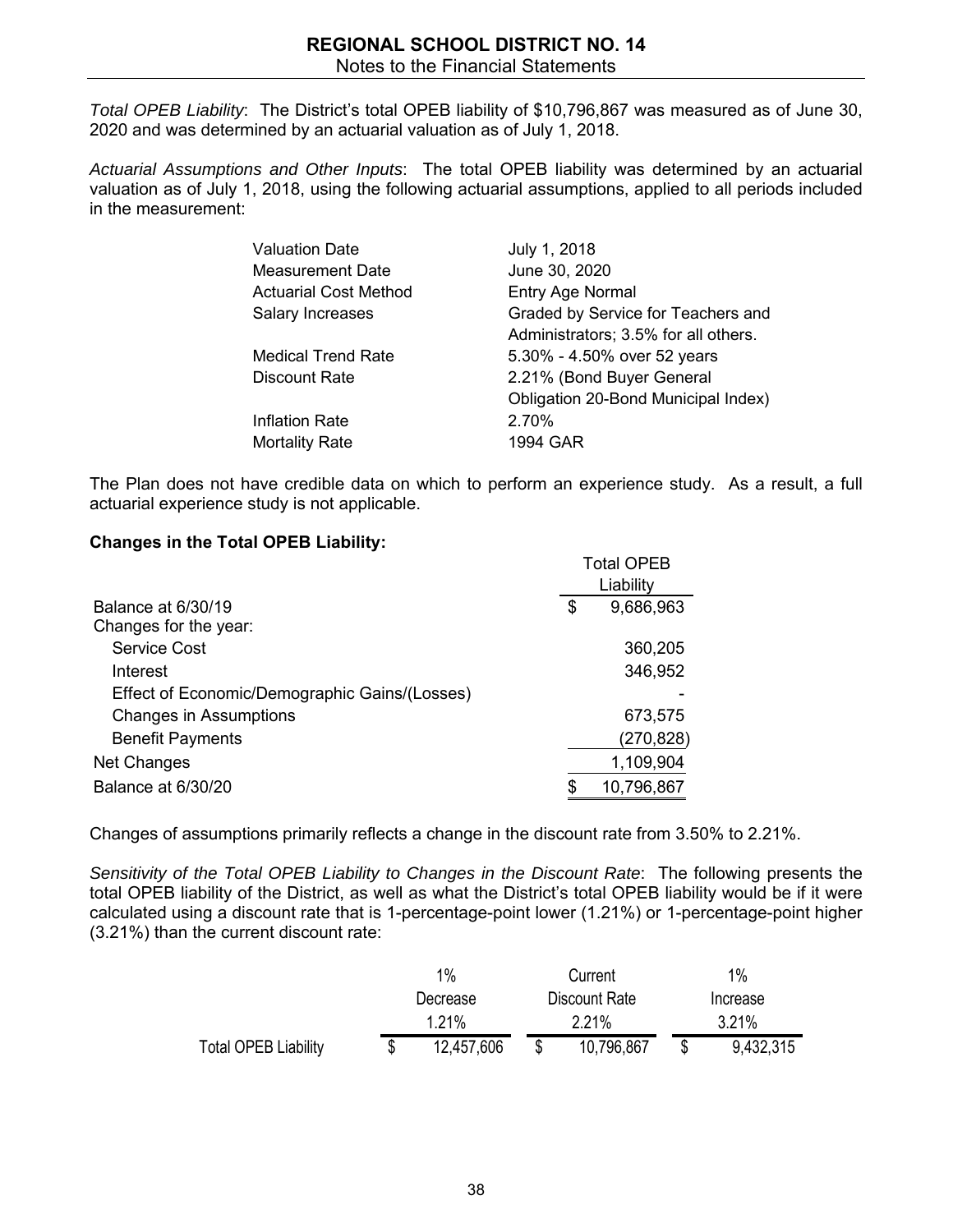*Sensitivity of the Total OPEB Liability to Changes in the Healthcare Cost Trend Rates*: The following presents the total OPEB liability of the District, as well as what the District's total OPEB liability would be if it were calculated using healthcare cost trend rates that are 1-percentage-point lower or 1 percentage-point higher than the current healthcare cost trend rates:

|                             | Current     |             |            |             |            |
|-----------------------------|-------------|-------------|------------|-------------|------------|
|                             | 1% Decrease | Trend Rates |            | 1% Increase |            |
| <b>Total OPEB Liability</b> | 9,034,663   |             | 10.796.867 |             | 13,032,940 |

## **OPEB Expense and Deferred Outflows/Inflows of Resources Related to OPEB**

For the year ended June 30, 2020, the District recognized OPEB expense of \$979,670. As of June 30, 2020, the District reported deferred outflows and inflows of resources related to OPEB from the following sources:

|                                                   | <b>Deferred Outflows</b><br>of Resources | <b>Deferred Inflows</b><br>of Resources |         |  |
|---------------------------------------------------|------------------------------------------|-----------------------------------------|---------|--|
| Difference between expected and actual experience | 1.557.564                                |                                         |         |  |
| Change in assumptions                             | 987,131                                  |                                         | 168,624 |  |
| $\tau$ otal                                       | 2,544,695                                |                                         | 168,624 |  |

Amounts reported as deferred outflows and inflows of resources related to OPEB will be recognized in the OPEB expense as follows:

| Year ended June 30: |               |
|---------------------|---------------|
| 2021                | \$<br>272,513 |
| 2022                | 272,513       |
| 2023                | 272,513       |
| 2024                | 272,513       |
| 2025                | 272,513       |
| <b>Thereafter</b>   | 1,013,506     |
|                     | 2,376,071     |

## **Connecticut Teachers' Retirement System - OPEB**

*Plan Description -* Teachers, principals, superintendents or supervisors engaged in service of public schools are provided with benefits, including retiree health insurance, through the Connecticut Teachers' Retirement System—a cost sharing multiemployer defined benefit pension plan administered by the TRB. Chapter 167a of the State Statutes grants authority to establish and amend the benefit terms to the TRB. TRS issues a publicly available financial report that can be obtained at www.ct.gov.

*Benefit Provisions* - The Plan covers retired teachers and administrators of public schools in the State who are receiving benefits from the Plan. The Plan provides healthcare insurance benefits to eligible retirees and their spouses. Any member that is currently receiving a retirement or disability benefit through the Plan is eligible to participate in the healthcare portion of the Plan. Subsidized Local School District Coverage provides a subsidy paid to members still receiving coverage through their former employer and the TRB Sponsored Medicare Supplemental Plans provide coverage for those participating in Medicare, but not receiving Subsidized Local School District Coverage.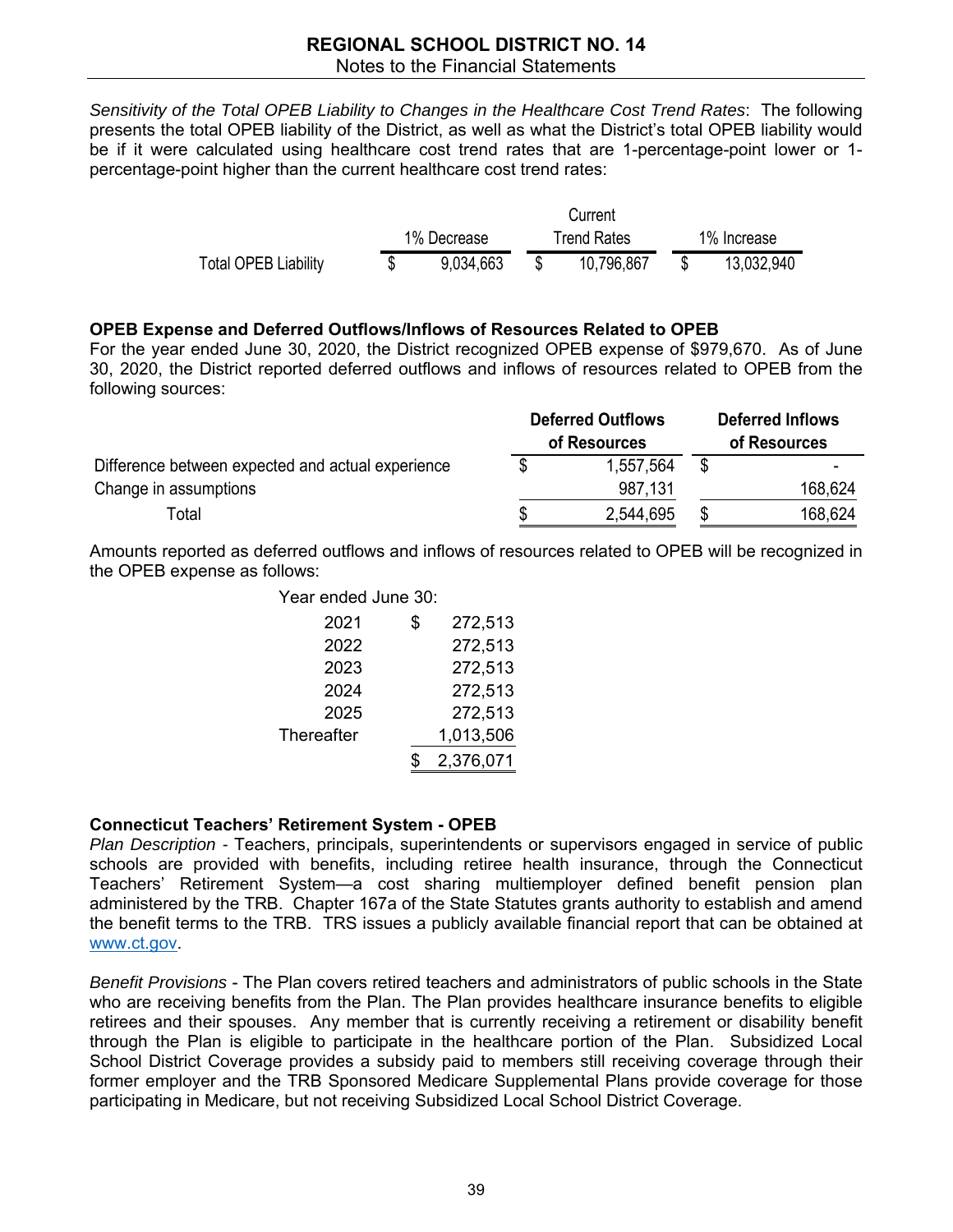Any member that is not currently participating in Medicare Parts A & B is eligible to continue healthcare coverage with their former employer. A subsidy of up to \$110 per month for a retired member plus an additional \$110 per month for a spouse enrolled in a local school district plan is provided to the school district to first offset the retiree's share of the cost of coverage, any remaining portion is used to offset the district's cost. The subsidy amount is set by statute, and has not increased since July of 1996. A subsidy amount of \$220 per month may be paid for a retired member, spouse or the surviving spouse of a member who has attained the normal retirement age to participate in Medicare, is not eligible for Part A of Medicare without cost, and contributes at least \$220 per month towards coverage under a local school district plan. Employees are eligible to retire at age 60 with 20 years of credited service in Connecticut, or 35 years of credited service including at least 25 years of service in Connecticut. Any member that is currently participating in Medicare Parts A & B is eligible to either continue health care coverage with their former employer, if offered, or enroll in the plan sponsored by the system. If they elect to remain in the Plan with their former employer, the same subsidies as above will be paid to offset the cost of coverage.

*Contributions -* Per Connecticut General Statutes Section 10-183z (which reflects Public Act 79-436 as amended), contribution requirements of active employees and the State of Connecticut are amended and certified by the TRB and appropriated by the General Assembly. The State pays for one third of plan costs through an annual appropriation in the General Fund.

School district employers are not required to make contributions to the Plan. The State of Connecticut's estimated allocated contribution to the Plan on behalf of the District was \$126,356.

The cost of providing plan benefits is financed on a pay-as-you-go basis as follows: active teachers' pay for one third of the Plan costs through a contribution of 1.25% of their pensionable salaries, and retired teachers pay for one third of the Plan costs through monthly premiums, which helps reduce the cost of health insurance for eligible retired members and dependents.

*Actuarial Assumptions -* The total OPEB liability was determined by an actuarial valuation as of June 30, 2018 using the following actuarial assumptions and other inputs, applied to all periods included in the measurement:

| Inflation                           | 2.50%                                                              |
|-------------------------------------|--------------------------------------------------------------------|
| <b>Real Wage Growth</b>             | 0.75%                                                              |
| Wage Inflation                      | 3.25%                                                              |
| Salary increases                    | 3.25-6.50%, including inflation                                    |
| Long-term investment rate of return | 3.00%, net of OPEB plan investment expense,<br>including inflation |
| Municipal bond index rate:          |                                                                    |
| <b>Measurement Date</b>             | 3.50%                                                              |
| <b>Prior Measurement Date</b>       | 3.87%                                                              |

The projected fiduciary net position is projected to be depleted in 2019.

| Single equivalent interest rate |                                             |
|---------------------------------|---------------------------------------------|
| Measurement Date                | 3.50%, net of OPEB plan investment expense, |
|                                 | including price inflation                   |
| <b>Prior Measurement Date</b>   | 3.87%, net of OPEB plan investment expense, |
|                                 | Including price inflation                   |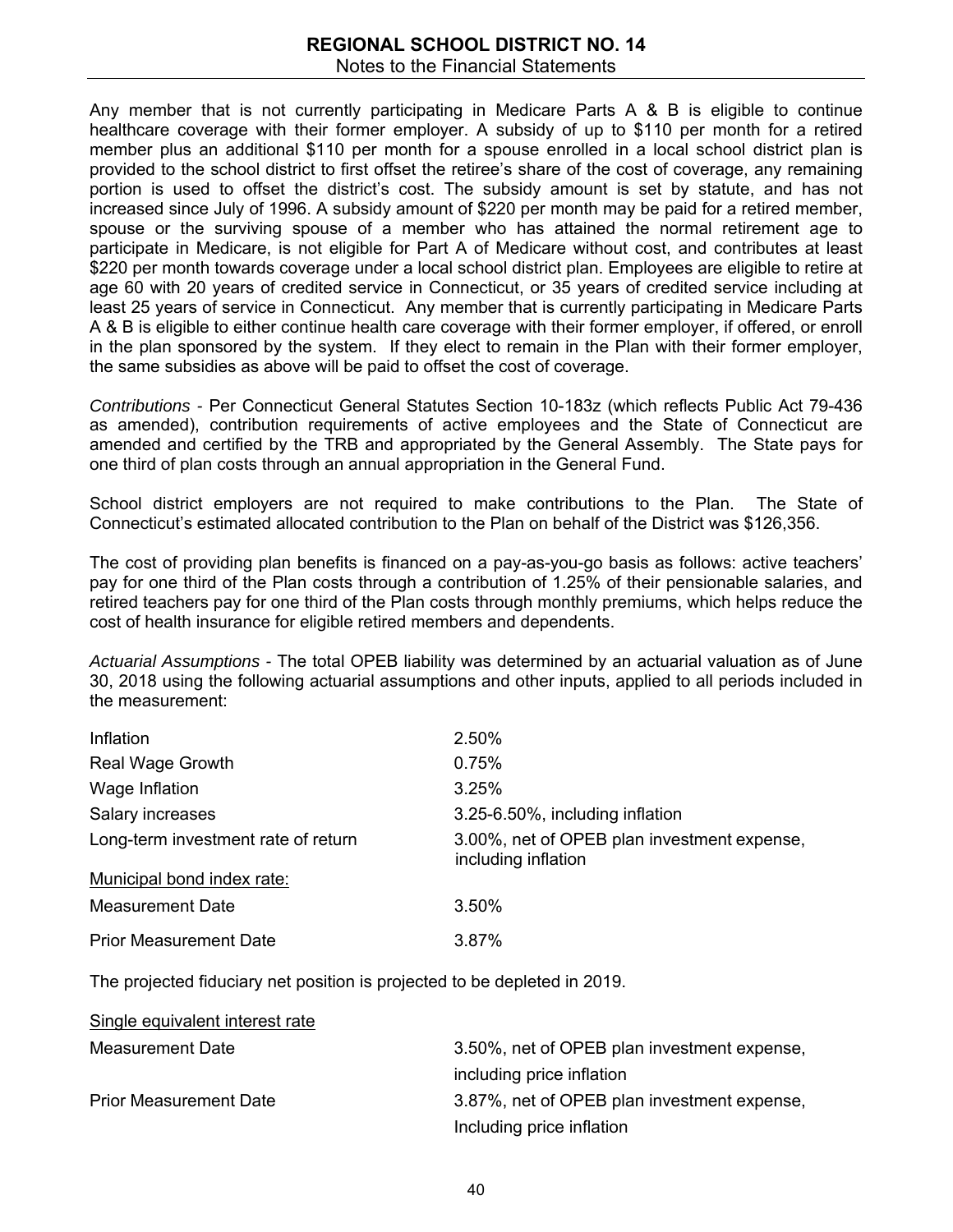#### Healthcare cost trend rates:

| Pre-Medicare | 5.95% for 2018 decreasing to an ultimate |
|--------------|------------------------------------------|
|              | Rate of 4.75% by 2025                    |
| Medicare     | 5.00% for 2018 decreasing to an ultimate |
|              | Rate of 4.75% by 2028                    |

Mortality rates were based on the RPH-2014 White Collar table with employee and annuitant rates blended from ages 50 to 80, projected to the year 2020 using the BB improvement scale.

*Long-Term Rate of Return -* The long-term expected rate of return on plan assets is reviewed as part of the GASB 75 valuation process. Several factors are considered in evaluation the long-term rate of return assumption, including the Plan's current asset allocations and a log-normal distribution analysis using the best-estimate ranges of expected future real rates of return (expected return, net of investment expense and inflation) for each major asset class.

The long-term expected rate of return was determined by weighing the expected future real rates of return by the target asset allocation percentage and then adding expected inflation. The assumption is not expected to change absent a significant change in the asset allocation, a change in the inflation assumption, or a fundamental change in the market that alters expected returns in future years.

The target asset allocation and best estimates of geometric real rates of return for each major asset class are summarized in the following table:

|                                                 |                      | Expected 10-Year                 |                       |  |  |
|-------------------------------------------------|----------------------|----------------------------------|-----------------------|--|--|
| <b>Asset Class</b>                              | Target<br>Allocation | Geometric Real<br>Rate of Return | Standard<br>Deviation |  |  |
| U.S. Treasuries (Cash Equivalents)              | 100.0%               | 0.41%                            | 2.31%                 |  |  |
| Price inflation                                 |                      | 2.50%                            |                       |  |  |
| Expected rate of return (Rounded nearest 0.25%) |                      | 3.00%                            |                       |  |  |

*Discount Rate -* The discount rate used to measure the total OPEB liability was 3.50%. The projection of cash flows used to determine the discount rate was performed in accordance with GASB 75. The projection's basis was an actuarial valuation performed as of June 30, 2018. In addition to the actuarial methods and assumptions of the June 30, 2018 actuarial valuation, the following actuarial methods and assumptions were used in the projection of cash flows:

- Total payroll for the initial projection year consists of the payroll of the active membership present on the valuation date. In subsequent projection years, total payroll was assumed to increase annually at a rate of 3.25%.
- Employee contributions were assumed to be made at the current member contribution rate. Employee contributions for future plan members were used to reduce the estimated amount of total service costs for future plan members.
- No future employer contributions were assumed to be made.

Based on those assumptions, the plan's fiduciary net position was projected to be depleted in 2019 and, as a result, the Municipal Bond Index Rate was used in the determination of the single equivalent rate.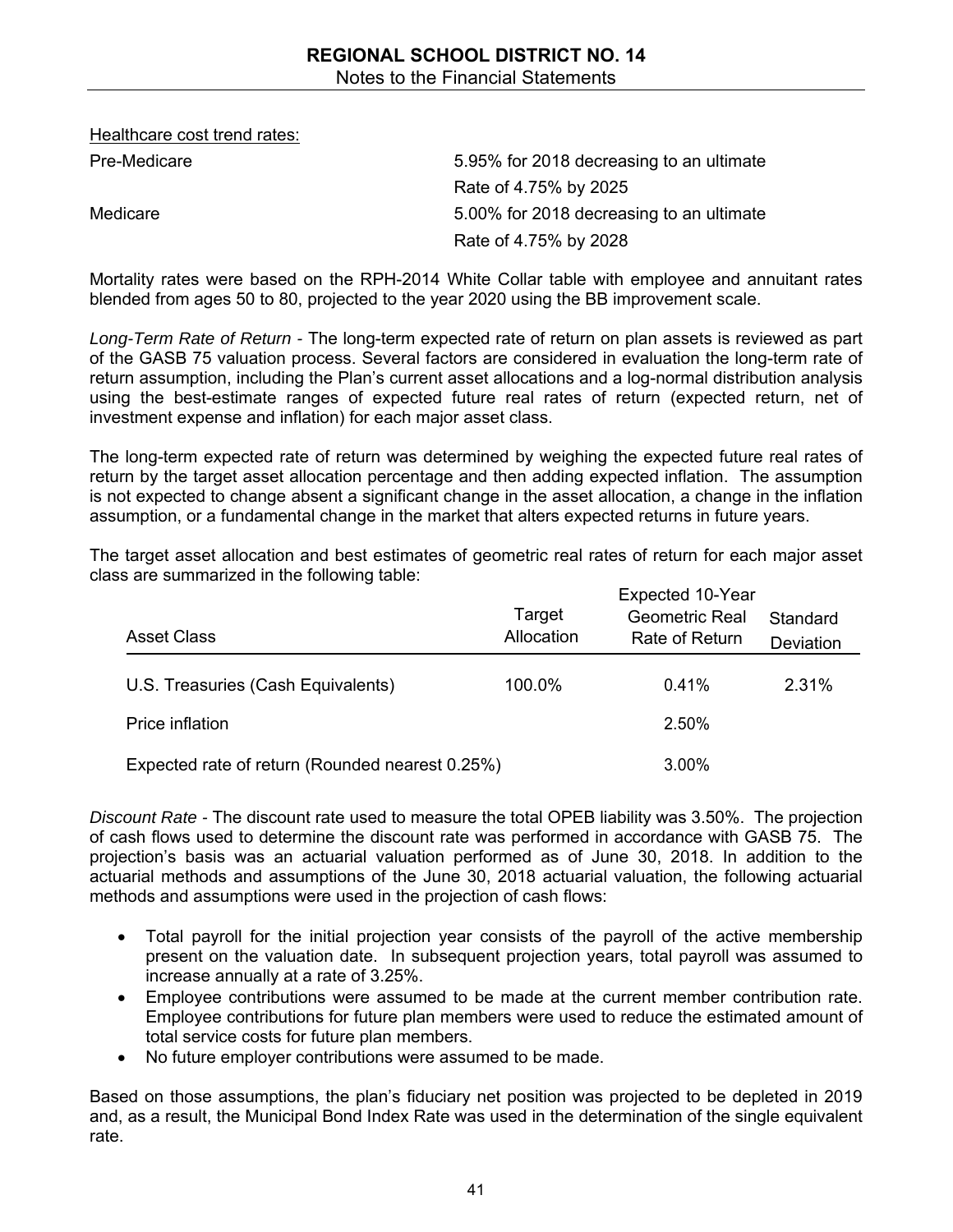#### **REGIONAL SCHOOL DISTRICT NO. 14**  Notes to the Financial Statements

Sensitivity of the Net OPEB Liability to Changes in Healthcare Cost Trend Rates - The following presents the total OPEB liability, calculated using current cost trend rates, as well as what the Plan's net OPEB liability would be if it were calculated using healthcare cost trend rates that are 1 percentage point lower or 1-percntage point higher than current healthcare cost trend rates:

|                                     | 1% Lower           | Current     | 1% Higher          |
|-------------------------------------|--------------------|-------------|--------------------|
|                                     | <b>Trend Rates</b> | Trend Rates | <b>Trend Rates</b> |
| Initial Healthcare Cost Trend Rate  | 4.95%              | 5.95%       | 6.95%              |
| Ultimate Healthcare Cost Trend Rate | 3.75%              | 4.75%       | 5.75%              |
| <b>Total OPEB Liability</b>         | \$7,935,430        | \$9,525,296 | \$11,649,062       |

Sensitivity of the Net OPEB Liability to Changes in Discount Rates - The following presents the net OPEB liability, calculated using the current discount rate, as well as what the net OPEB liability would be if it were calculated using a discount rate that is 1-percentage point lower or 1-percentage point higher than the current rate:

|                           |              | Current              |                           |  |  |  |
|---------------------------|--------------|----------------------|---------------------------|--|--|--|
| 1% Decrease<br>$(2.50\%)$ |              | <b>Discount Rate</b> | 1% Increase<br>$(4.50\%)$ |  |  |  |
|                           |              | $(3.50\%)$           |                           |  |  |  |
| Net OPEB liability        | \$11,351,292 | \$9,525,296          | \$8,071,238               |  |  |  |

*Pension Liabilities, Pension Expense, and Deferred Outflows/Inflows of Resources Related to Pensions:* At June 30, 2020 the District reports no amounts for its proportionate share of the net OPEB liability, and related deferred outflows and inflows due to the statutory requirement that the State pay 100% of the required contribution. The amount recognized by the District as its proportionate share of the net OPEB liability, the related State support, and the total portion of the net OPEB liability that was associated with the District were as follows:

| District's proportionate share of the net<br><b>OPEB liability</b>                    |           |
|---------------------------------------------------------------------------------------|-----------|
| State's proportionate share of the net<br>OPEB liability associated with the District | 9,525,296 |
| Total                                                                                 | 9,525,296 |

The net OPEB liability was measured as of June 30, 2019, and the total OPEB liability used to calculate the net OPEB liability was determined by an actuarial valuation as of June 30, 2018. At June 30, 2020, the District had no proportionate share of the net OPEB liability.

For the year ended June 30, 2020, the District recognized OPEB expense and revenue of \$126,356 in the governmental funds for on-behalf amounts for the benefits provided by the State. In the government-wide financial statements, the District recognized (\$697,029) for OPEB expense related to actuarial liabilities for on-behalf amounts for the benefits provided by the State.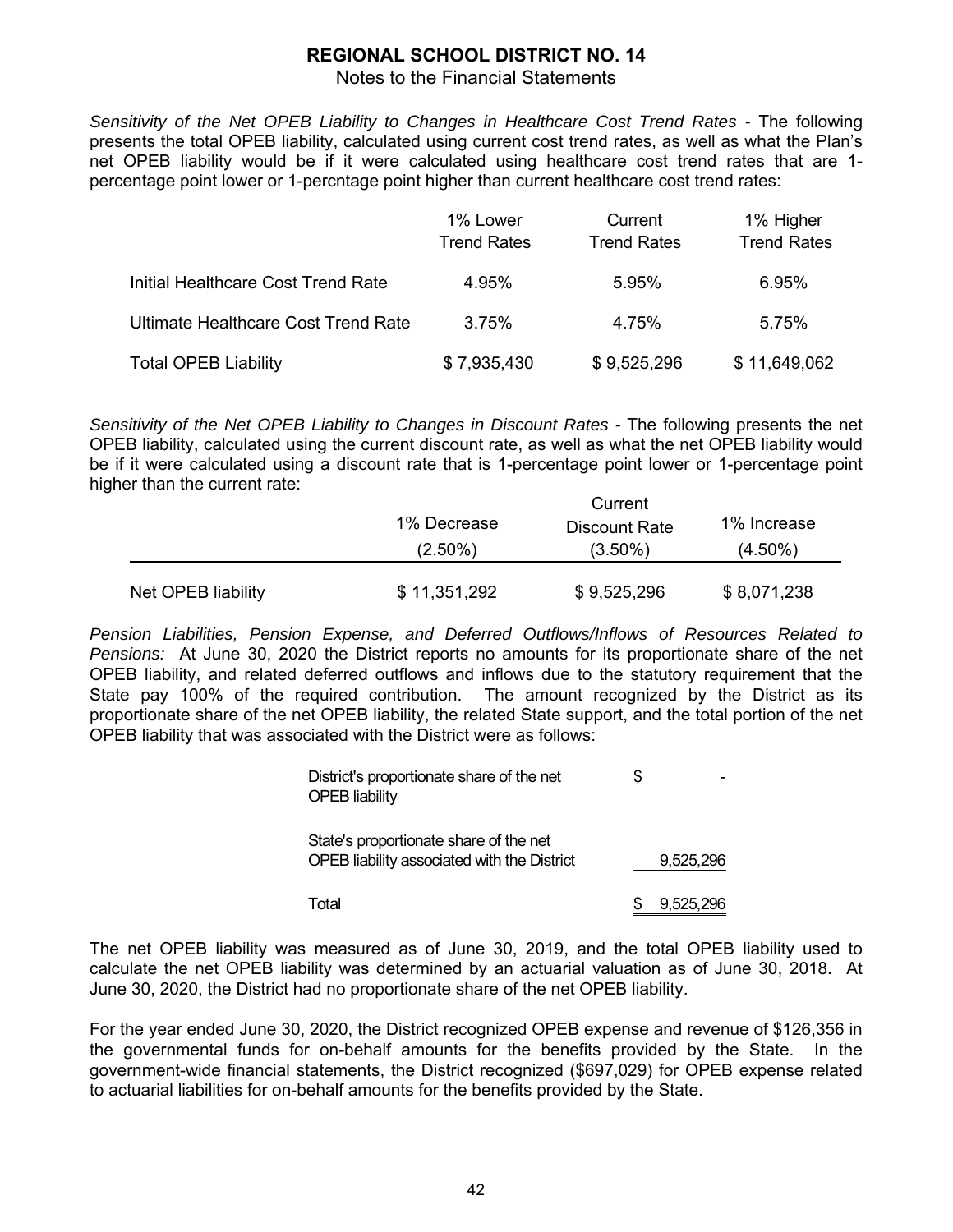## NOTE 10 **– LITIGATION AND CONTINGENCIES**

**Litigation** - The District is not a defendant in any lawsuits that, in the opinion of District Management, in consultation with the District Attorney, will have an adverse, material effect on the District's financial position.

**Grants** - The District participates in several Federal and State assisted grants programs. These programs are subject to financial and compliance audits by the grantors or their representatives. The audits of certain of these programs for or including the year ended June 30, 2020 have not yet been conducted. Accordingly, the District's compliance with applicable grant requirements will be established at some future date. The amount, if any, of expenditures which may be disallowed by the granting agencies cannot be determined at this time although the District expects such amounts, if any, to be immaterial.

### NOTE 11 **– RISK MANAGEMENT**

The District is exposed to various risks of loss involving torts, theft of, damage to, and destruction of assets, errors and omissions, injuries of employees, and natural disasters. The District generally obtains commercial insurance for these risks. Coverage has not been significantly reduced and settled claims have not exceeded commercial coverage in any of the last three fiscal years.

## NOTE 12 – **UPCOMING PRONOUNCEMENTS**

### **GASB Pronouncements Issued, But Not Yet Effective**

The Governmental Accounting Standards Board (GASB) has issued several pronouncements that have effective dates that may impact future financial presentations. Management has not currently determined what, if any, impact implementation of the following statements may have on the financial statements:

GASB Statement No. 87 – *Leases* - This statement improves the accounting and financial reporting for leases by governments. This statement increases the usefulness of governments' financial statements by requiring recognition of certain lease assets and liabilities for leases that previously were classified as operating leases and recognized as inflows of resources or outflows of resources based on the payment provisions of the contract. It establishes a single model for lease accounting based on the foundational principle that leases are financings of the right to use an underlying asset. Under this statement, a lessee is required to recognize a lease liability and an intangible right-to-use lease asset, and a lessor is required to recognize a lease receivable and a deferred inflow of resources, thereby enhancing the relevance and consistency of information about governments' leasing activities. The requirements of this statement are effective for the District's reporting period beginning July 1, 2021.

GASB Statement No. 89 - *Accounting for Interest Cost Incurred before the End of a Construction Period* - The objectives of this statement are (1) to enhance the relevance and comparability of information about capital assets and the cost of borrowing for a reporting period and (2) to simplify accounting for interest cost incurred before the end of a construction period. This statement requires that interest cost incurred before the end of a construction period be recognized as an expense in the period in which the cost is incurred. As a result, interest cost before the end of a construction period will not be included in the historical cost of the capital asset. The requirements of this statement are effective for the District's reporting period beginning July 1, 2021.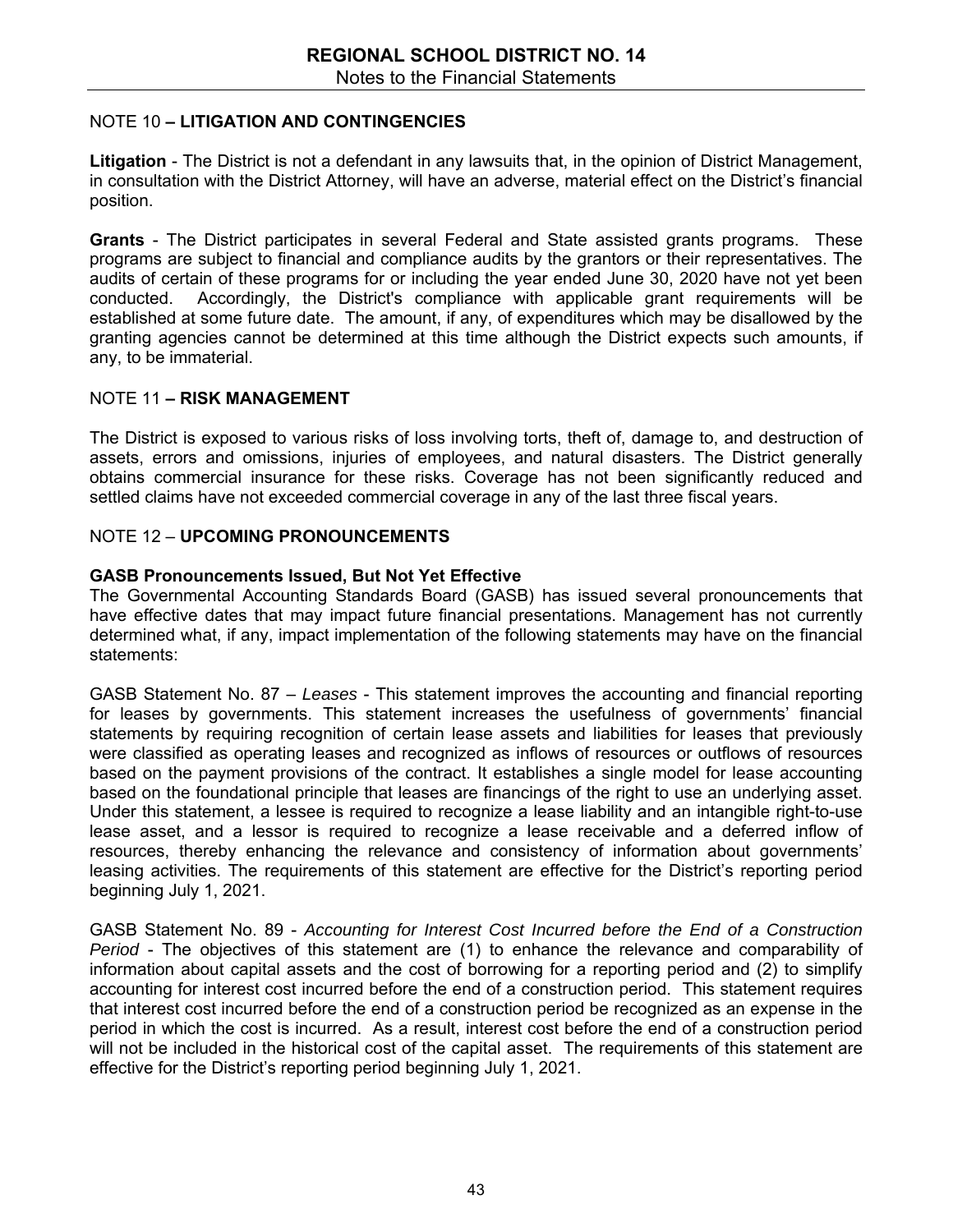#### NOTE 13 – **RISKS AND UNCERTAINTIES**

The World Health Organization declared the coronavirus outbreak ("COVID-19") a pandemic. The impact of COVID-19 could negatively affect the District's operations, vendors, and/or taxpayer base. The extent to which the COVID-19 impacts the District's financial position will depend upon future developments, which are highly uncertain and cannot be predicted, including new information which may emerge concerning the severity of the coronavirus and the actions taken to contain the coronavirus or its impact, among others.

#### NOTE 14 – **SUBSEQUENT EVENTS**

On July 23, 2020, the District paid off the \$3,000,000 Bond Anticipation Note with the issuance of a new Bond Anticipation Note in the amount of \$8,500,000. The note carries an interest rate of 1.296% and matures in July 2021.

#### NOTE 15 – **PRIOR PERIOD RESTATEMENT**

|                                                                  | Governmental<br><b>Activities</b> |            | General<br><b>Fund</b> |           | <b>Custodial</b><br><b>Funds</b> |         |
|------------------------------------------------------------------|-----------------------------------|------------|------------------------|-----------|----------------------------------|---------|
| Net Position as Previously Reported at June 30, 2019             | \$                                | 19,179,462 | \$                     | 1,978,880 | \$                               |         |
| Record Bond Premiums as Long-Term Liabilities                    | (155, 362)                        |            |                        |           |                                  |         |
| Adjust Technology Lease Balances                                 |                                   | (178, 347) |                        |           |                                  |         |
| Adjust Beginning Capital Asset Balances                          |                                   | (697, 808) |                        |           |                                  |         |
| Record Escrow Cash Balances for Technology Lease Accounts        |                                   | 166.519    |                        | 166.519   |                                  |         |
| To Reclassify Funds as a Result of the Implementation of GASB 84 |                                   |            |                        |           |                                  | 279,515 |
| Net Position as Restated at July 1, 2019                         |                                   | 18,314,464 | S                      | 2,145,399 | S                                | 279,515 |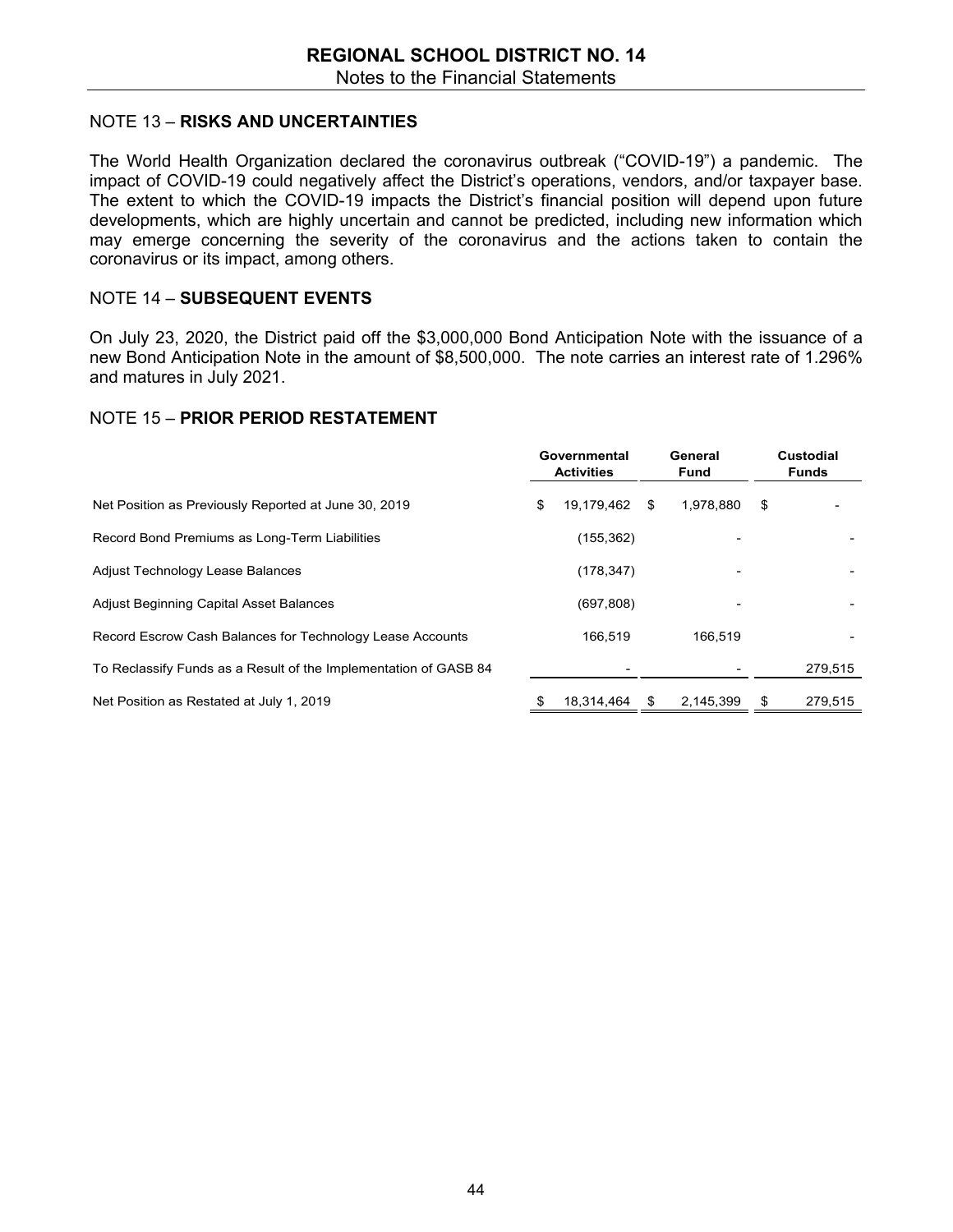#### Schedule of Revenues, Expenditures, and Changes in Fund Balance Budget and Actual (Budgetary Basis) - General Fund For the Year Ended June 30, 2020

|                                                    | <b>Budgeted Amounts</b> |                 | <b>Actual</b>                    |            |
|----------------------------------------------------|-------------------------|-----------------|----------------------------------|------------|
|                                                    | Original                | <b>Amended</b>  | <b>Budgetary</b><br><b>Basis</b> | Variance   |
| <b>REVENUES</b>                                    |                         |                 |                                  |            |
| <b>Participating Towns</b>                         |                         |                 |                                  |            |
| Town of Bethlehem                                  | \$<br>8,140,223         | 8,140,223<br>\$ | 8,140,223<br>S.                  | \$         |
| Town of Woodbury                                   | 23,666,535              | 23,666,535      | 23,666,535                       |            |
| <b>State of Connecticut</b>                        |                         |                 |                                  |            |
| <b>Adult Education Grant</b>                       | 5,639                   | 5,639           | 6,587                            | 948        |
| Agri-Science/Tech Grant                            | 1,170,201               | 1,170,201       | 1,298,517                        | 128,316    |
| Other                                              |                         |                 |                                  |            |
| <b>Tuition Income</b>                              | 1,943,405               | 1,943,405       | 1,911,862                        | (31, 543)  |
| Other Income                                       | 2,000                   | 2,000           | 3,342                            | 1,342      |
| <b>Capital Reserve</b>                             | 320,557                 | 320,557         |                                  | (320, 557) |
| Investment Income                                  | 8,000                   | 8,000           | 3,628                            | (4, 372)   |
| <b>Total Revenues</b>                              | 35,256,560              | 35,256,560      | 35,030,694                       | (225, 866) |
| <b>EXPENDITURES</b>                                |                         |                 |                                  |            |
| Current:                                           |                         |                 |                                  |            |
| Salaries - Certified                               | 16,327,547              | 16,367,547      | 15,842,196                       | 525,351    |
| Salaries - Classified                              | 3,760,210               | 3,835,210       | 4,009,122                        | (173, 912) |
| <b>Employee Benefits</b>                           | 5,669,793               | 5,669,793       | 5,606,611                        | 63,182     |
| <b>Purchased Services</b>                          | 6,442,146               | 6,327,044       | 5,672,620                        | 654,424    |
| <b>Supplies and Materials</b>                      | 1,003,034               | 1,003,795       | 939,783                          | 64,012     |
| Liability and Property Insurance                   | 170,025                 | 170,025         | 169,165                          | 860        |
| Dues and Fees                                      | 64,759                  | 65,101          | 46,804                           | 18,297     |
| Debt Service                                       | 1,137,760               | 1,137,760       | 1,137,760                        |            |
| <b>Capital Outlay</b>                              | 681,186                 | 680,185         | 1,085,774                        | (405, 589) |
| <b>Total Expenditures</b>                          | 35,256,460              | 35,256,460      | 34,509,835                       | 746,625    |
| <b>Other Financing Uses</b><br>Transfers Out:      |                         |                 |                                  |            |
| Reserve for Specific Capital Improvements          | 100                     | 100             | 352,566                          | (352, 466) |
| <b>Food Service</b>                                |                         |                 | 168,293                          | (168, 293) |
| <b>Total Other Financing Uses</b>                  | 100                     | 100             | 520,859                          | (520,759)  |
| <b>Total Expenditures and Other Financing Uses</b> | 35,256,560              | 35,256,560      | 35,030,694                       | 225,866    |
| <b>Excess (Deficiency) of Revenues and Other</b>   |                         |                 |                                  |            |
| <b>Financing Sources over Expenditures and</b>     |                         |                 |                                  |            |
| <b>Other Financing (Uses) - Budgetary Basis</b>    | \$                      |                 |                                  |            |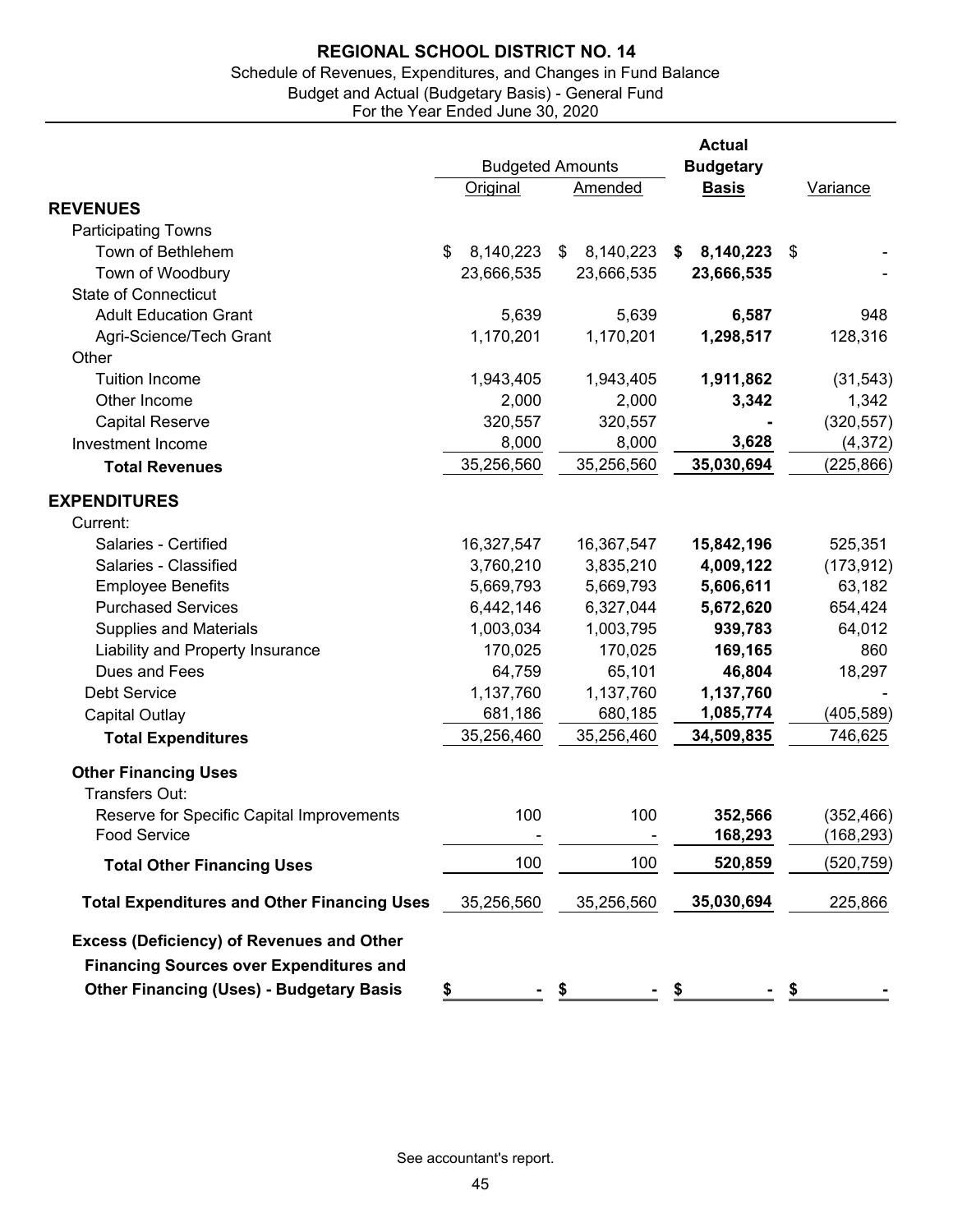## NOTE 1 – **SUMMARY OF SIGNIFICANT ACCOUNTING PRINCIPLES**

## *Budgetary Information and Accounting*

The District adheres to the following procedures in establishing the budgetary data included in the General Fund financial statements in accordance with provisions of Connecticut General Statutes and annually adopted budget policies.

- On or before the last Wednesday in January of each year all cost centers submit requests for appropriations to the Regional School Board Central Office administration so that the general fund budget may be prepared.
- **Before March 31st, the proposed budget is presented to the finance committee for review.** By the end of April, the proposed budget will be reviewed and adopted by the Regional Board of Education to be presented at the annual public budget meeting.
- Not less than two weeks before the annual meeting held pursuant to C.G.S. Section 10-47, the Board shall hold a public district meeting to present a proposed budget for the next fiscal year. Any person may recommend the inclusion or deletion of expenditures at such time. After the public hearing, the Board prepares an annual budget for the next fiscal year. At the annual meeting on the first Monday in May, the Board presents a budget which includes a statement of (1) estimated receipts and expenditures for the next fiscal year, (2) estimated receipts and expenditures for the current fiscal year, (3) estimated surplus or deficit in operating funds at the end of the current year, (4) bonded or other debt, (5) estimated per pupil expenditure for the current and for the next fiscal year, and (6) such other information as is necessary in the opinion of the Board. Persons present and eligible to vote under section 7-6 may accept or reject the proposed budget. The regional Board of Education may, in the call to the meeting, designate that the vote on the motion to adopt a budget shall be by paper ballots at the district meeting held on the budget or by a "yes" or "no" vote on the voting machines in each of the member towns on the day following the district meetings. After budget approval, the Board shall estimate the net expenditures to be paid by each member town.
- The budget is prepared on the modified accrual basis of accounting. Encumbrances are recognized as a valid and proper charge against a budget appropriation in the year in which the purchase order, contract or other commitment is issued and, accordingly, encumbrances outstanding at year-end are reported in budgetary reports as expenditures in the current year.
- The state legislature established the ability to transfer to a capital reserve fund up to 1% of the Districts approved appropriations. The Board of Education voted to transfer to this fund \$352,566 for future capital or nonrecurring expenditures during the year ended June 30, 2020. This fund can be carried forward each year and is subject to the Board of Education approval for expenditures made from it.

Accounting principles applied for purposes of developing data on a budgetary basis differ from those used to present financial statements in conformity with accounting principles generally accepted in the United States of America ("GAAP basis"). The differences consist primarily of payments made by the State of Connecticut "on-behalf" of the District into the State Teachers' Retirement System, which are not recorded for budgetary purposes, along with encumbrances, and state grants that are net with expenditures for budgetary basis.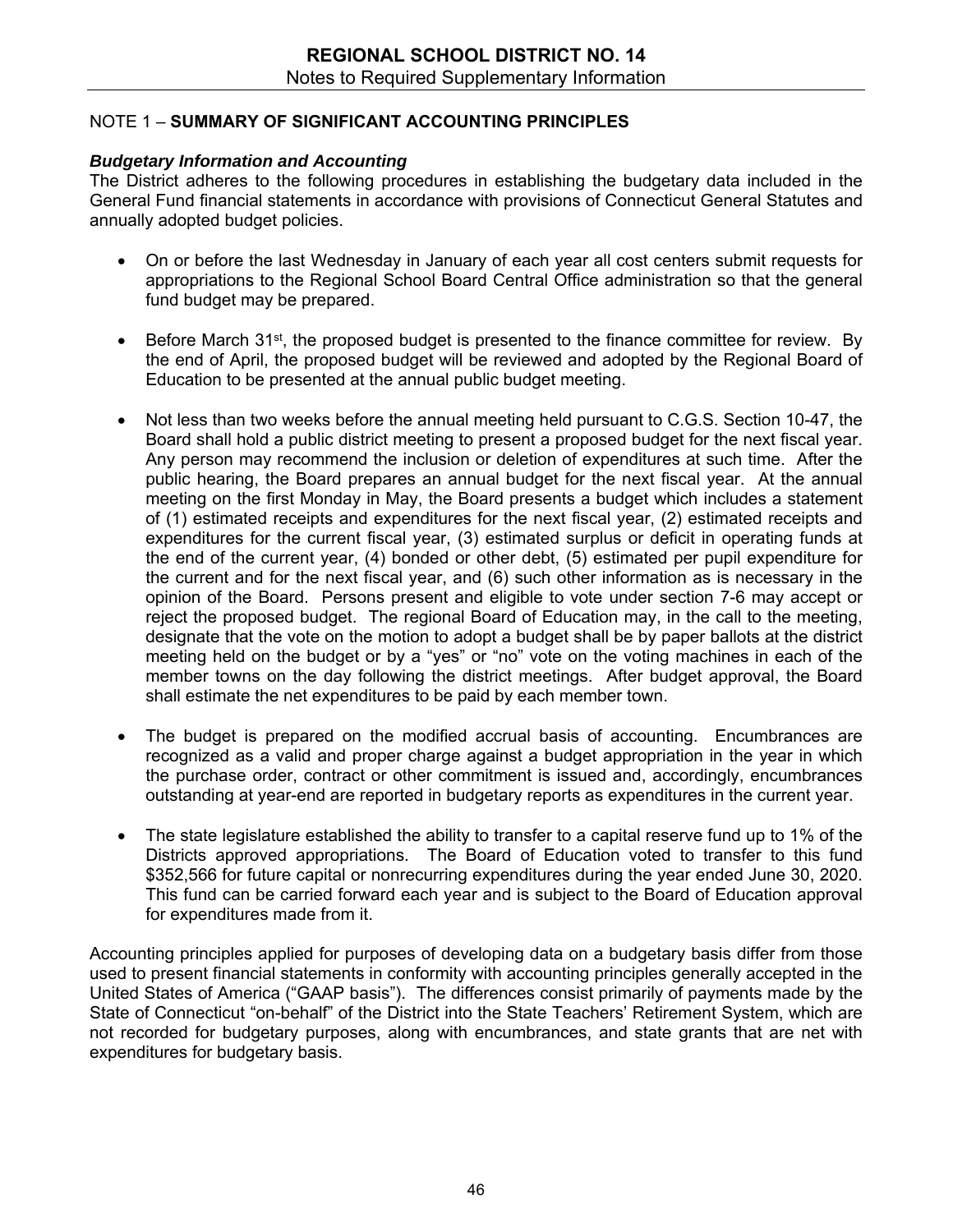A reconciliation of General Fund amounts presented on the budgetary basis to amounts presented on the GAAP basis is as follows for the year ended June 30, 2020:

|                                                                 |    | Total<br><b>Revenues</b> |                  | Total<br><b>Expenditures</b> | <b>Other Financing</b><br><b>Sources (Uses)</b> |            |  |
|-----------------------------------------------------------------|----|--------------------------|------------------|------------------------------|-------------------------------------------------|------------|--|
| <b>Budgetary Basis</b>                                          | \$ | 35,030,694               | \$<br>34,509,835 |                              | \$                                              | (520, 859) |  |
| "On-behalf" payments -<br><b>State Teachers Retirement Fund</b> |    | 4,749,557                |                  | 4,749,557                    |                                                 |            |  |
| <b>Excess Cost Grant</b>                                        |    | 500,709                  |                  | 500,709                      |                                                 |            |  |
| <b>TEAM Grant</b>                                               |    | 3,086                    |                  | 3,086                        |                                                 |            |  |
| <b>Technology Lease Activity</b>                                |    | 2,000                    |                  | 364,395                      |                                                 | 250,000    |  |
| <b>OPEB Activity</b>                                            |    |                          |                  | (379,060)                    |                                                 |            |  |
| <b>Accrued Retirement Adjustment</b>                            |    |                          |                  | (351, 408)                   |                                                 |            |  |
| <b>Adjustment for Encumbrances</b>                              |    |                          |                  | (70,994)                     |                                                 |            |  |
| <b>GAAP Basis</b>                                               | \$ | 40,286,046               | \$               | 39,326,120                   | \$                                              | (270,859)  |  |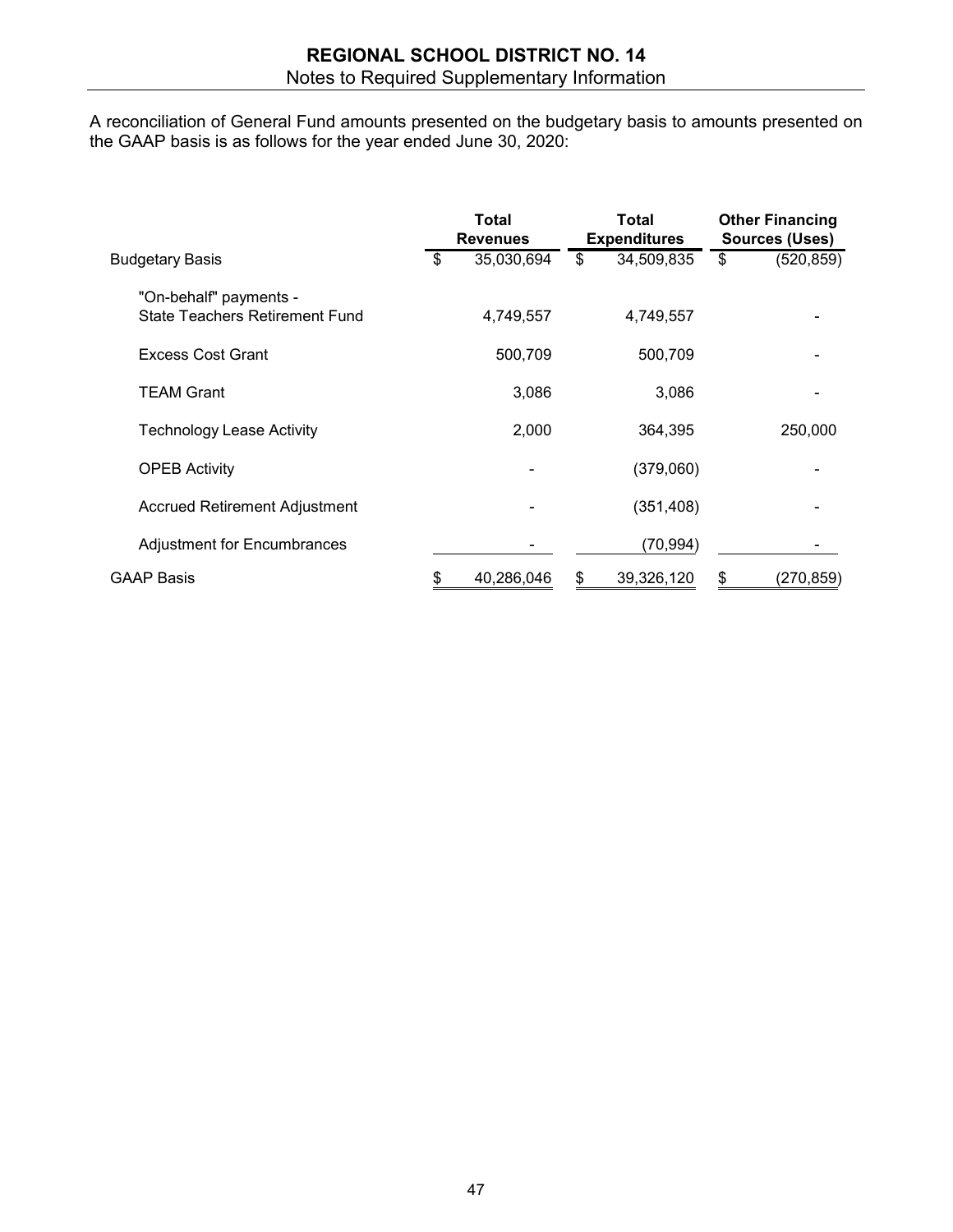#### Employee Retirement System, Non-Certified Employee Plan Schedule of Changes in Net Pension Liability and Related Ratios

Last Seven Fiscal Years

|                                                                                                                                                                                                                                                 |     | 2020                                                      |         | 2019                                                    |         | 2018                                                     |        | 2017                                                     |           | 2016                                                   |    | 2015                                                     |         | 2014                                         |
|-------------------------------------------------------------------------------------------------------------------------------------------------------------------------------------------------------------------------------------------------|-----|-----------------------------------------------------------|---------|---------------------------------------------------------|---------|----------------------------------------------------------|--------|----------------------------------------------------------|-----------|--------------------------------------------------------|----|----------------------------------------------------------|---------|----------------------------------------------|
| <b>Total Pension Liability</b><br>Service Cost<br>Interest<br>Differences Between Expected and Actual Experience<br><b>Changes of Assumptions</b><br>Benefit Payments, Including Refunds of Member Contributions                                | \$. | 213,838<br>438,260<br>(203, 801)<br>130,945<br>(432, 013) | \$      | 214,921<br>411,151<br>93,311<br>1,728<br>(263, 167)     | S       | 217,067<br>406,261<br>(241, 887)<br>61,883<br>(257, 135) | - \$   | 208,741<br>375,388<br>13,928<br>56,455<br>(234, 551)     | S.        | 235,893<br>363,266<br>(90, 824)<br>(397, 294)          | S  | 223,630<br>340,255<br>27,648<br>(192, 023)               | \$      | 216,068<br>313,875<br>(170, 419)             |
| Net Change in Total Pension Liability<br><b>Total Pension Liability - Beginnning</b><br><b>Total Pension Liability - Ending (a)</b>                                                                                                             |     | 147,229<br>6,043,345<br>6,190,574                         |         | 457,944<br>5,585,401<br>6,043,345                       |         | 186,189<br>5,399,212<br>5,585,401                        |        | 419,961<br>4,979,251<br>5,399,212                        |           | 111,041<br>4,868,210<br>4,979,251                      |    | 399,510<br>4,468,700<br>4,868,210                        |         | 359,524<br>4,109,176<br>4,468,700            |
| <b>Plan Fiduciary Net Position</b><br><b>Contributions - Employer</b><br>Net Investment Income<br>Benefit Payments, Including Refunds of Member Contributions<br><b>Administrative Expenses</b><br>Net Change in Pension Fiduciary Net Position |     | 350.000<br>361.078<br>(432, 013)<br>(30, 677)<br>248,388  | \$      | 350,000<br>334,042<br>(263, 167)<br>(29,053)<br>391,822 | \$      | 315,000<br>454,736<br>(257, 135)<br>(27, 414)<br>485,187 | \$     | 570.000<br>466,694<br>(234, 551)<br>(24, 804)<br>777,339 | \$        | 342,600<br>68,222<br>(397, 294)<br>(22,030)<br>(8,502) | \$ | 311,452<br>150,722<br>(192, 023)<br>(21, 386)<br>248,765 | \$      | 479,234<br>(170, 419)<br>(18,968)<br>289,847 |
| <b>Plan Fiduciary Net Position - Beginning</b><br>Plan Fiduciary Net Position - Ending (b)<br>Net Pension Liability - Ending: (a) - (b)                                                                                                         |     | 5.164.313<br>5,412,701<br>777,873                         | \$<br>S | 4,772,491<br>5,164,313<br>879,032                       | \$<br>S | 4,287,304<br>4,772,491<br>812,910                        | S<br>S | 3,509,965<br>4,287,304<br>1,111,908                      | \$.<br>S. | 3,518,467<br>3,509,965<br>1,469,286                    |    | 3,269,702<br>3,518,467<br>1,349,743                      | \$<br>S | 2,979,855<br>3,269,702<br>1,198,998          |
| Plan Fiduciary Net Position as a Percentage of the Total Pension Liability                                                                                                                                                                      |     | 87.43%                                                    |         | 85.45%                                                  |         | 85.45%                                                   |        | 79.41%                                                   |           | 70.49%                                                 |    | 72.27%                                                   |         | 73.17%                                       |
| <b>Covered Payroll</b><br>Net Pension Liability as a Percentage of Covered Payroll                                                                                                                                                              | \$. | 2,648,824<br>29.37%                                       | S       | 2,627,003<br>33.46%                                     | \$.     | 2,534,857<br>32.07%                                      | \$     | 2,662,340<br>41.76%                                      | S         | 2,498,132<br>58.82%                                    | £. | 2,504,616<br>53.89%                                      | \$      | 2,400,883<br>49.94%                          |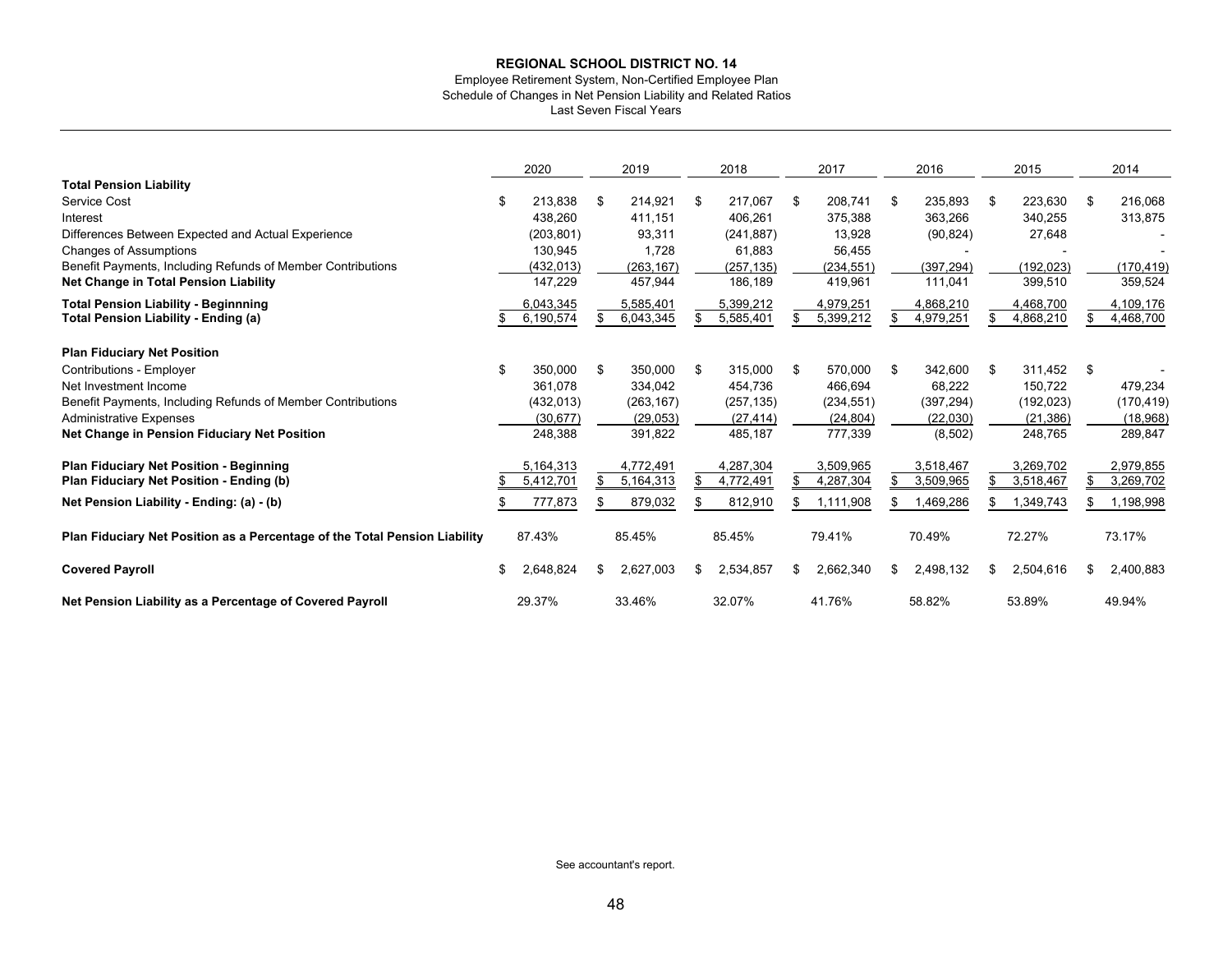#### Employee Retirement System, Non-Certified Employee Plan Schedule of Contributions

#### Last Seven Fiscal Years

|                                                     | 2020      | 2019          | 2018          | 2017        | 2016        | 2015           | 2014                     |
|-----------------------------------------------------|-----------|---------------|---------------|-------------|-------------|----------------|--------------------------|
| Actuarially Determined Employer Contribution (ADEC) | \$347,949 | 336,953<br>S. | 369,039<br>S. | \$332,247   | \$ 315,120  | \$ 307,332     | \$ 311,452               |
| Contributions in Relation to the ADEC               | 350,000   | 350,000       | 315,000       | 570,000     | 342,600     | 311,452        | $\overline{\phantom{a}}$ |
| <b>Contribution Deficiency (Excess)</b>             | (2,051)   | (13,047)      | 54,039        | \$(237,753) | \$ (27,480) | (4, 120)<br>S. | \$311,452                |
| <b>Covered Payroll</b>                              | 2,541,851 | 2,452,692     | 2,534,857     | 2,662,340   | 2,498,132   | 2,504,616      | 2,400,883                |
| Contributions as a Percentage of Covered Payroll    | 13.77%    | 14.27%        | 12.43%        | 21.41%      | 13.71%      | 12.44%         | $0.00\%$                 |

#### **Notes to Schedule**

Valuation Date:1/1/2018

Actuarially determined contribution rates are calculated as of June 30, two years prior to the end of the fiscal year in which the contributions are reported. Methods and assumptions used to determine contribution rates:

| Actuarial cost method         | <b>Projected Unit Credit</b>                                                                                                                                                   |
|-------------------------------|--------------------------------------------------------------------------------------------------------------------------------------------------------------------------------|
| Amortization method           | Level Dollar                                                                                                                                                                   |
| Remaining amortization period | $15 \text{ vrs}$                                                                                                                                                               |
| Asset valuation method        | 5-year Smoothed Market                                                                                                                                                         |
| Inflation                     | 2.60%                                                                                                                                                                          |
| Salary increases              | 3.35%                                                                                                                                                                          |
| Investment rate of return     | 7.25%                                                                                                                                                                          |
| Normal Retirement             | Age 65                                                                                                                                                                         |
| Mortality                     | RP-2000 Mortality Table with separate male and female rates, with no collar adjustment, separate tables for non-<br>annuitants, projected to the valuation date with Scale AA. |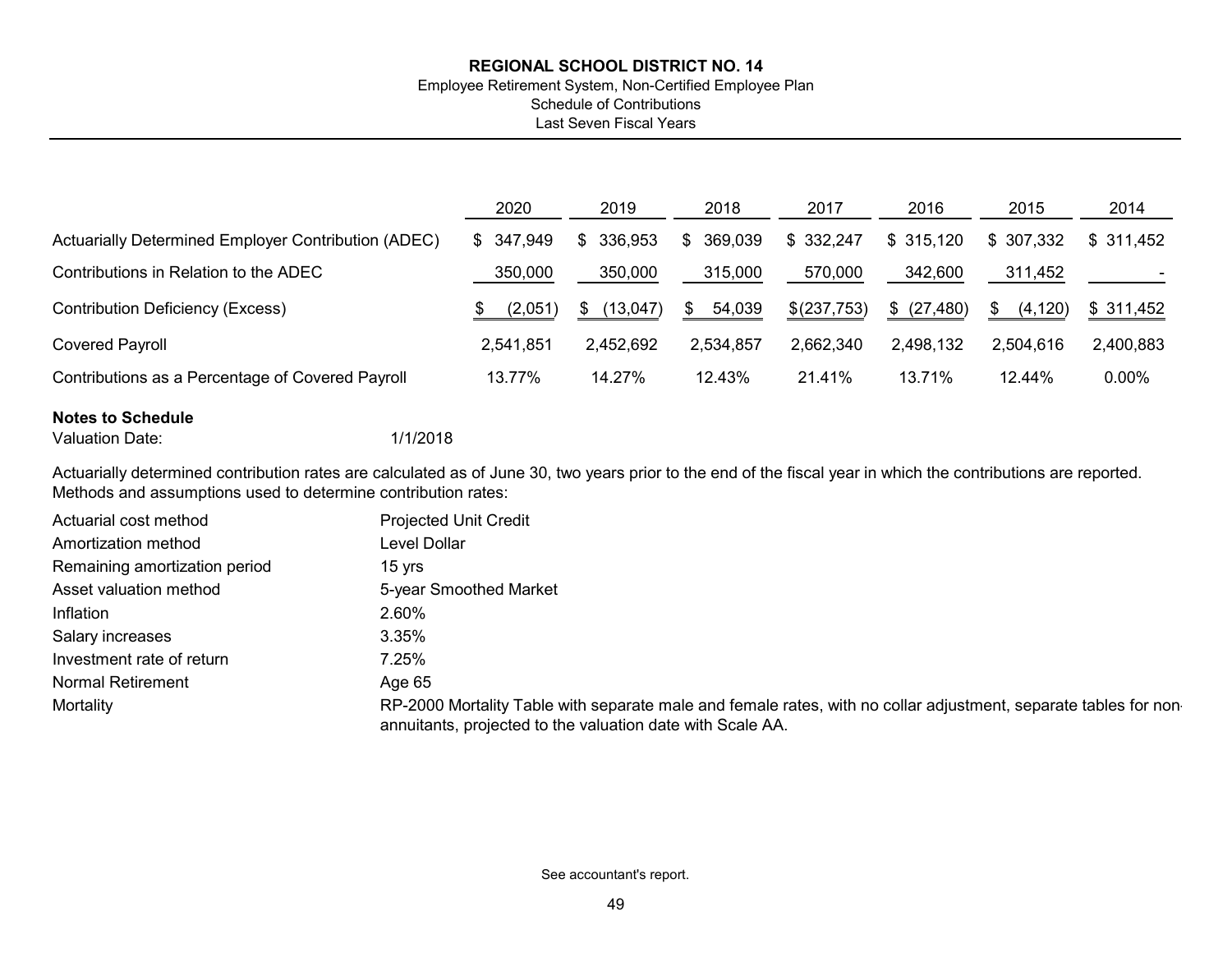Employee Retirement System, Non-Certified Plan Schedule of Investment Returns Last Seven Fiscal Years

|                                       | 2020    | 2019  | 2018   | 2017   | 2016  | 2015  | 2014   |
|---------------------------------------|---------|-------|--------|--------|-------|-------|--------|
| Annual Money-Weighted Rate of Return, |         |       |        |        |       |       |        |
| Net of Investment Expense             | $.06\%$ | 7.03% | 10.61% | 12.02% | 1.95% | 4.43% | 16.55% |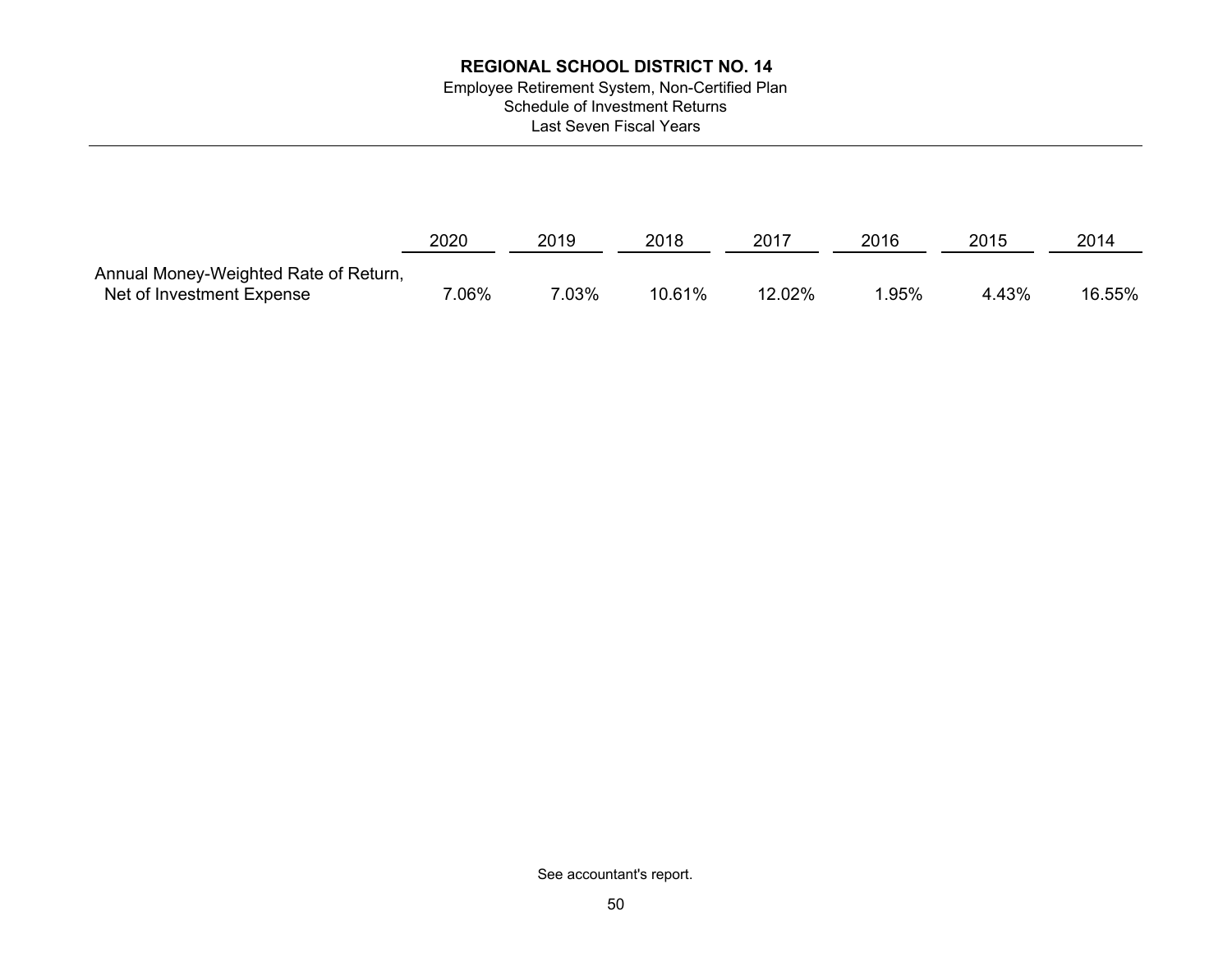#### State Teacher's Retirement System Proportionate Share of Net Pension Liability Last Six Fiscal Years

| <b>Schedule of Proportionate Share of Net Pension Liability</b>                                                |                  |              |                          |                |                  |               |
|----------------------------------------------------------------------------------------------------------------|------------------|--------------|--------------------------|----------------|------------------|---------------|
|                                                                                                                | 2020             | 2019         | 2018                     | 2017           | 2016             | 2015          |
| District's percentage of the net pension liability                                                             | 0.00%            | 0.00%        | $0.00\%$                 | $0.00\%$       | $0.00\%$         | $0.00\%$      |
| District's proportionate share of the net pension liability                                                    | \$<br>$\sim$     | ß.           | $\overline{\phantom{a}}$ | $\blacksquare$ | \$.<br>$\sim$    |               |
| State of Connecticut's proportionate share of the net pension liability<br>associated with the District        | 61,076,960       | 47,093,885   | 47,747,856               | 50,374,354     | 39,553,506       | 36,559,289    |
| Total                                                                                                          | \$ 61,076,960    | \$47,093,885 | \$47,747,856             | \$ 50,374,354  | \$39,553,506     | \$ 36,559,289 |
| District's covered payroll                                                                                     | 14,705,200<br>S. | \$14,915,106 | 14,682,350<br>S.         | \$14,318,692   | 13,899,431<br>\$ | \$13,613,280  |
| District's proportionate share of the net pension liability (asset) as a percentage<br>of its covered payroll. | $0.00\%$         | $0.00\%$     | $0.00\%$                 | $0.00\%$       | $0.00\%$         | 0.00%         |
| Plan fiduciary net position as a percentage of the total pension liability                                     | 52.00%           | 57.69%       | 55.93%                   | 52.26%         | 59.50%           | 61.51%        |

#### **Notes to Schedule**

| Actuarial cost method         | Entry Age                                           |
|-------------------------------|-----------------------------------------------------|
| Amortization method           | Level percent of salary, closed                     |
| Remaining amortization period | 17.6 years                                          |
| Asset valuation method        | 4-year smoothed market                              |
| Inflation                     | 2.75%                                               |
| Salary increases              | 3.25% - 6.50% average, including inflation          |
| Investment rate of return     | 8.0% net of investment expense, including inflation |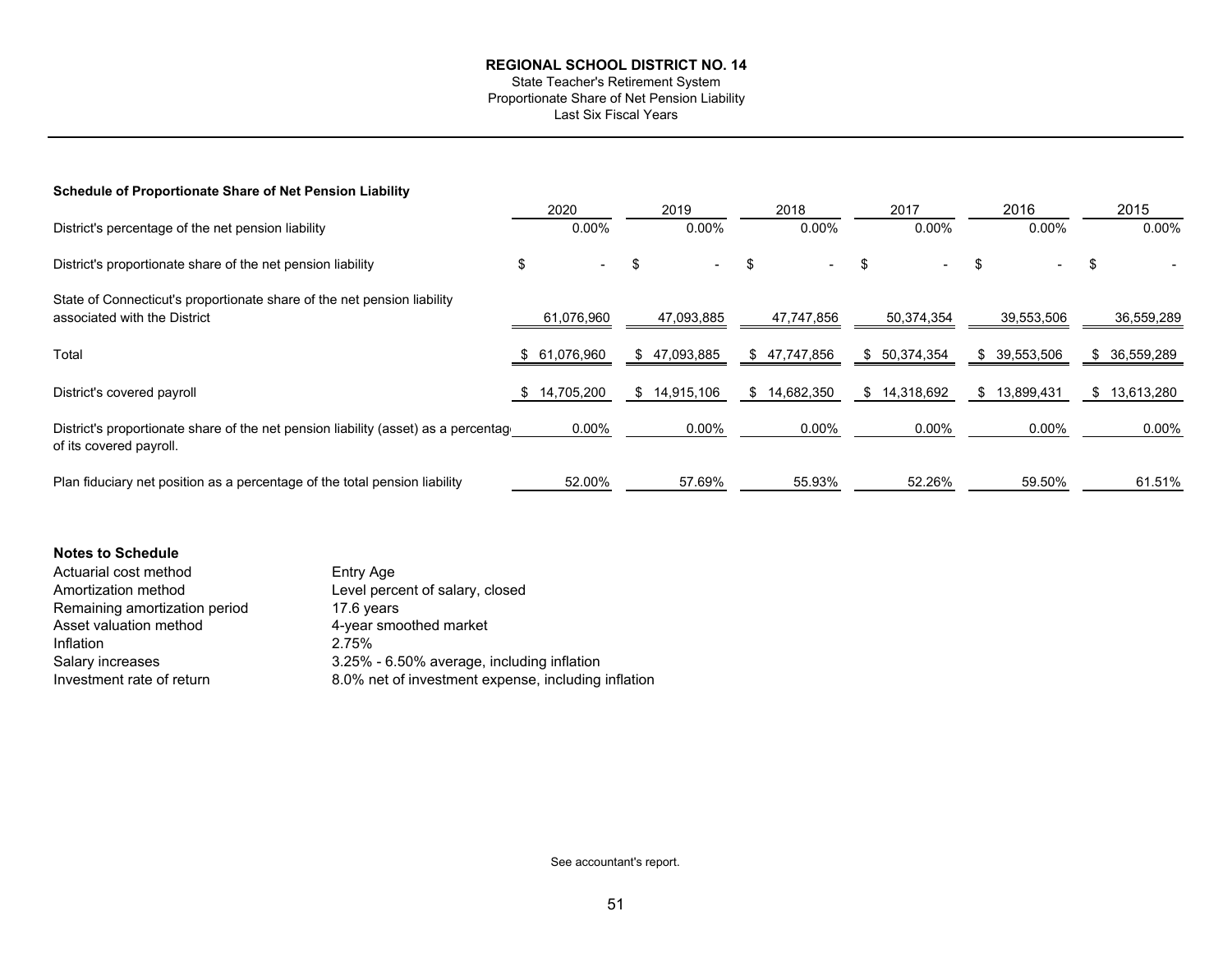State Teacher's Retirement System Proportionate Share of Net OPEB Liability Last Three Fiscal Years

| <b>Schedule of Proportionate Share of Net OPEB Liability</b>                                                 |    |            |                  |                  |
|--------------------------------------------------------------------------------------------------------------|----|------------|------------------|------------------|
|                                                                                                              |    | 2020       | 2019             | 2018             |
| District's percentage of the net OPEB liability                                                              |    | 0.00%      | $0.00\%$         | $0.00\%$         |
| District's proportionate share of the net OPEB liability                                                     | \$ |            |                  | \$               |
| State of Connecticut's proportionate share of the net OPEB liability<br>associated with the District         |    | 9,525,296  | 9,414,387        | 12,289,755       |
| Total                                                                                                        |    | 9,525,296  | \$<br>9,414,387  | \$<br>12,289,755 |
| District's covered-employee payroll                                                                          | S. | 14,705,200 | \$<br>14,915,106 | \$14,682,350     |
| District's proportionate share of the net OPEB liability as a percentage<br>of its covered-employee payroll. |    | $0.00\%$   | $0.00\%$         | $0.00\%$         |
| Plan fiduciary net position as a percentage of the total OPEB liability                                      |    | 2.08%      | 1.49%            | 1.79%            |
| <b>Notes to Schedule</b>                                                                                     |    |            |                  |                  |
| <b>Actuarial Cost Method</b><br>Entry age                                                                    |    |            |                  |                  |

| Auluanai UUSLIVICIIUU                | LIIII y ay <del>c</del>                  |
|--------------------------------------|------------------------------------------|
| <b>Amortization Method</b>           | Level Percent of Payroll                 |
| <b>Remaining Amortization Period</b> | 30 years, open                           |
| <b>Asset Valuation Method</b>        | Market Value of Assets                   |
| Investment Rate of Return            | 3.00%, net of investment related expense |
| Price Inflation                      | 2.75%                                    |
|                                      |                                          |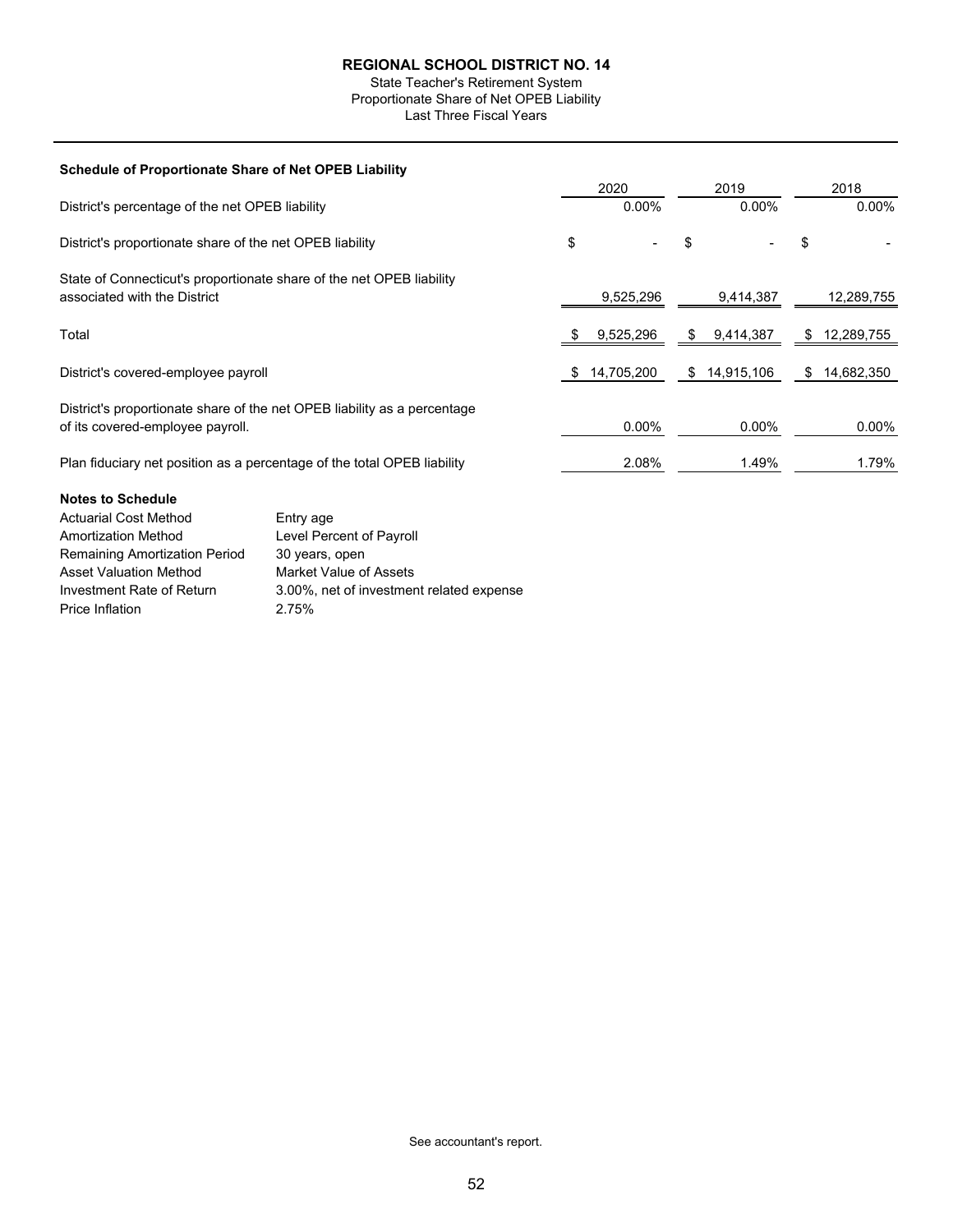#### Other Post Employment Benefits (OPEB) Plan Schedule of Changes in Total OPEB Liability Last Three Fiscal Years\*

|                                           |    | 2020       |   | 2019       |     | 2018       |
|-------------------------------------------|----|------------|---|------------|-----|------------|
| <b>Total OPEB Liability</b>               |    |            |   |            |     |            |
| Service Cost                              | \$ | 360,205    | S | 320.914    | \$  | 267,655    |
| Interest                                  |    | 346,952    |   | 276.761    |     | 253,613    |
| Economic/Demographic Gains/(Losses)       |    |            |   | 1,928,412  |     |            |
| <b>Changes of Assumptions</b>             |    | 673,575    |   | 475,997    |     | (257, 373) |
| <b>Benefit Payments</b>                   |    | (270,828)  |   | (288, 576) |     | (212,020)  |
| <b>Net Change in Total OPEB Liability</b> |    | 1,109,904  |   | 2,713,508  |     | 51,875     |
| <b>Total OPEB Liability - Beginnning</b>  |    | 9,686,963  |   | 6.973.455  |     | 6,921,580  |
| <b>Total OPEB Liability - Ending</b>      | S  | 10,796,867 |   | 9,686,963  | \$. | 6,973,455  |

There are no assets that are being accumulated in a trust that meets the criteria in GASB 75 to pay benefits.

\* This schedule is intended to show information for ten years. Additional years' information will be displayed as it becomes available.

#### **Notes to Schedule**

Measurement Date **June 30, 2020** Valuation Date **July 1, 2018** Actuarial Cost Method **Entry Age Normal** Inflation Rate 2.70% Healthcare Cost Trend Rates 6.30% - 4.50% over 52 years

Salary Increases Graded by Service for Teachers and Administrators; 3.50% for all others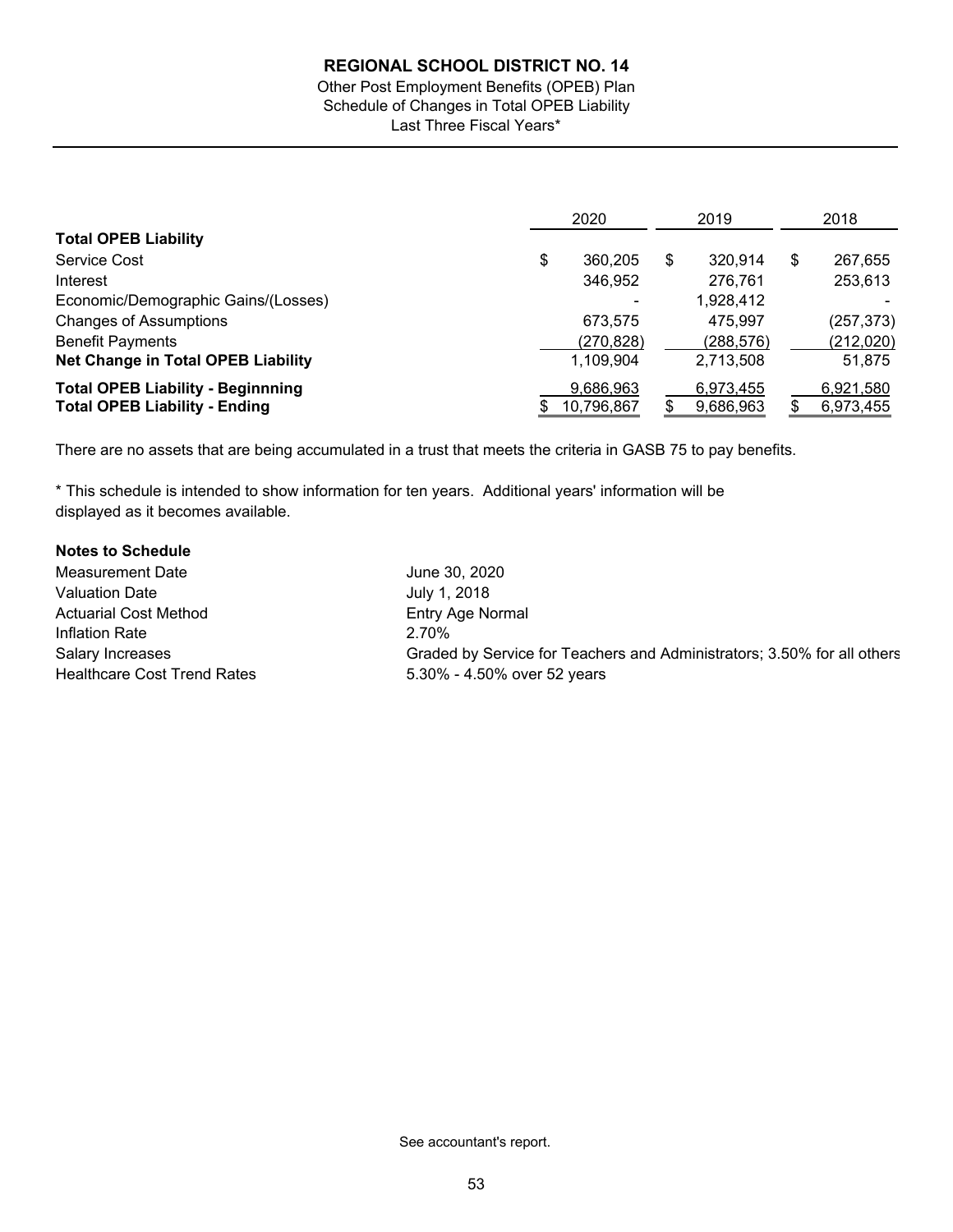Combining Balance Sheet Nonmajor Governmental Funds June 30, 2020

|                                        | <b>SPECIAL REVENUE FUNDS</b> |                 |    |                            |    |                   |    |                                       |    |                        |                 |
|----------------------------------------|------------------------------|-----------------|----|----------------------------|----|-------------------|----|---------------------------------------|----|------------------------|-----------------|
|                                        |                              | Food<br>Service |    | Special<br><b>Accounts</b> |    | E-Rate<br>Program |    | State, Federal<br>and Other<br>Grants |    | <b>Debt</b><br>Service | Total           |
| <b>Assets</b>                          |                              |                 |    |                            |    |                   |    |                                       |    |                        |                 |
| Cash and Cash Equivalents              | \$                           | 14,677          | \$ | 35,907                     | \$ |                   | \$ | 414,419                               | \$ | 31,944                 | \$<br>496,947   |
| Receivables, Net                       |                              | 28,179          |    |                            |    | 38,422            |    | 505,166                               |    |                        | 571,767         |
| Inventory                              |                              | 10,255          |    |                            |    |                   |    |                                       |    |                        | 10,255          |
| Due from Other Funds                   |                              |                 |    | 190,000                    |    | 70,999            |    |                                       |    | 6,199                  | 267,198         |
| <b>Total Assets</b>                    |                              | 53,111          | \$ | 225,907                    |    | 109,421           |    | 919,585                               | \$ | 38,143                 | 1,346,167       |
| <b>Liabilities and Fund Balances</b>   |                              |                 |    |                            |    |                   |    |                                       |    |                        |                 |
| Liabilities:                           |                              |                 |    |                            |    |                   |    |                                       |    |                        |                 |
| Accounts Payable and                   |                              |                 |    |                            |    |                   |    |                                       |    |                        |                 |
| <b>Accrued Items</b>                   | \$                           |                 | \$ | 87,608                     | \$ |                   | \$ | 64,802                                | \$ |                        | \$<br>152,410   |
| <b>Unearned Revenue</b>                |                              | 29,678          |    |                            |    | 109,421           |    | 157,188                               |    |                        | 296,287         |
| Due to Other Funds                     |                              |                 |    | 6,195                      |    |                   |    | 706,179                               |    |                        | 712,374         |
| <b>Total Liabilities</b>               |                              | 29,678          |    | 93,803                     |    | 109,421           |    | 928,169                               |    |                        | 1,161,071       |
| <b>Fund Balances:</b>                  |                              |                 |    |                            |    |                   |    |                                       |    |                        |                 |
| Nonspendable                           |                              |                 |    |                            |    |                   |    |                                       |    |                        |                 |
| Restricted                             |                              |                 |    |                            |    |                   |    |                                       |    |                        |                 |
| Committed                              |                              | 23,433          |    | 132,104                    |    |                   |    |                                       |    | 38,143                 | 193,680         |
| Unassigned                             |                              |                 |    |                            |    |                   |    | (8, 584)                              |    |                        | (8, 584)        |
| <b>Total Fund Balances</b>             |                              | 23,433          |    | 132,104                    |    |                   |    | (8, 584)                              |    | 38,143                 | 185,096         |
| Total Liabilities and Fund Balances \$ |                              | 53,111          | \$ | 225,907                    | \$ | 109,421           | S  | 919,585                               | \$ | 38,143                 | \$<br>1,346,167 |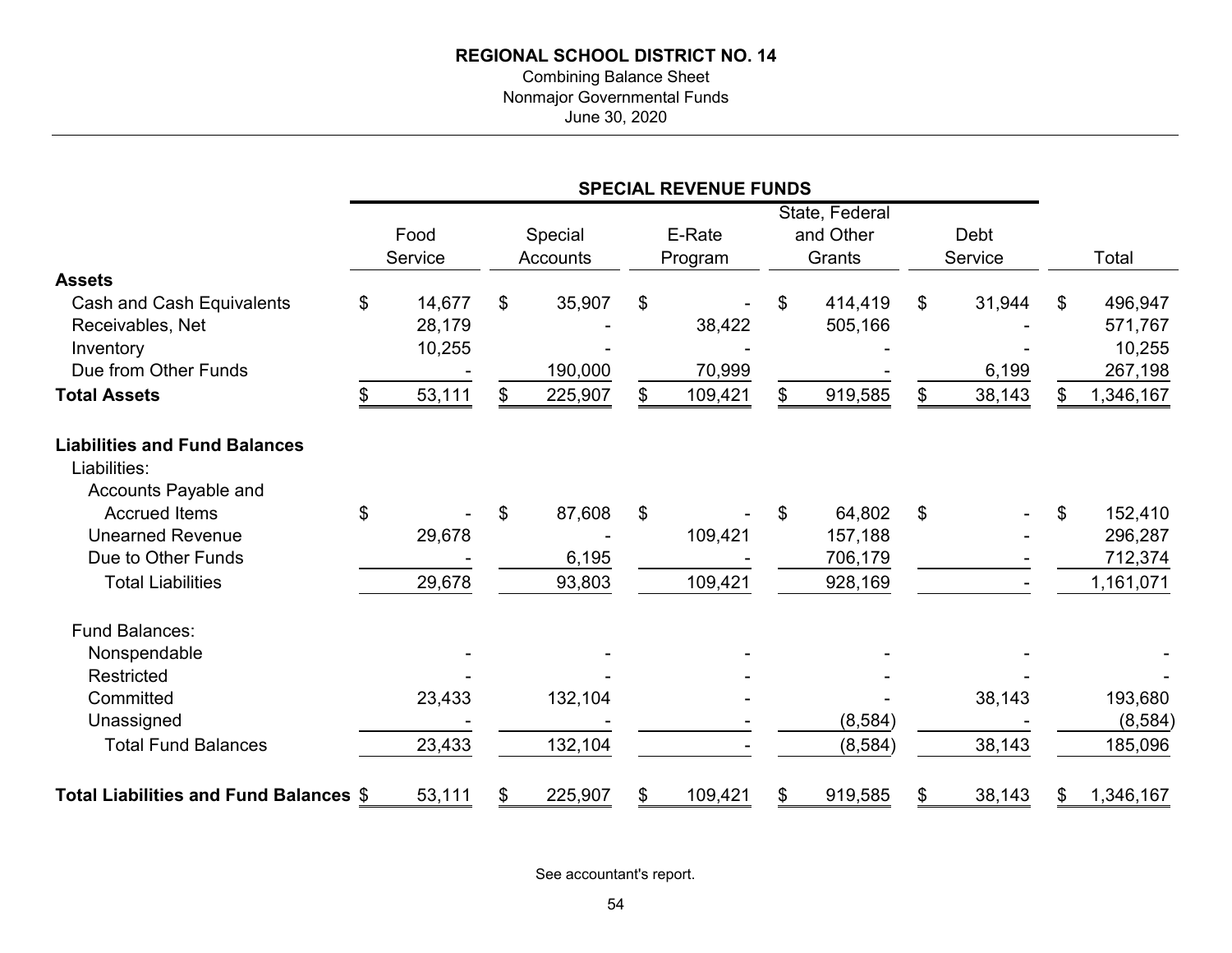#### Combining Statement of Revenues, Expenditures, and Changes in Fund Balances Nonmajor Governmental Funds For the Year Ended June 30, 2020

|                                             | Food           | Special       | E-Rate  | State, Federal<br>and Other | Debt         |              |
|---------------------------------------------|----------------|---------------|---------|-----------------------------|--------------|--------------|
|                                             | Service        | Accounts      | Program | Grants                      | Service      | Total        |
| <b>Revenues</b>                             |                |               |         |                             |              |              |
| Intergovernmental Revenues                  | 197,145<br>\$  | \$            | \$      | 601,863<br>S                | \$           | 799,008<br>S |
| <b>Charges for Services</b>                 | 365,595        |               |         |                             |              | 365,595      |
| Investment Income                           | $\overline{2}$ | 65            |         |                             |              | 67           |
| <b>Other Revenue</b>                        |                | 113,027       | 5,000   | 48,033                      |              | 166,060      |
| <b>Total Revenues</b>                       | 562,742        | 113,092       | 5,000   | 649,896                     |              | 1,330,730    |
| <b>Expenditures</b>                         |                |               |         |                             |              |              |
| Current:                                    |                |               |         |                             |              |              |
| Salaries - Certified                        | 415,546        |               |         | 366,828                     |              | 782,374      |
| Salaries - Classified                       |                |               |         | 6,963                       |              | 6,963        |
| <b>Employee Benefits</b>                    | 34,607         |               |         | 55                          |              | 34,662       |
| <b>Purchased Services</b>                   |                |               | 5,000   | 69,806                      |              | 74,806       |
| <b>Supplies and Materials</b>               | 30,822         | 18,270        |         | 120,511                     |              | 169,603      |
| Cost of Food Purchased                      | 222,388        |               |         |                             |              | 222,388      |
| <b>Capital Outlay</b>                       | 11,726         | 87,608        |         | 94,317                      |              | 193,651      |
| <b>Total Expenditures</b>                   | 715,089        | 105,878       | 5,000   | 658,480                     |              | 1,484,447    |
| Excess/(Deficiency) of Revenues             |                |               |         |                             |              |              |
| Over Expenditures                           | (152, 347)     | 7,214         |         | (8,584)                     |              | (153, 717)   |
| <b>Other Financing Sources/(Uses)</b>       |                |               |         |                             |              |              |
| Transfers In                                | 168,293        |               |         |                             |              | 168,293      |
| <b>Transfers Out</b>                        |                |               |         |                             |              |              |
| <b>Total Other Financing Sources/(Uses)</b> | 168,293        |               |         |                             |              | 168,293      |
| Net Change in Fund Balances                 | 15,946         | 7,214         |         | (8,584)                     |              | 14,576       |
| Fund Balances at Beginning of Year          | 7,487          | 124,890       |         |                             | 38,143       | 170,520      |
| Fund Balances at End of Year                | 23,433<br>\$   | 132,104<br>\$ | \$      | (8, 584)<br>\$              | 38,143<br>\$ | 185,096      |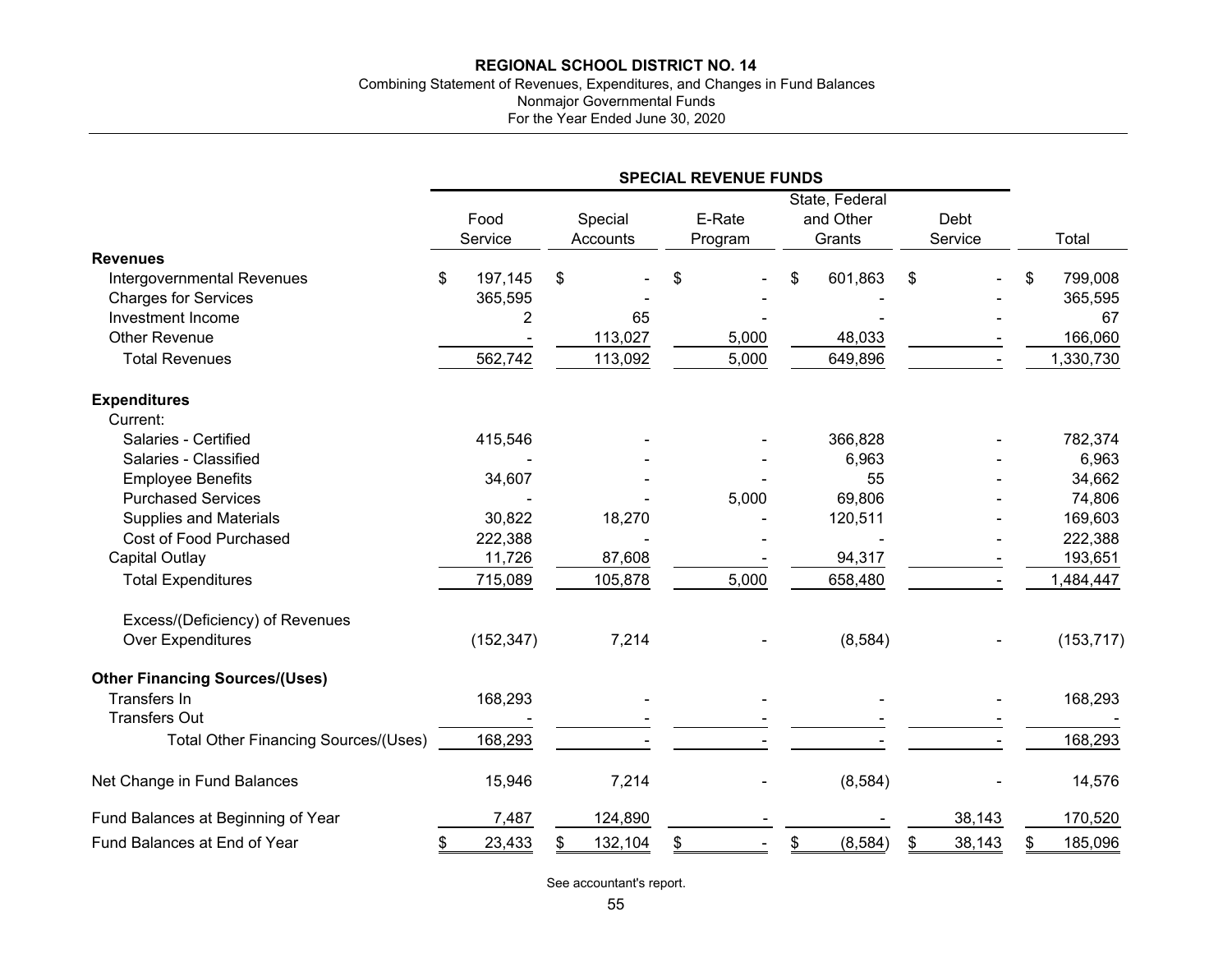## Detailed Statement of Scholarship Net Position

Private Purpose Trust Funds

## June 30, 2020

|                            |    | <b>Assets</b>      |                   |                 |         |                           | <b>Net Position</b> |  |  |
|----------------------------|----|--------------------|-------------------|-----------------|---------|---------------------------|---------------------|--|--|
|                            |    | <b>Cash and</b>    |                   |                 |         |                           | <b>Restricted</b>   |  |  |
|                            |    |                    | <b>Accounts</b>   | <b>Accounts</b> |         | for                       |                     |  |  |
| <b>Name</b>                |    | <b>Equivalents</b> | <b>Receivable</b> |                 | Payable |                           | <b>Scholarships</b> |  |  |
| <b>Nonexpendable Funds</b> |    |                    |                   |                 |         |                           |                     |  |  |
| <b>Blechner</b>            | \$ | 55,075             | \$                |                 | \$      | $\boldsymbol{\mathsf{S}}$ | 55,075              |  |  |
| Sanford                    |    | 45,724             |                   |                 |         |                           | 45,724              |  |  |
| <b>Expendable Funds</b>    |    |                    |                   |                 |         |                           |                     |  |  |
| Albert                     |    | 2,916              |                   |                 |         |                           | 2,916               |  |  |
| <b>Bailey</b>              |    | 1,115              |                   |                 |         |                           | 1,115               |  |  |
| Besancon                   |    | 6,292              |                   |                 |         |                           | 6,292               |  |  |
| <b>Blinstrubas</b>         |    | 3,130              |                   |                 |         |                           | 3,130               |  |  |
| <b>Bloss</b>               |    | 247,508            |                   | 58,850          |         |                           | 306,358             |  |  |
| <b>Burger</b>              |    | 100                |                   |                 |         |                           | 100                 |  |  |
| Cummings                   |    | 20,661             |                   |                 |         |                           | 20,661              |  |  |
| Gagne                      |    | 1,690              |                   |                 |         |                           | 1,690               |  |  |
| Lovett                     |    | 5,669              |                   |                 |         |                           | 5,669               |  |  |
| Meeker                     |    | 1,191              |                   |                 |         |                           | 1,191               |  |  |
| Mirfield                   |    | 10,712             |                   |                 |         |                           | 10,712              |  |  |
| Oxbury 4-H                 |    | 5,339              |                   |                 |         |                           | 5,339               |  |  |
| Pierpoint                  |    | 3,342              |                   |                 |         |                           | 3,342               |  |  |
| Pomperaug Grange           |    | 1,351              |                   |                 |         |                           | 1,351               |  |  |
| Ruggiero                   |    | 3,504              |                   |                 |         |                           | 3,504               |  |  |
| Sprano                     |    | 1,640              |                   |                 |         |                           | 1,640               |  |  |
| Tateo                      |    | 3,377              |                   |                 |         |                           | 3,377               |  |  |
| Vaszauskas                 |    | 3,662              |                   |                 |         |                           | 3,662               |  |  |
| Zane                       |    | 5,683              |                   |                 |         |                           | 5,683               |  |  |
|                            | \$ | 429,681            | \$                | 58,850          | \$      | \$                        | 488,531             |  |  |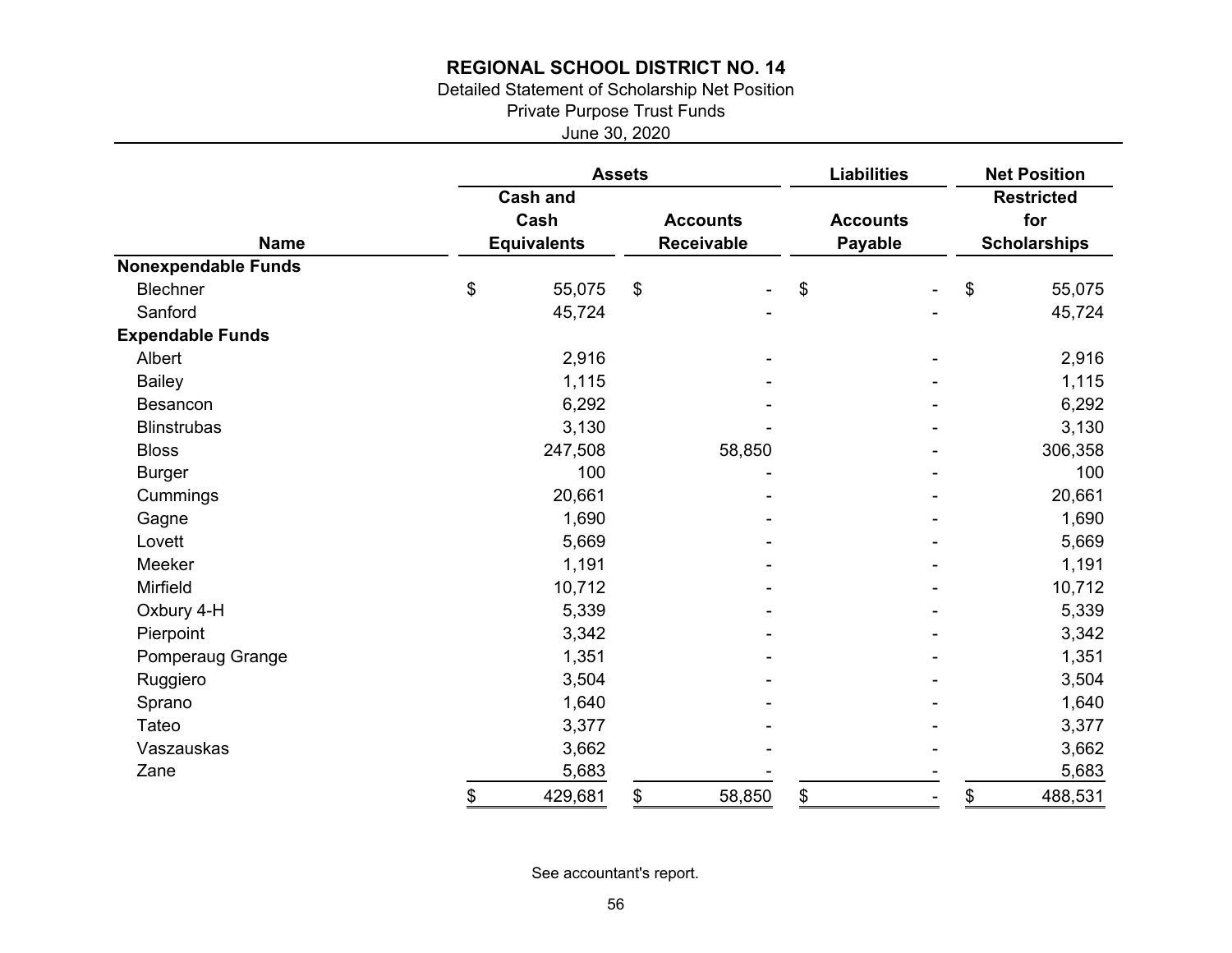#### Detailed Statement of Changes in Scholarship Net Position

Private Purpose Trust Funds

For the Year Ended June 30, 2020

|                         | <b>Additions</b>     |                          |    |          |    |              |    | <b>Deductions</b>              |    |                                      |                                                |         |                                         |         |
|-------------------------|----------------------|--------------------------|----|----------|----|--------------|----|--------------------------------|----|--------------------------------------|------------------------------------------------|---------|-----------------------------------------|---------|
| <b>Name</b>             | <b>Contributions</b> |                          |    | Interest |    | <b>Total</b> |    | Scholarship<br><b>Payments</b> |    | Net<br><b>Increase</b><br>(Decrease) | <b>Net</b><br><b>Position</b><br>June 30, 2019 |         | Net<br><b>Position</b><br>June 30, 2020 |         |
| Nonexpendable Funds     |                      |                          |    |          |    |              |    |                                |    |                                      |                                                |         |                                         |         |
| <b>Blechner</b>         | \$                   | $\overline{\phantom{a}}$ | \$ | 432      | \$ | 432          | \$ | $\overline{\phantom{a}}$       | \$ | 432                                  | \$                                             | 54,643  | \$                                      | 55,075  |
| Sanford                 |                      |                          |    | 328      |    | 328          |    |                                |    | 328                                  |                                                | 45,396  |                                         | 45,724  |
| <b>Expendable Funds</b> |                      |                          |    |          |    |              |    |                                |    |                                      |                                                |         |                                         |         |
| Albert                  |                      |                          |    | 23       |    | 23           |    |                                |    | 23                                   |                                                | 2,893   |                                         | 2,916   |
| Bailey                  |                      |                          |    | 9        |    | 9            |    |                                |    | 9                                    |                                                | 1,106   |                                         | 1,115   |
| Besancon                |                      |                          |    | 50       |    | 50           |    |                                |    | 50                                   |                                                | 6,242   |                                         | 6,292   |
| <b>Blinstrubas</b>      |                      |                          |    | 28       |    | 28           |    | 500                            |    | (472)                                |                                                | 3,602   |                                         | 3,130   |
| <b>Bloss</b>            |                      | 60,350                   |    | 2,115    |    | 62,465       |    | 38,275                         |    | 24,190                               |                                                | 282,168 |                                         | 306,358 |
| <b>Burger</b>           |                      |                          |    |          |    |              |    | $\overline{\phantom{0}}$       |    |                                      |                                                | 99      |                                         | 100     |
| Cummings                |                      | 25                       |    | 154      |    | 179          |    | 500                            |    | (321)                                |                                                | 20,982  |                                         | 20,661  |
| Gagne                   |                      |                          |    | 13       |    | 13           |    |                                |    | 13                                   |                                                | 1,677   |                                         | 1,690   |
| Lovett                  |                      |                          |    | 44       |    | 44           |    |                                |    | 44                                   |                                                | 5,625   |                                         | 5,669   |
| Meeker                  |                      |                          |    | 9        |    | 9            |    |                                |    | 9                                    |                                                | 1,182   |                                         | 1,191   |
| Mirfield                |                      |                          |    | 84       |    | 84           |    |                                |    | 84                                   |                                                | 10,628  |                                         | 10,712  |
| Oxbury 4-H              |                      |                          |    | 42       |    | 42           |    |                                |    | 42                                   |                                                | 5,297   |                                         | 5,339   |
| Pierpoint               |                      |                          |    | 26       |    | 26           |    |                                |    | 26                                   |                                                | 3,316   |                                         | 3,342   |
| Pomperaug Grange        |                      |                          |    | 12       |    | 12           |    |                                |    | 12                                   |                                                | 1,339   |                                         | 1,351   |
| Ruggiero                |                      |                          |    | 28       |    | 28           |    |                                |    | 28                                   |                                                | 3,476   |                                         | 3,504   |
| Sprano                  |                      |                          |    | 13       |    | 13           |    |                                |    | 13                                   |                                                | 1,627   |                                         | 1,640   |
| Tateo                   |                      | 500                      |    | 28       |    | 528          |    | 500                            |    | 28                                   |                                                | 3,349   |                                         | 3,377   |
| Vaszauskas              |                      |                          |    | 61       |    | 61           |    | 500                            |    | (439)                                |                                                | 4,101   |                                         | 3,662   |
| Zane                    |                      |                          |    | 46       |    | 46           |    |                                |    | 46                                   |                                                | 5,637   |                                         | 5,683   |
|                         | \$                   | 60,875                   | \$ | 3,546    | \$ | 64,421       | \$ | 40,275                         | \$ |                                      | \$                                             | 464,385 | \$                                      | 488,531 |